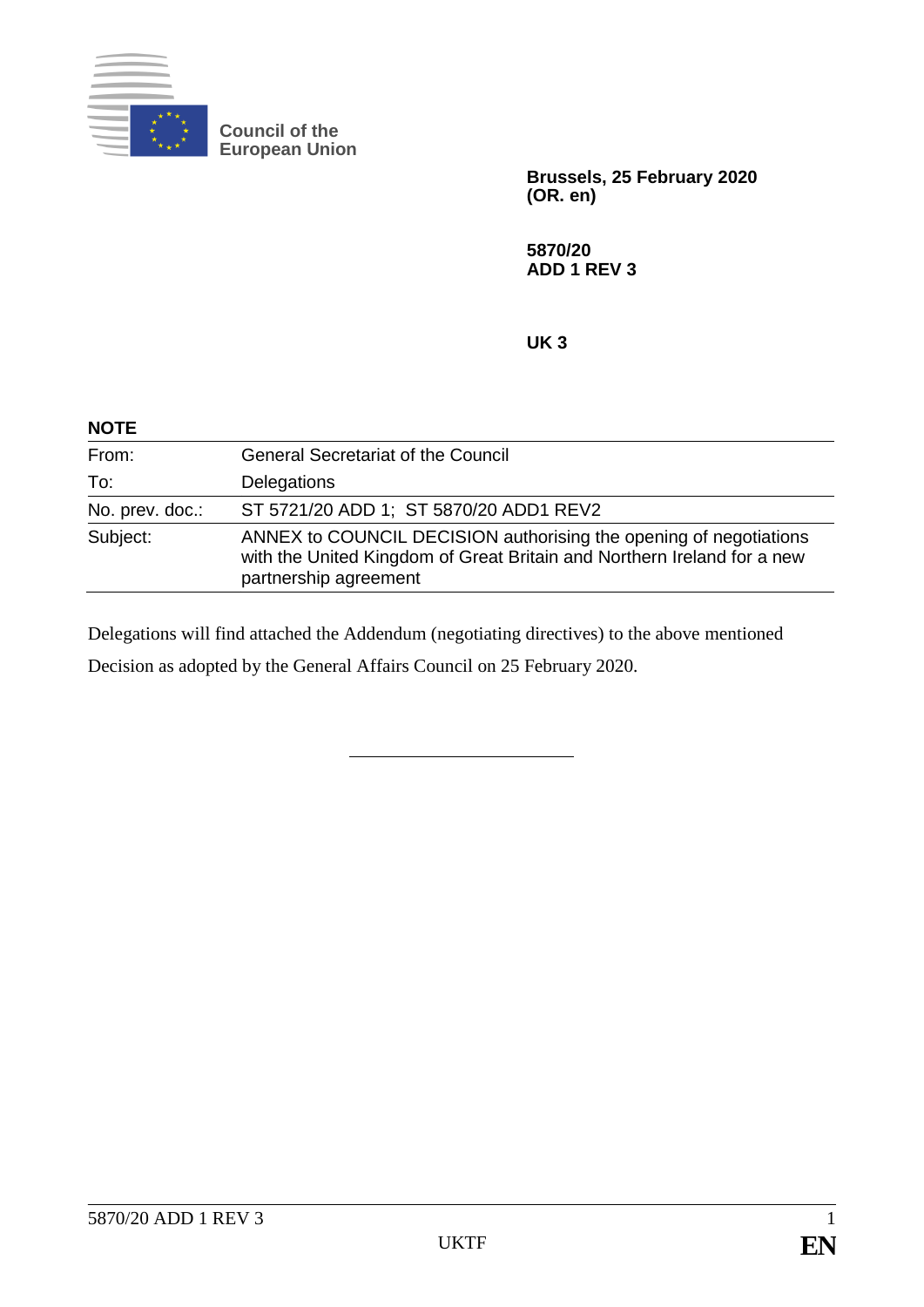# **DIRECTIVES FOR THE NEGOTIATION OF A NEW PARTNERSHIP WITH THE UNITED KINGDOM OF GREAT BRITAIN AND NORTHERN IRELAND**

# **I. GENERAL CONTEXT**

- 1. Following the notification by the United Kingdom of Great Britain and Northern Ireland (hereinafter "the United Kingdom") of its intention to withdraw from the European Union (hereinafter "the Union") and the European Atomic Energy Community (hereinafter "Euratom"), the Union negotiated and concluded with the United Kingdom an agreement setting out the arrangements for its withdrawal (hereinafter "the Withdrawal Agreement") in accordance with Article 50 of the Treaty on European Union (TEU).
- 2. In the guidelines of 23 March 2018, the European Council restated the Union's determination to have as close as possible a partnership with the United Kingdom in the future. According to these guidelines, such a partnership should cover trade and economic cooperation as well as other areas, in particular the fight against terrorism and international crime, as well as security, defence and foreign policy. The European Council set those guidelines with a view to the overall understanding of the framework for the envisaged partnership, that was to be elaborated in a political declaration accompanying and referred to in the Withdrawal Agreement.
- 3. During the negotiations under Article 50 of the TEU, an overall understanding on the framework for the envisaged partnership was identified with the United Kingdom and recorded in the political declaration setting out the framework for the envisaged partnership between the Union and the United Kingdom (hereinafter "the Political Declaration") approved by the European Council (Article 50) on 17 October 2019. In this context, the Political Declaration accompanied the Withdrawal Agreement that was concluded by the Union and the United Kingdom.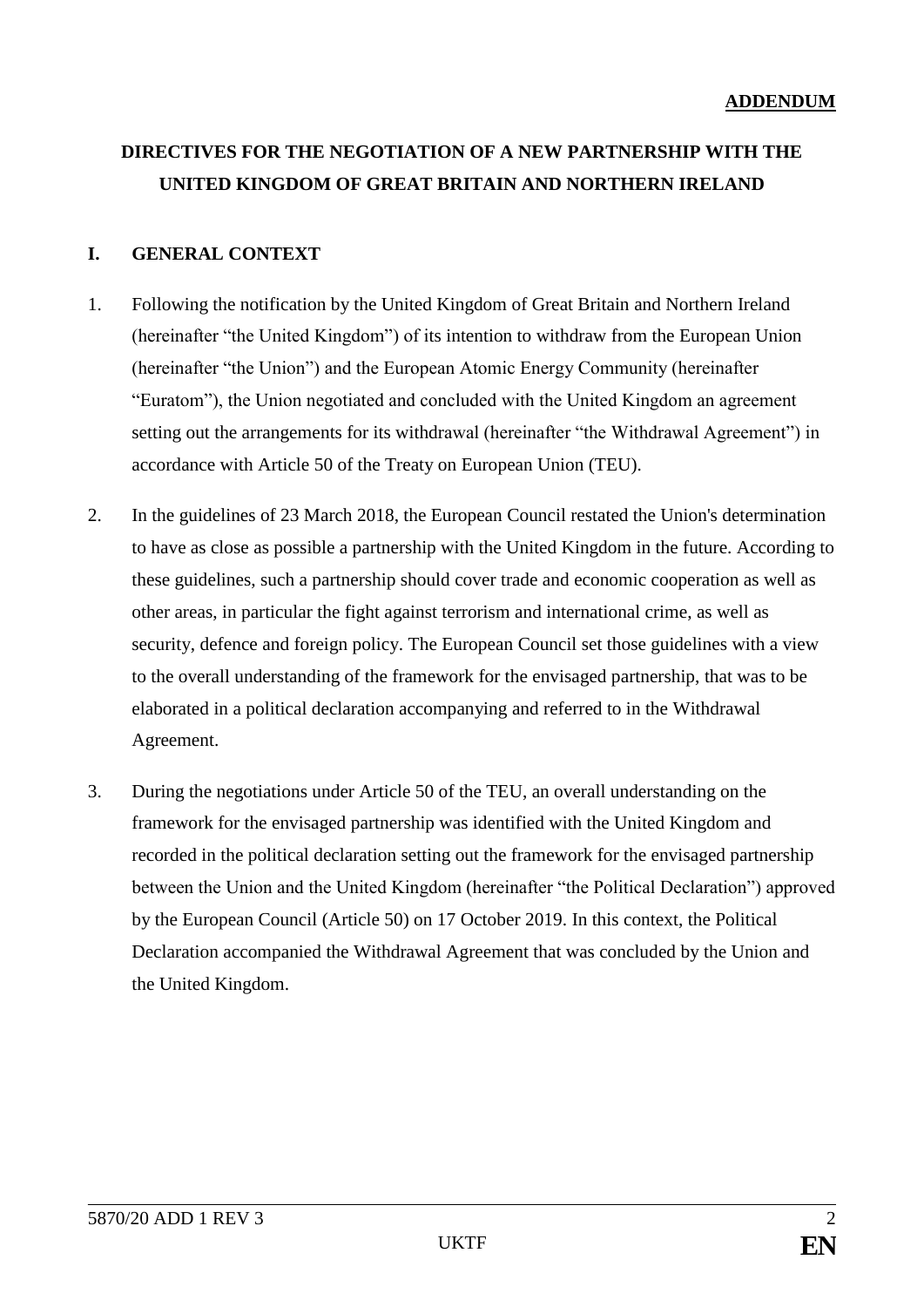- 4. The Withdrawal Agreement provides for a transition period during which Union law applies to and in the United Kingdom. This transition period will end on 31 December 2020, unless the Joint Committee established by the Withdrawal Agreement adopts, before 1 July 2020, a single decision extending the transition period for up to 1 or 2 years. In the Withdrawal Agreement, the Union and the United Kingdom committed to use their best endeavours to take the necessary steps to negotiate expeditiously the agreements governing their envisaged partnership with a view to ensuring that those agreements apply, to the extent possible, as from the end of the transition period. In the Political Declaration, the Union and the United Kingdom undertook to use their best endeavours to conclude and ratify their new fisheries agreement by 1 July 2020.
- 5. The negotiations of the envisaged partnership should be premised on the effective implementation of the Withdrawal Agreement and of its three Protocols. In this context, the envisaged partnership should continue to protect the Good Friday or Belfast Agreement reached on 10 April 1998 by the United Kingdom Government, the Government of Ireland and the other participants in the multiparty negotiations in all its parts, in recognition of the fact that the peace process in Northern Ireland will remain of paramount importance to the peace, stability and reconciliation on the island of Ireland. While preserving the integrity of the Single Market, the envisaged partnership should ensure that issues arising from Ireland's unique geographic situation are addressed.

## **II. PURPOSE AND SCOPE OF THE ENVISAGED PARTNERSHIP**

6. In its conclusions of 13 December 2019, the European Council (Article 50) restated the Union's determination to have as close as possible a partnership with the United Kingdom in the future, in line with the Political Declaration establishing the key parameters of the envisaged partnership between the Union and the United Kingdom. The Union's approach will continue to be defined by the overall positions and principles set out in the relevant European Council guidelines and conclusions, notably those of 23 March 2018 and 25 November 2018.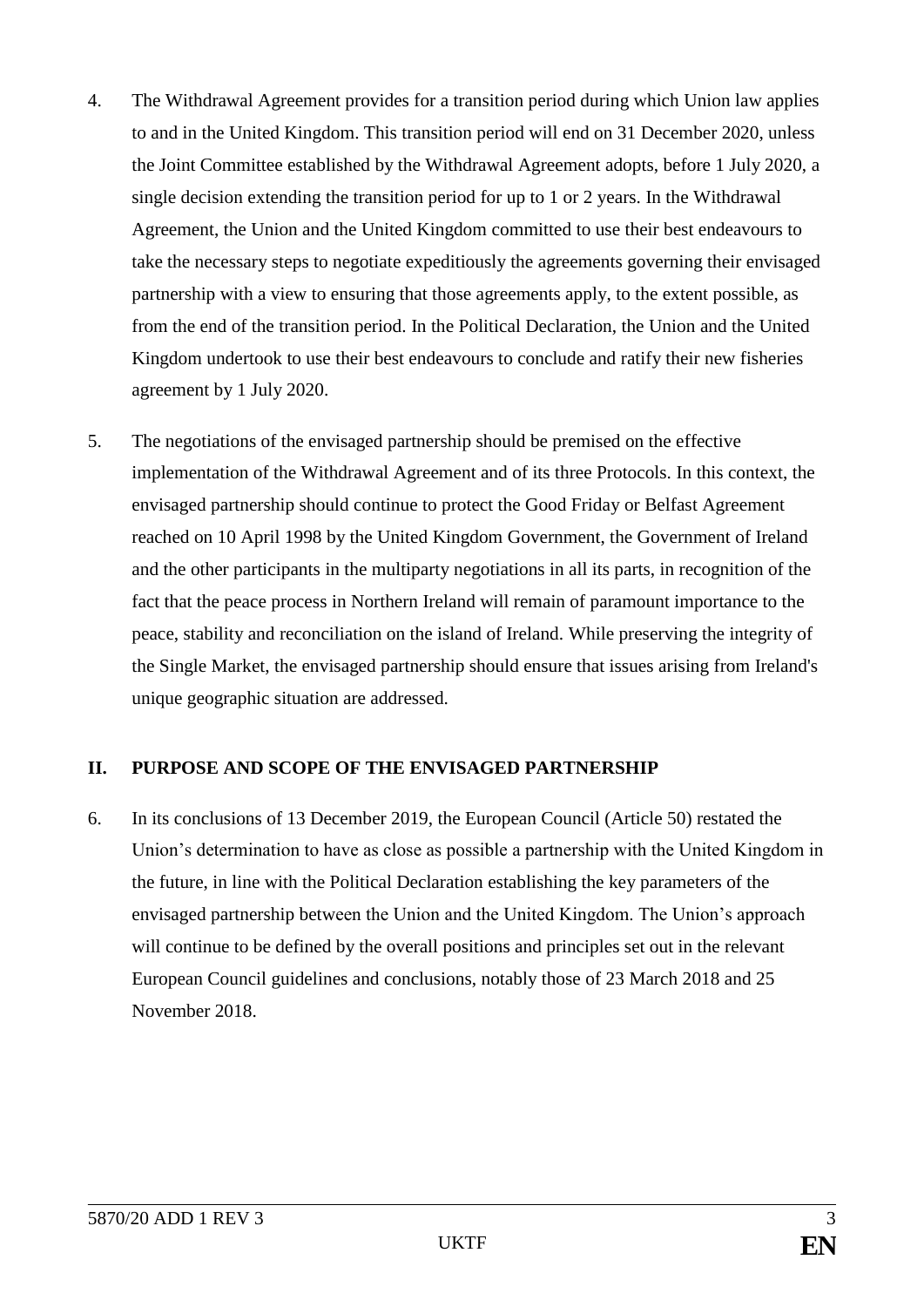- 7. The aim of the negotiations is to establish a new partnership between the Union, and Euratom where relevant, and the United Kingdom that is comprehensive and covers the areas of interest outlined in the Political Declaration: trade and economic cooperation, law enforcement and judicial cooperation in criminal matters, foreign policy, security and defence and thematic areas of cooperation. The envisaged partnership should form a coherent structure and be embedded in an overall governance framework.
- 8. The Political Declaration also envisages that, where the Parties consider it to be in their mutual interest, the envisaged partnership may encompass areas of cooperation beyond those described therein. It also recognises that the envisaged partnership might evolve over time.
- 9. The Commission should aim to achieve as much as possible during the short timeframe of the transition period, keeping in mind the possibility for its extension provided for in Article 132 of the Withdrawal Agreement, and should be ready to continue negotiations on any remaining issues after the end of the transition period.

# **III. CONTENT OF THE ENVISAGED PARTNERSHIP**

## **GENERAL PRINCIPLES**

- 10. The envisaged partnership between the Union and the United Kingdom, should be based on and refer, *inter alia*, to the following underlying principles and key objectives:
	- recognise that prosperity and security are enhanced by the rules-based international order, defending individual rights and the rule of law, high standards of protection of workers' and consumers' rights and of the environment, the fight against climate change, and free and fair trade;
	- reaffirm the Parties' commitment to work together to safeguard these general principles, and to cooperate against internal and external threats to their values and interests;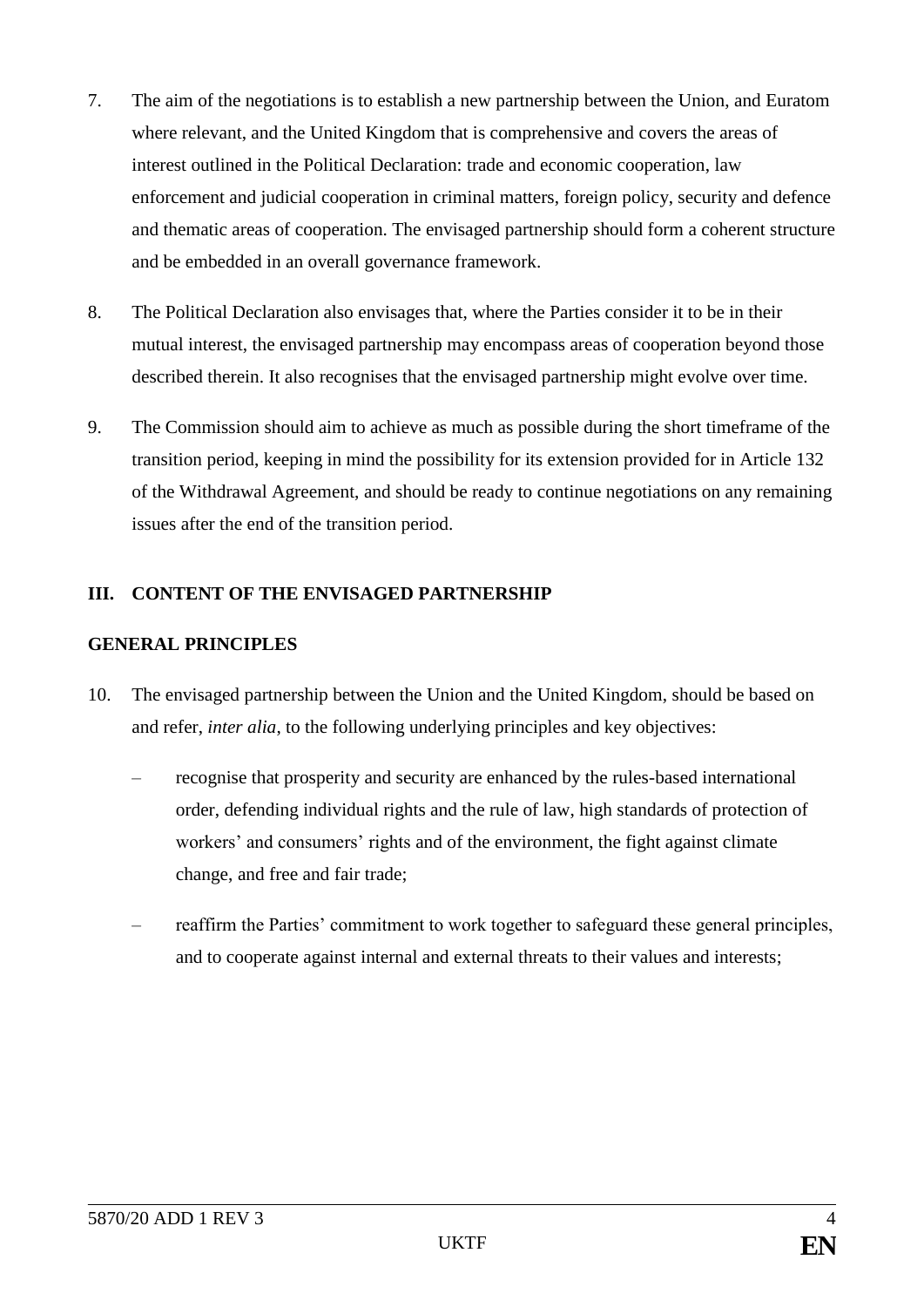- ensure a balance of rights and obligations, and a level playing field that will stand the test of time. This balance must ensure the autonomy of the Union's decision-making and legal order, ensure the protection of the Union's financial interests and be consistent with the other Union principles set out in the relevant European Council guidelines, in particular with respect to the integrity of the Single Market and the Customs Union and the indivisibility of the four freedoms;
- ensure full reciprocity and non-discrimination among the Member States with regards to arrangements on mobility of natural persons;
- reflect the United Kingdom's status as a non-Schengen third country, and that a nonmember of the Union, that is not subject to the same obligations as a member, cannot have the same rights and enjoy the same benefits as a member.
- 11. The negotiations will be conducted in a way that ensures parallelism among the various sectoral tracks of the negotiation.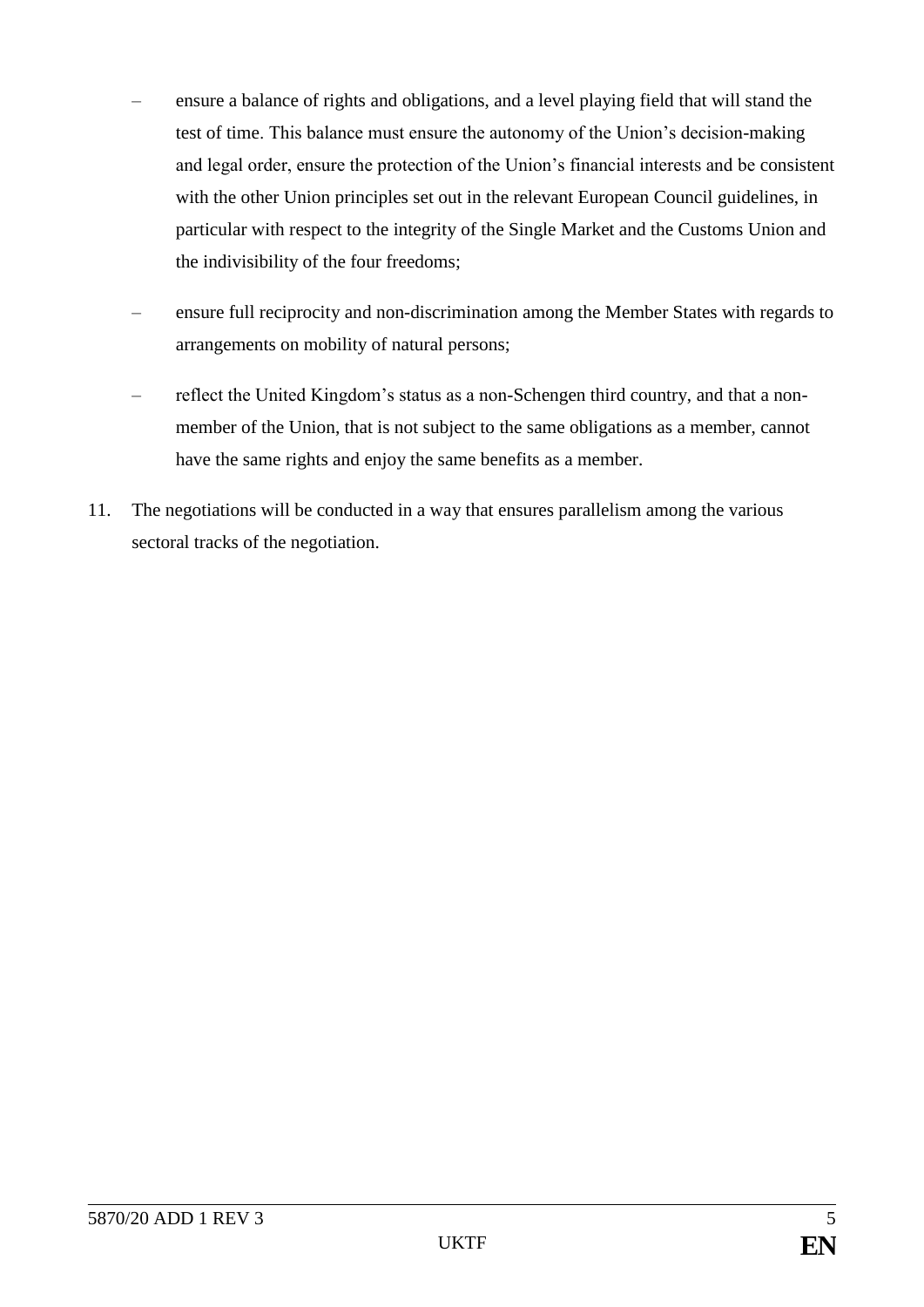#### **PART I: INITIAL PROVISIONS**

### **1. BASIS FOR COOPERATION**

#### **A. Core values and rights**

12. The envisaged partnership should be based on shared values and commitments, which should be expressed in the five binding political clauses (which underpin all comprehensive relationships between the Union and third countries) regarding: human rights, democracy and rule of law; non-proliferation of weapons of mass destruction; the fight against terrorism; prosecution of those accused of the most serious crimes of concern to the international community; small arms and light weapons. The respect for and safeguarding of human rights and fundamental freedoms, democratic principles, the rule of law including the United Kingdom's continued commitment to respect the European Convention on Human Rights (ECHR) and support for non-proliferation should constitute essential elements for the cooperation envisaged in the partnership. The fight against climate change, as elaborated in the UNFCCC process and in particular in the Paris Agreement should also constitute an essential element of the envisaged partnership. The envisaged partnership should reaffirm the Parties' commitment to promoting effective and rule-based multilateralism.

#### **B. Data protection**

13. In view of the importance of data flows, the envisaged partnership should affirm the Parties' commitment to ensuring a high level of personal data protection, and fully respect the Union's personal data protection rules, including the Union's decision-making process as regards adequacy decisions. The adoption by the Union of adequacy decisions, if the applicable conditions are met, should be a factor for fostering cooperation and exchange of information. It is also a condition, where necessary, to achieve the high level of ambition on law enforcement and judicial cooperation in criminal matters as envisaged in section 2 of Part III.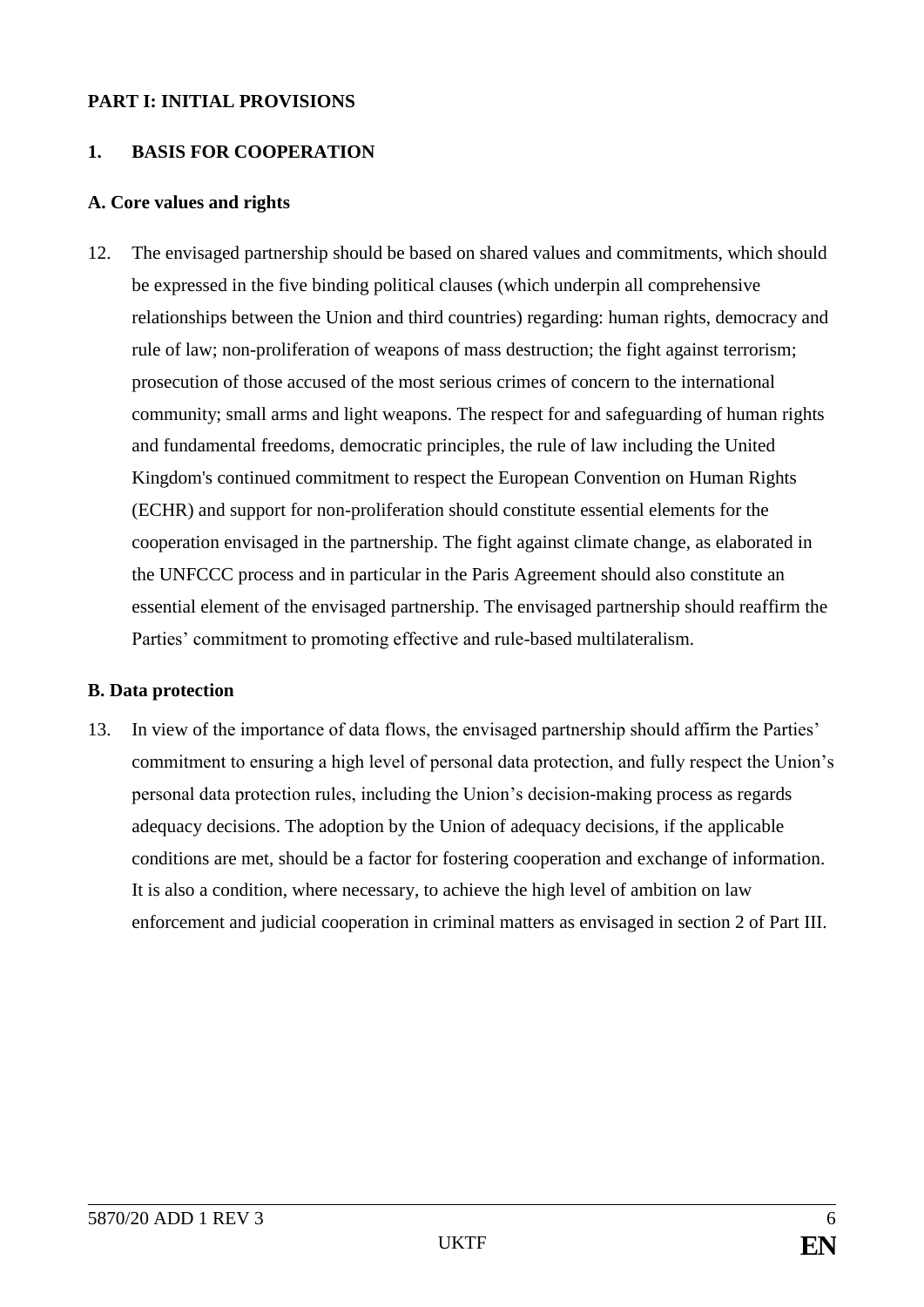## **2. AREAS OF SHARED INTEREST**

#### **A. Participation in Union and Euratom programmes**

- 14. The envisaged partnership should establish general principles, terms and conditions for the United Kingdom's participation in and contribution to Union and Euratom programmes, subject to the conditions set out in the corresponding instruments, in areas such as science and innovation, youth, culture and education, development and international cooperation, defence capabilities, civil protection, space and other relevant areas when in the Union's interest. This will include the general rules for the financing and the control and audit of the implementation of the programmes, and the appropriate consultation of the United Kingdom.
- 15. The envisaged partnership should ensure shared commitment to delivering a future PEACE PLUS, maintaining the current funding proportions for the future programme.

#### **B. Dialogues**

16. The envisaged partnership should provide for, as appropriate, dialogue and exchanges in areas of shared interest, with the view to identifying opportunities to cooperate, share best practice and expertise, and act together, including in areas such as culture, education, science and innovation, tourism or statistics. In these areas, the envisaged partnership should recognise the importance of mobility and temporary movement of objects and equipment in enabling cooperation and also facilitate ongoing cooperation between culture and education related groups.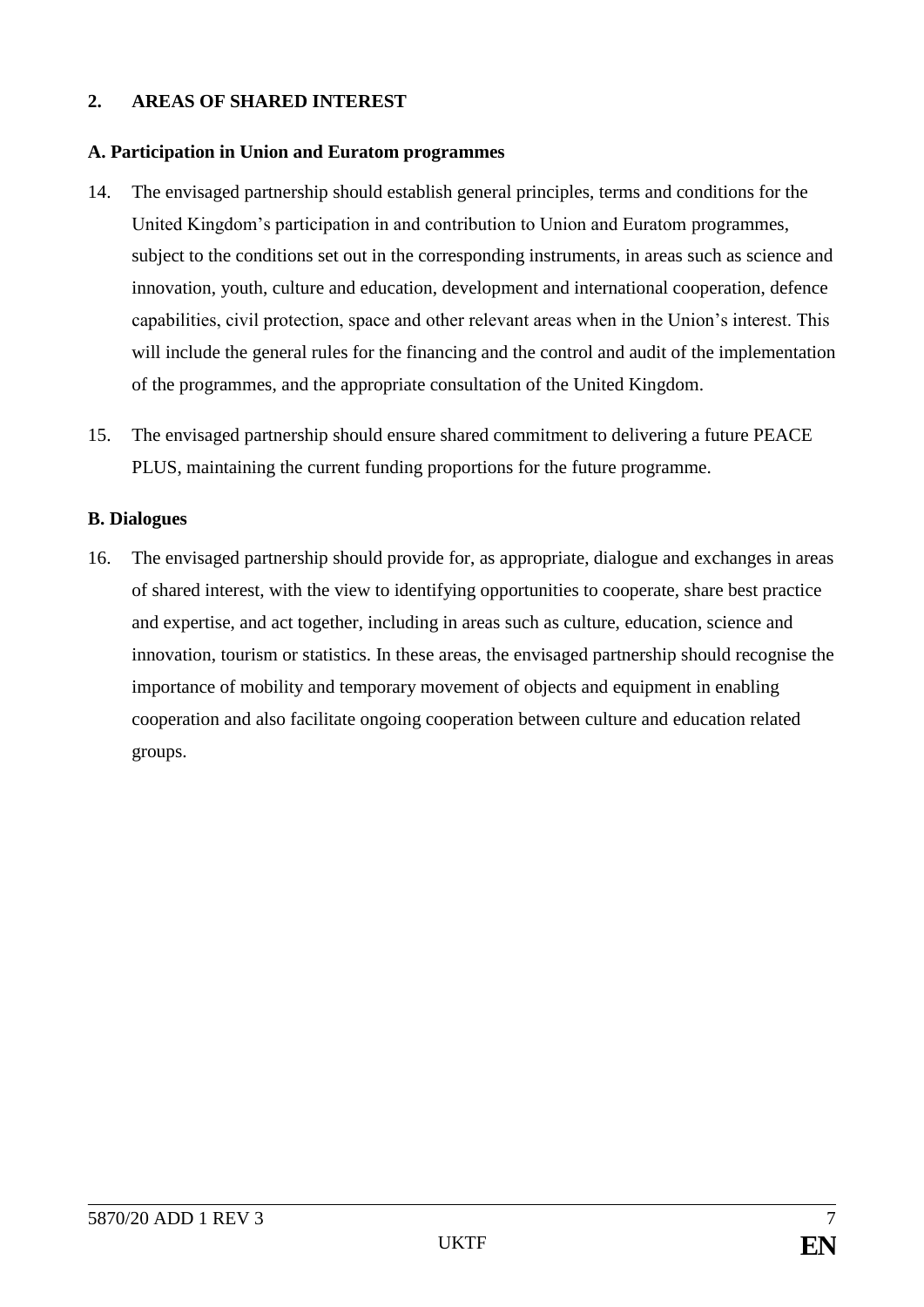#### **PART II: ECONOMIC PART**

#### **1. OBJECTIVES AND PRINCIPLES**

- 17. The envisaged partnership should include an ambitious, wide-ranging and balanced economic partnership, insofar as there are sufficient guarantees for a level playing field so as to uphold corresponding high levels of protection over time. This partnership should be comprehensive, encompassing a free trade agreement as well as wider sectoral cooperation where it is in the Union interest. It should be consistent with the applicable World Trade Organization (WTO) rules, notably Articles XXIV of the General Agreement on Tariffs and Trade (GATT) and Article V of the General Agreement on Trade in Services (GATS), and ensure that all levels of government effectively comply with its provisions. It should include provisions on fisheries, as set out in Section 12 of this Part, in particular paragraph [909](#page-24-0)0, and be underpinned by robust commitments ensuring a level playing field for open and fair competition, as set out in Section 15 of this Part, as well as by effective management and supervision, dispute settlement and enforcement arrangements, including appropriate remedies. It should facilitate, to the extent possible, trade and investment between the Parties, while respecting the integrity of the Union's Single Market and of its Customs Union.
- 18. The envisaged partnership should recognise that ensuring sustainable development is an overarching objective of the Parties. The economic partnership should ensure that the Parties retain their autonomy and the ability to regulate economic activity according to the levels of protection each deems appropriate in order to achieve legitimate public policy objectives such as public health, animal and plant health and welfare, social services, public education, safety, the environment including fight against climate change, public morals, social or consumer protection, privacy and data protection, and promotion and protection of cultural diversity and the fight against money laundering. Audiovisual services should be excluded from the scope of the economic partnership.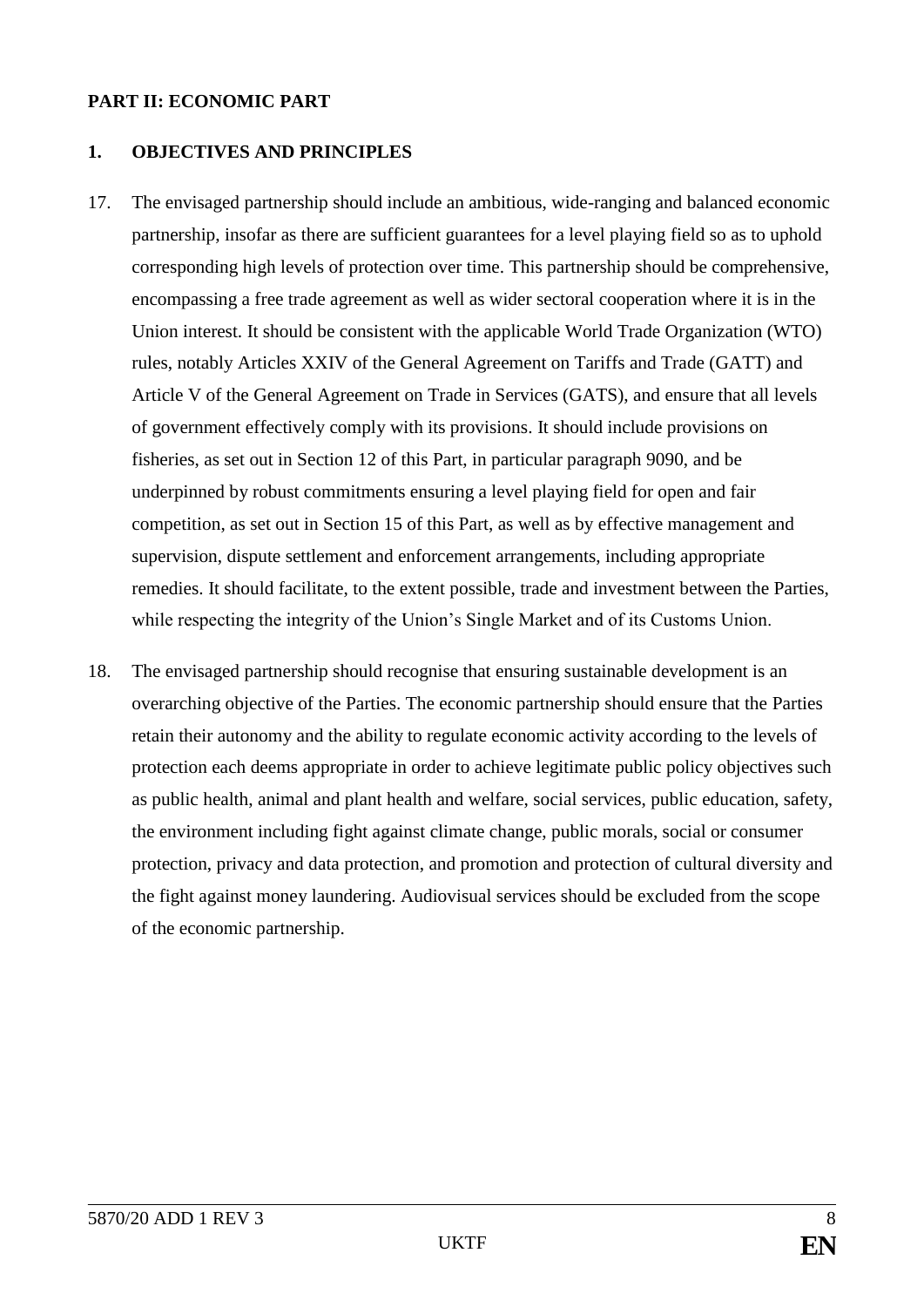# **2. GOODS**

## **A. Objectives and principles**

19. The envisaged partnership should contain comprehensive arrangements including a free trade area, with customs and regulatory cooperation in line with Points B, C and D of this Section, underpinned by robust commitments ensuring a level playing field for open and fair competition, as well as by effective management and supervision, dispute settlement and enforcement arrangements, including appropriate remedies.

#### **B. Free trade area**

- 20. The envisaged partnership should aim at establishing a free trade area ensuring no tariffs, fees, charges having equivalent effect or quantitative restrictions across all sectors provided that a level playing field is ensured through robust commitments, as set out in Section 15 of this Part. All customs duties or taxes on exports or any measures of equivalent effect should be prohibited and no new ones should be introduced. The envisaged partnership should also prohibit any ban or restriction on trade between the Parties, including quantitative restrictions or authorisation requirements, which are not justified by the specific rules and exceptions provided for in the economic partnership, and should contain enhanced disciplines on import and export licensing, import and export monopolies, repaired goods, transhipment, remanufactured goods and origin marking.
- 21. The envisaged partnership should include appropriate rules of origin based on the standard preferential rules of origin of the Union and taking into account the Union's interest.
- 22. The envisaged partnership should also include provisions to examine jointly appropriate measures in case of errors, maladministration or abuses committed by the competent authorities, in particular in the application of the preferential rules of origin. It should also set out the procedures and appropriate measures that the Parties may take where lack of administrative cooperation in customs matters, irregularities or fraud are established, and with regards to the recovery of unpaid duties in case of customs fraud.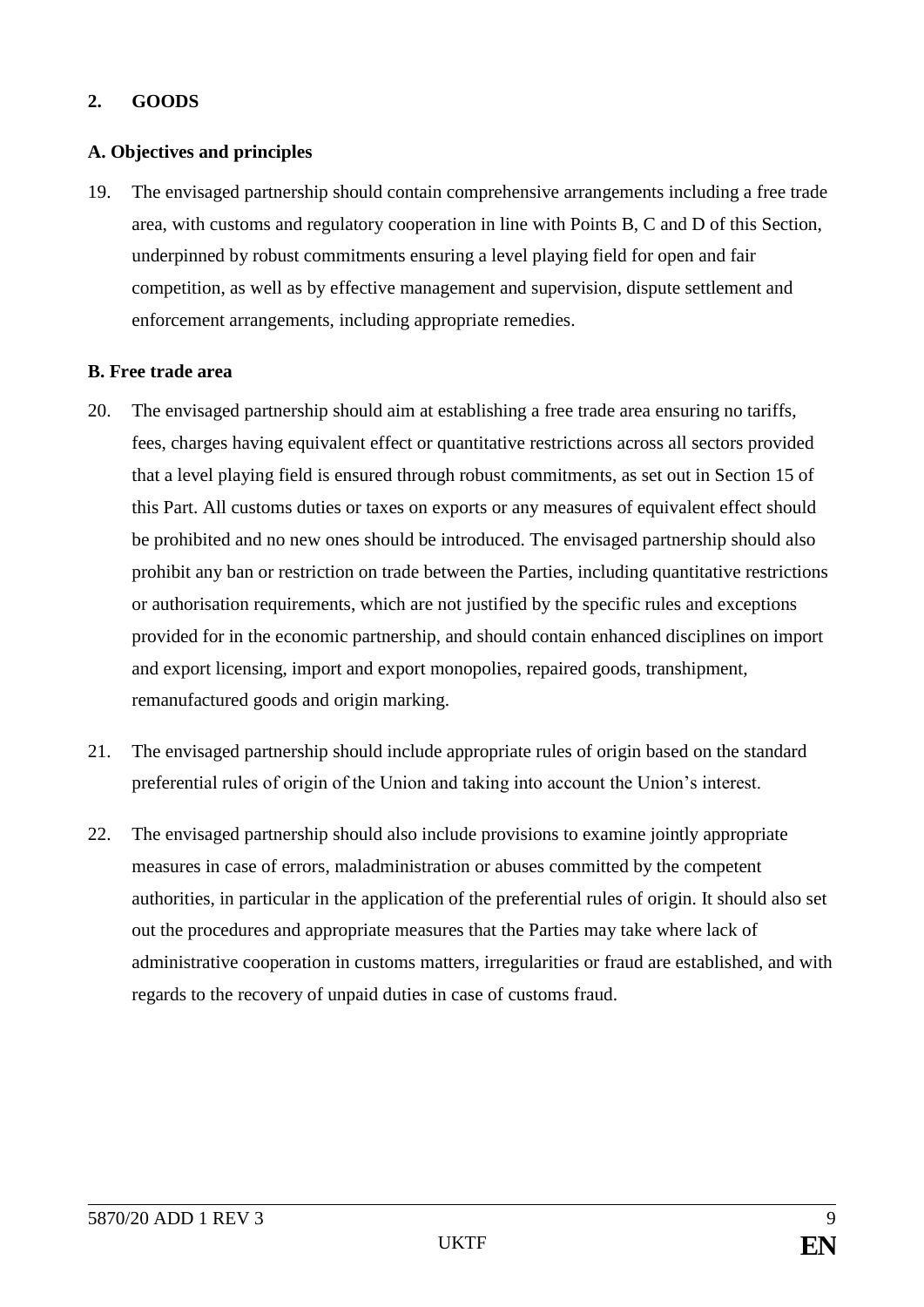23. The envisaged partnership should include provisions on antidumping, countervailing and safeguard measures providing that either Party may take appropriate measures in accordance with the WTO Agreements on Implementation of Article VI of GATT 1994, the WTO Agreement on Subsidies and Countervailing Measures, the obligations under Article XIX of GATT 1994, the WTO Agreement on Safeguards, and with Article 5 of the Agreement on Agriculture, as appropriate.

#### **C. Customs cooperation and trade facilitation**

- 24. Within the framework of the Union Customs Code, the envisaged partnership should aim at optimising customs procedures, supervision and controls and facilitating legitimate trade by making use of available facilitative arrangements and technologies, while ensuring that customs authorities can take effective measures at the border to enforce legitimate public policies and protect financial interests, including the effective and efficient enforcement of intellectual property rights by customs authorities on all goods under customs control.
- 25. To this end, the envisaged partnership should build on and go beyond the WTO Trade Facilitation Agreement. It should include a comprehensive set of customs-related provisions covering transparency, efficiency and non-discriminatory nature of customs procedures and practices.
- 26. The envisaged partnership should also provide for administrative cooperation and mutual assistance in customs and value added tax (VAT) matters including for the exchange of information to fight customs and VAT fraud and other illegal activities, and for mutual assistance for the recovery of claims related to taxes and duties.
- 27. Additionally, the envisaged partnership should include arrangements on facilitation of inspections and formalities in respect of the carriage of goods and on customs security measures, including through the mutual recognition of Authorised Economic Operators (AEO) programmes, where it is in the Union's interest and the necessary conditions regarding the security of trade in goods are met.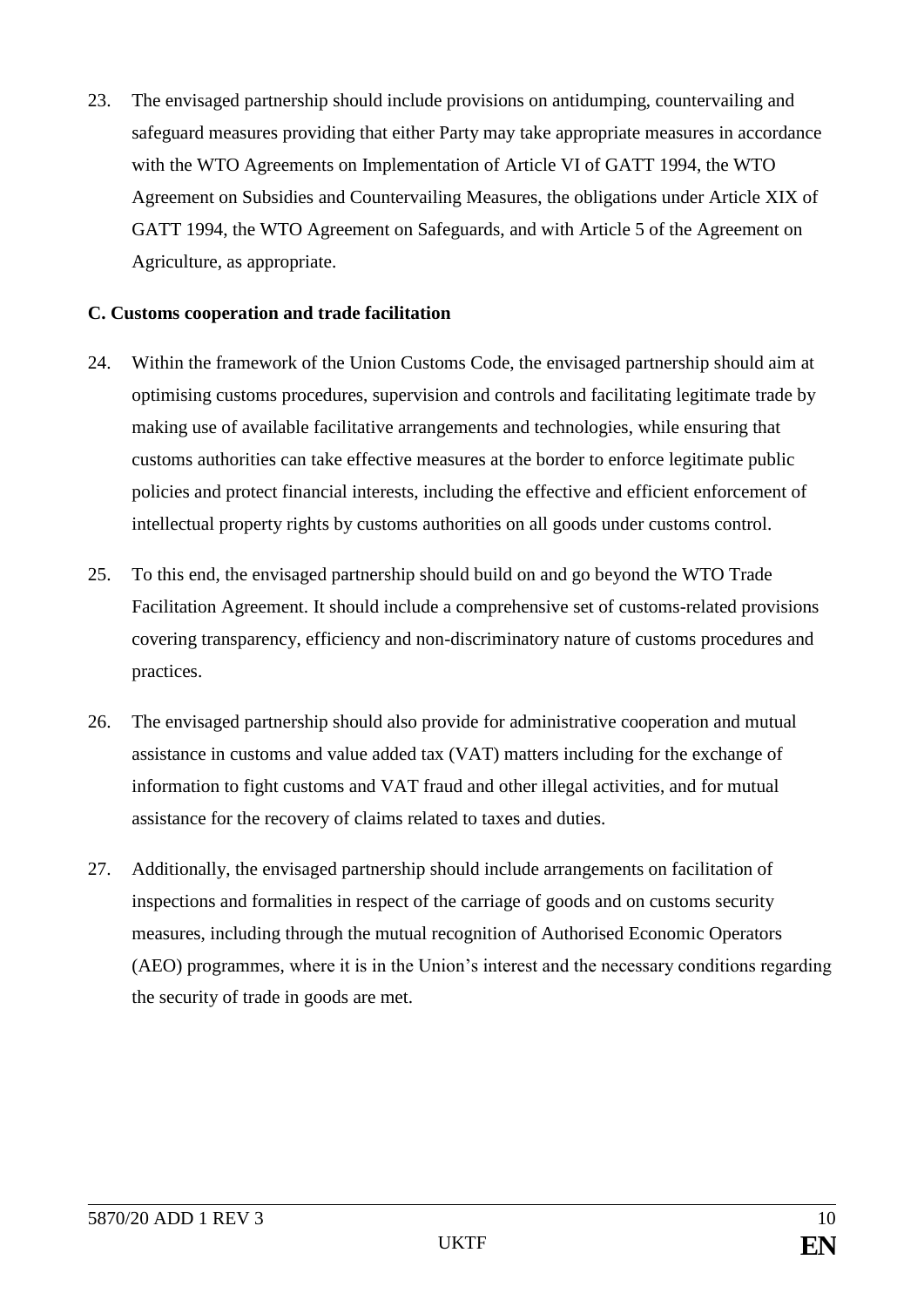#### **D. Regulatory aspects**

- 28. While preserving regulatory autonomy, the envisaged partnership should put in place provisions to promote regulatory approaches that are transparent, efficient, promote avoidance of unnecessary barriers to trade in goods and are compatible to the extent possible. Disciplines on technical barriers to trade (TBT) and sanitary and phytosanitary measures (SPS) should build on and go beyond the respective WTO agreements.
- 29. Specifically, the TBT disciplines should set out principles in the fields of standardisation, technical regulations, conformity assessment, accreditation, market surveillance, metrology and labelling. The TBT provisions should include a definition of international standards, based on the shared current practice of the two Parties, and should aim at promoting the use of relevant international standards as a basis for technical regulations, as well as streamlined testing and certification requirements through, for example, the application of a risk-based approach to conformity assessment (including the use of self-certification in sectors where this is possible and appropriate). The envisaged partnership should also establish a mechanism to address expeditiously any specific trade concern related to TBT measures and include provisions aiming to ensure the timely dissemination of information about applicable TBT measures to importers and exporters in both Parties.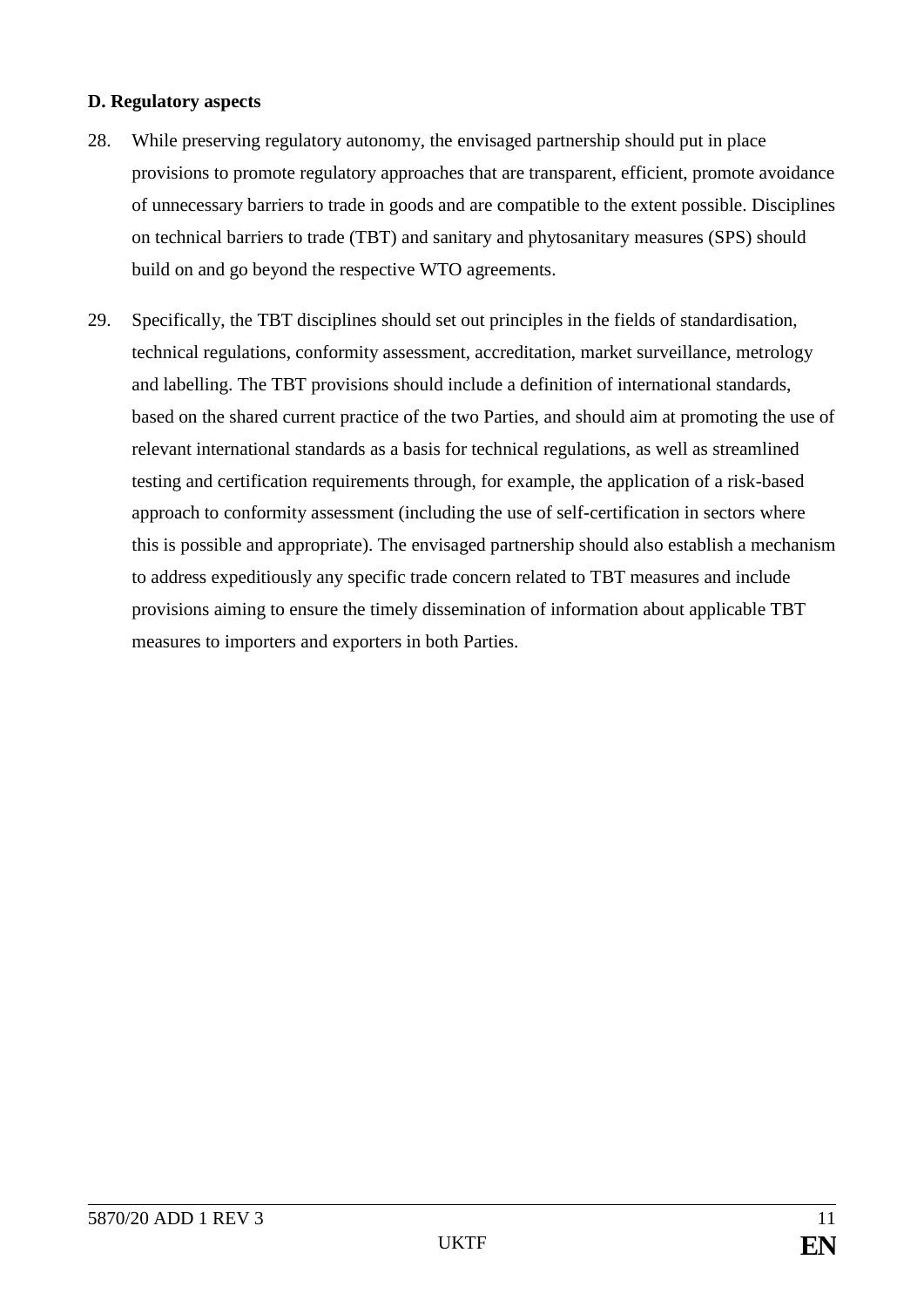- 30. In the area of SPS, the envisaged partnership should build on and go beyond the WTO Agreement on SPS measures, with the objective of facilitating access to each Party's market while protecting human and animal health, as well as plant health. The SPS provisions should pursue the application of a Union-wide export authorisation process (single entity), and should recognise regionalisation in case of disease or pest outbreaks on the basis of appropriate epidemiological information provided by the exporting Party. The SPS provisions should respect Union rules and take into account the respective international standards, guidelines and recommendations of the International Plant Protection Convention (IPPC), the World Organisation for Animal Health (OIE) and Codex Alimentarius. On that basis, the SPS provisions should cover transparency and non-discrimination, avoidance of undue delays, harmonisation, the recognition of the Parties' health and pest status, effective and timely controls, inspections and approval procedures, audits, certification, import checks, emergency measures, approval of establishments without prior inspections, regulatory cooperation, cooperation on antimicrobial resistance, cooperation in multilateral fora relevant for SPS issues, cooperation on sustainable food systems, and the creation of a mechanism to address expeditiously specific trade concerns related to SPS measures or any relevant issues. The envisaged partnership should promote continued cooperation and exchanges on animal welfare. The envisaged partnership should uphold the application of the precautionary principle in the Union as set out in the Treaty on the Functioning of the European Union.
- 31. The envisaged partnership should establish a framework for voluntary regulatory cooperation in areas of Union interest, including exchange of information and sharing of best practice.
- 32. The envisaged partnership should include cross-cutting disciplines on good regulatory practices and transparency for the development and implementation of efficient, cost-effective regulations for goods, including early public consultations on significant new regulations or significant reviews of existing measures.
- 33. The Parties should, consistently with Union rules, address issues relating to the return or restitution of unlawfully removed cultural objects to their countries of origin.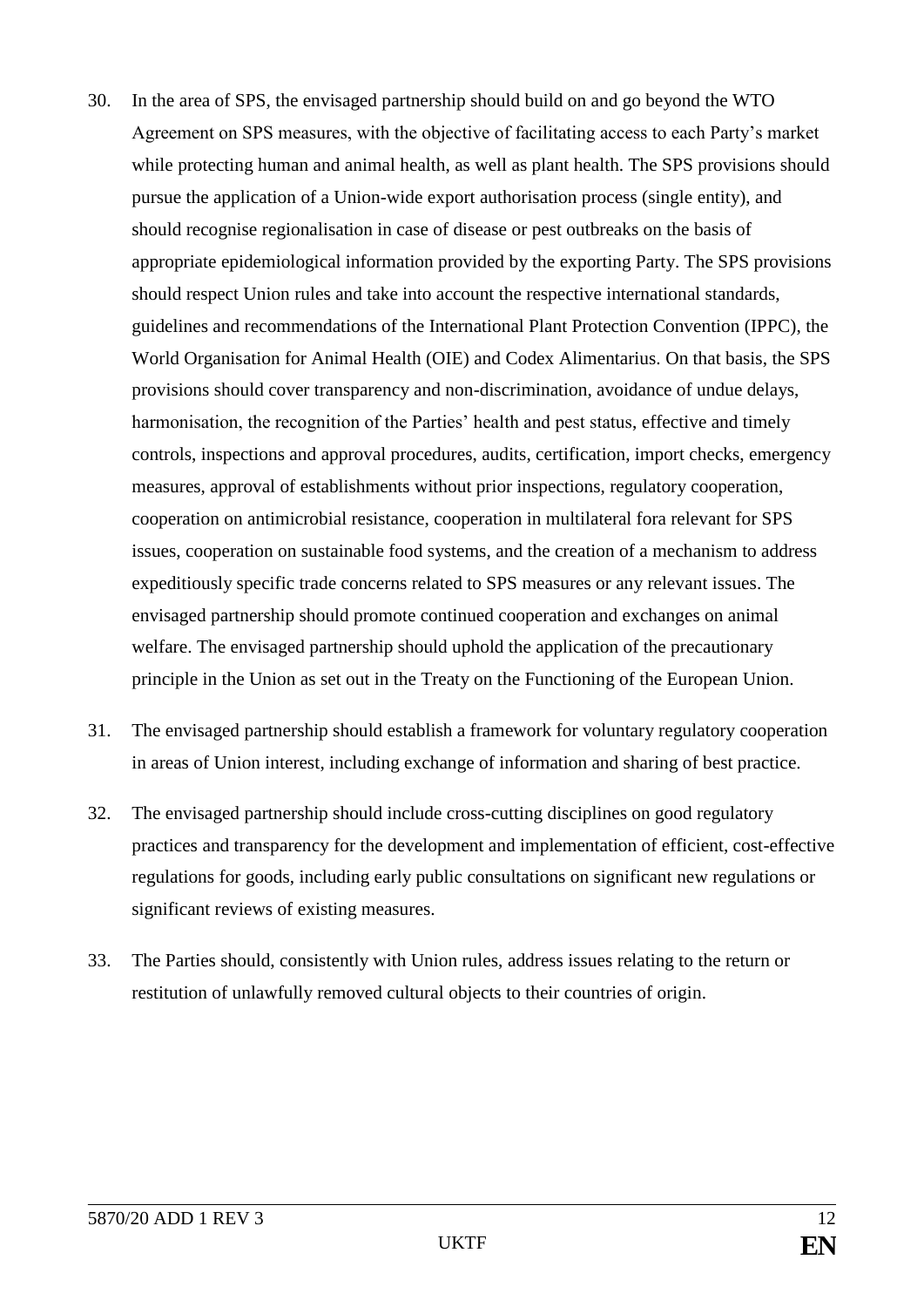#### **3. SERVICES AND INVESTMENT**

#### **A. Objectives and principles**

- 34. The envisaged partnership should include ambitious, comprehensive and balanced provisions on trade in services and investment in services and non-services sectors, respecting each Party's right to regulate. These provisions should aim to deliver a level of liberalisation in trade in services beyond the Parties' WTO commitments and taking into account existing Union free trade agreements.
- 35. In line with Article V of the General Agreement on Trade in Services (GATS), the envisaged partnership should aim at substantial sectoral coverage, covering all modes of supply and providing for the absence of substantially all discrimination in the covered sectors. The envisaged partnership should provide for exceptions and limitations as appropriate, including the exclusion of activities carried out in the exercise of governmental authority. The high quality of the Union's public services should be preserved in accordance with the Treaty on the Functioning of the European Union and in particular Protocol No 26 on Services of General Interest, and taking into account the Union's reservations in this area, including in the GATS. The provisions on services and investment should cover sectors such as professional and business services, telecommunications services, courier and postal services, distribution services, environmental services, financial services, tourism related services and transport services.**<sup>1</sup>**

#### **B. Market access and non-discrimination**

36. The envisaged partnership should include provisions on market access and national treatment under host state rules for the Parties' service providers and investors, as well as address performance requirements imposed on investors.

<sup>&</sup>lt;u>.</u> **1** In respect to certain transport services, see also section 10 below.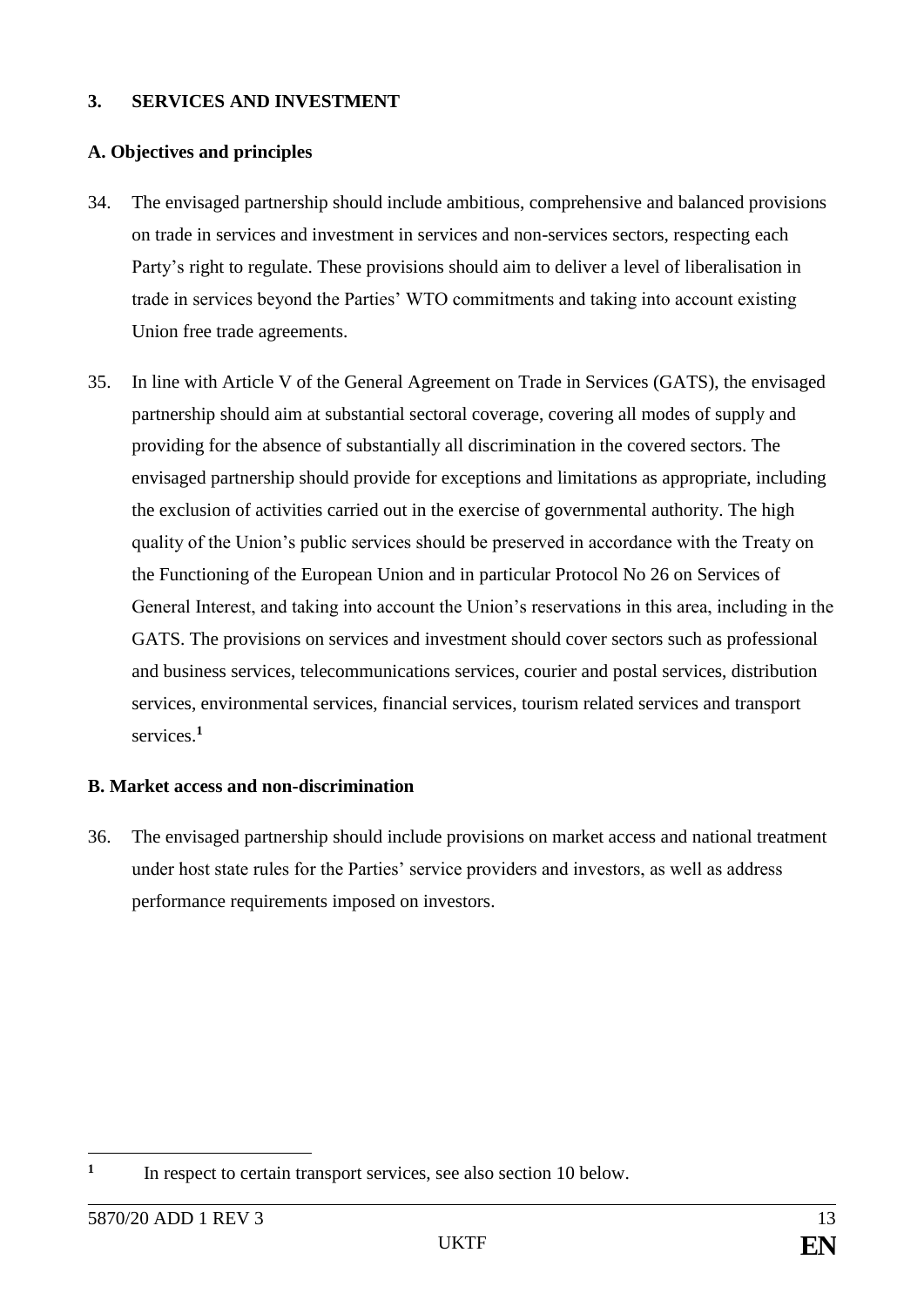37. It should include provisions that would allow for the entry and temporary stay of natural persons for business purposes in defined areas. However, nothing in the envisaged partnership should prevent the Parties from applying their national laws, regulations and requirements regarding entry and stay, provided that, in doing so, they do not nullify or impair the benefits accruing from the envisaged partnership. The laws, regulations and requirements existing in the Union regarding working conditions and workers' rights should continue to apply.

#### **C. Regulatory aspects**

- 38. While preserving the regulatory autonomy of the Parties, the envisaged partnership should include provisions to promote regulatory approaches that are transparent, efficient, compatible to the extent possible, and which promote avoidance of unnecessary regulatory requirements.
- 39. In this context, the envisaged partnership should cover disciplines on domestic regulation. These should include horizontal provisions in line with Union practice in free trade agreements, such as on licensing procedures, and regulatory provisions in line with existing Union free trade agreements in specific sectors such as telecommunication services, financial services, delivery services, and international maritime transport services.
- 40. The envisaged partnership should reaffirm the Parties' commitment to providing, through sectoral provisions in telecommunication services, for fair and equal access to public telecommunication networks and services to each other's services suppliers and address anticompetitive practices.
- 41. The envisaged partnership should establish a framework for voluntary regulatory cooperation in areas of Union interest, including exchange of information and sharing of best practice.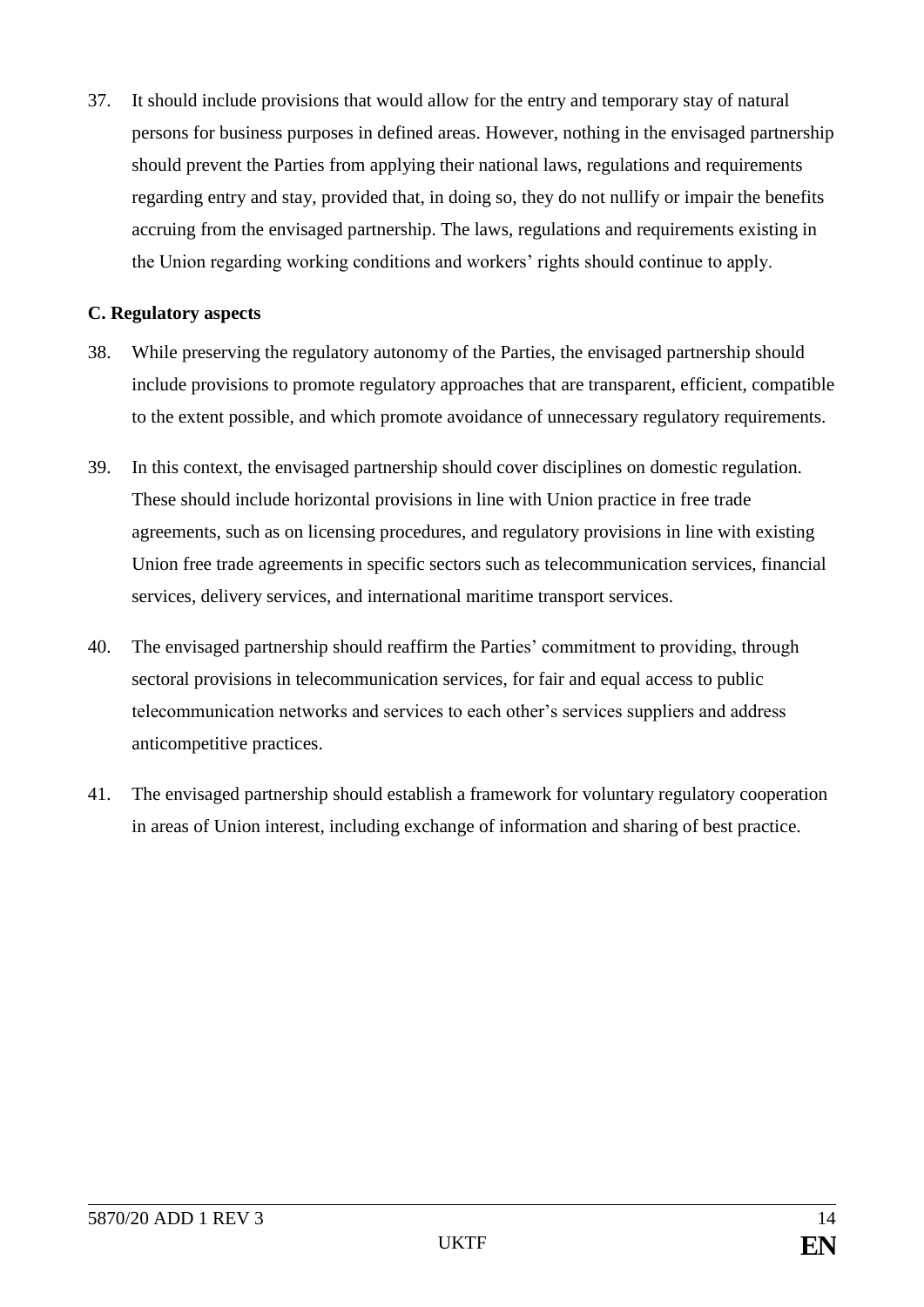- 42. The envisaged partnership should include cross-cutting disciplines on good regulatory practices and transparency for the development and implementation of efficient, cost-effective regulations for services and investment, including early public consultations on significant new regulations or significant reviews of existing measures.
- 43. The envisaged partnership should also include a framework for negotiations on the conditions for the competent domestic authorities to recognise professional qualifications necessary to the pursuit of specific regulated professions, where in the Union's interest.

# **4. COOPERATION ON FINANCIAL SERVICES**

- 44. The envisaged partnership should reaffirm the Parties' commitment to preserving financial stability, market integrity, investor and consumer protection and fair competition, while respecting the Parties' regulatory and decision-making autonomy, and their ability to take equivalence decisions in their own interest. This is without prejudice to the Parties' ability to adopt or maintain any measure for prudential reasons. The key instrument the Parties will use to regulate interactions between their financial systems will be their respective unilateral equivalence frameworks.
- 45. The cooperation on financial services should establish close and appropriately structured voluntary cooperation on regulatory and supervisory matters, including in international bodies. This cooperation should preserve the Union's regulatory and supervisory autonomy. It should allow for informal exchange of information and bilateral discussions on regulatory initiatives and other issues of interest. It should ensure, where possible, appropriate transparency and stability of the cooperation.
- 46. Equivalence mechanisms and decisions remain defined and implemented on a unilateral basis by the European Union. In this framework, transparency and appropriate consultation between the Union and the United Kingdom in relation to equivalence decisions is important, while preserving the Union's regulatory and supervisory autonomy.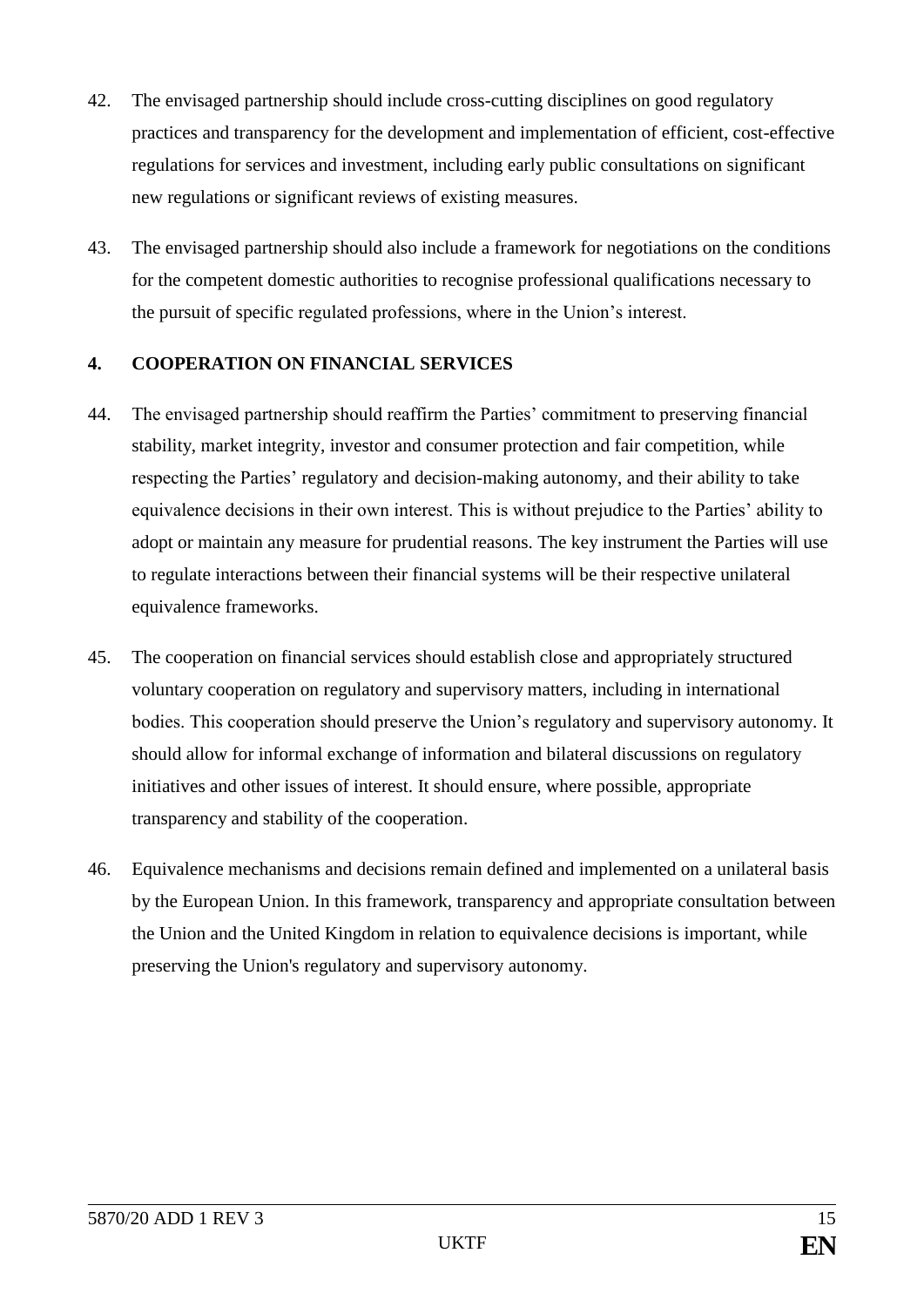## **5. DIGITAL TRADE**

- 47. In the context of the increasing digitalisation of trade covering both services and goods the envisaged partnership should include provisions aiming at facilitating digital trade, addressing unjustified barriers to trade by electronic means, and ensuring an open, secure and trustworthy online environment for businesses and consumers, such as on electronic trust and authentication services or on not requiring prior authorisation solely on the grounds that the service is provided by electronic means. They should also provide for consumer protection in the online environment and on unsolicited direct marketing communication. These provisions should address data flows subject to exceptions for legitimate public policy objectives, while not affecting the Union's personal data protection rules.
- 48. The envisaged partnership should provide for cooperation in multilateral and multistakeholder fora in areas of mutual interest, and establish a dialogue to exchange information, experience and best practice relating to emerging technologies.

## **6. CAPITAL MOVEMENTS AND PAYMENTS**

49. The envisaged partnership should include provisions to enable the movement of capital and payments related to transactions liberalised under the envisaged partnership. It should entail safeguard and carve-out provisions (for example, concerning the Union's economic and monetary union and balance of payments), which should be in accordance with the Treaty on the Functioning of the European Union on free movement of capital.

## **7. INTELLECTUAL PROPERTY**

50. The envisaged partnership should provide for the protection and enforcement of intellectual property rights to stimulate innovation, creativity and economic activity, going beyond the standards of the WTO Agreement on Trade-Related Aspects of Intellectual Property Rights (TRIPs) and the World Intellectual Property Organization (WIPO) conventions where relevant.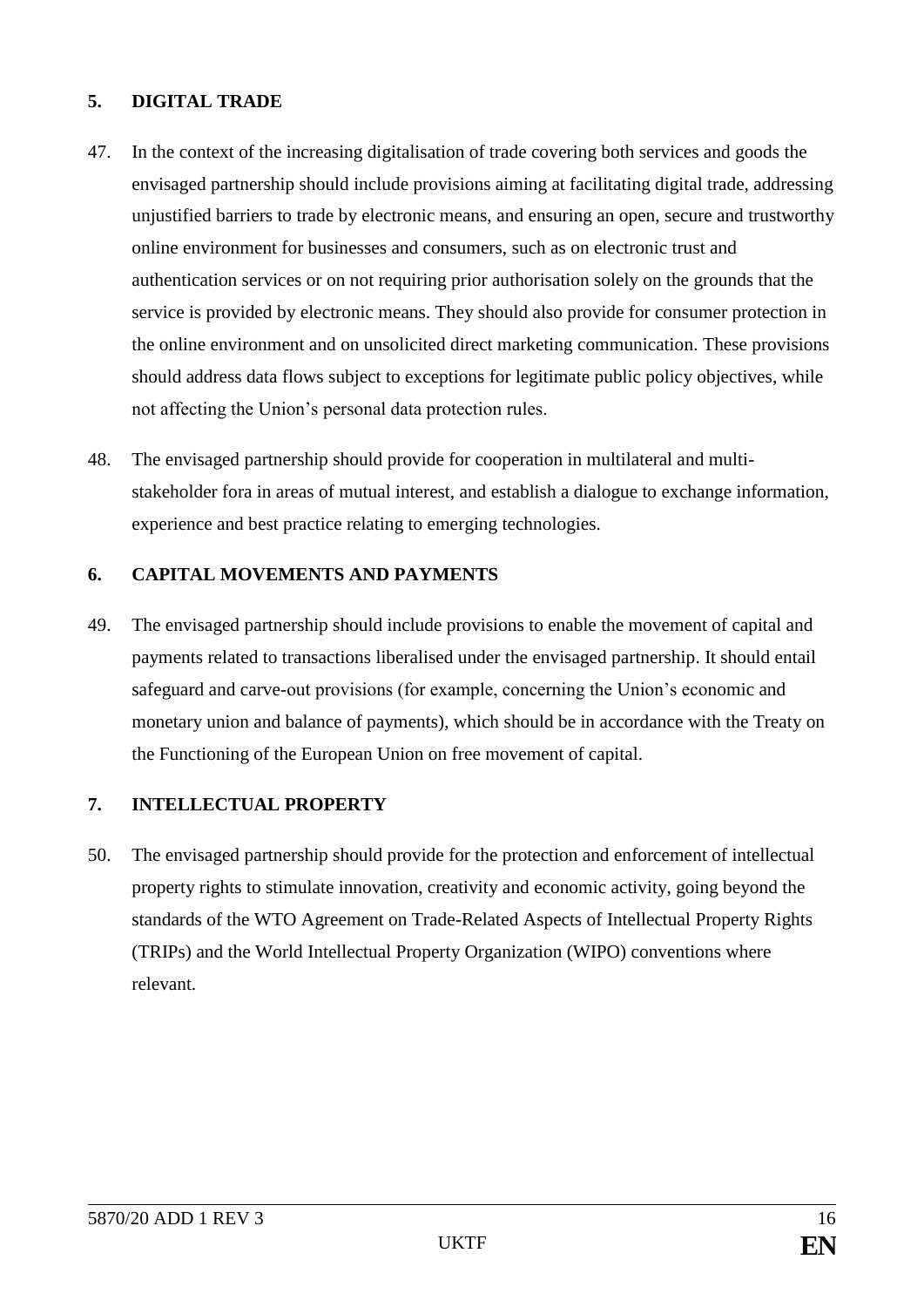- 51. The envisaged partnership should preserve the Parties' current high levels of protection of intellectual property, such as copyright and related rights, trademarks, unregistered and registered design rights, geographical indications, patents, undisclosed information or plant variety rights. The envisaged partnership should confirm the protection of existing geographical indications as provided for in the Withdrawal Agreement and establish a mechanism for the protection of future geographical indications ensuring the same level of protection as that provided for by the Withdrawal Agreement.
- 52. The envisaged partnership should also ensure the effectiveness of enforcement of intellectual property rights, including in the digital environment and at the border.
- 53. The envisaged partnership should establish an appropriate mechanism for cooperation and exchange of information between the Parties on intellectual property issues of mutual interest, such as respective approaches and processes regarding trademarks, designs and patents.

# **8. PUBLIC PROCUREMENT**

- 54. Noting the United Kingdom's envisaged accession to the WTO Government Procurement Agreement (GPA), the envisaged partnership should provide for mutual opportunities in the Parties' respective public procurement markets based on the United Kingdom's access offer for accession to the GPA and beyond their commitments under the GPA in specific areas at all levels of government (including sub-central level), without prejudice to their domestic rules to protect their essential security interests. These areas should include relevant procurement not covered by the GPA such as procurement in the utilities sectors not covered under the GPA. National treatment should ensure treatment no less favourable than that accorded to locally-established suppliers or service providers.
- 55. The envisaged partnership should commit the Parties to standards based on and going beyond those of the GPA ensuring transparency of market opportunities, public procurement rules, procedures and practices as well as sustainable procurement. Building on these standards, the envisaged partnership should address the risk of arbitrary behaviour when awarding contracts, and make available effective and accessible remedies and review procedures, including before judicial authorities.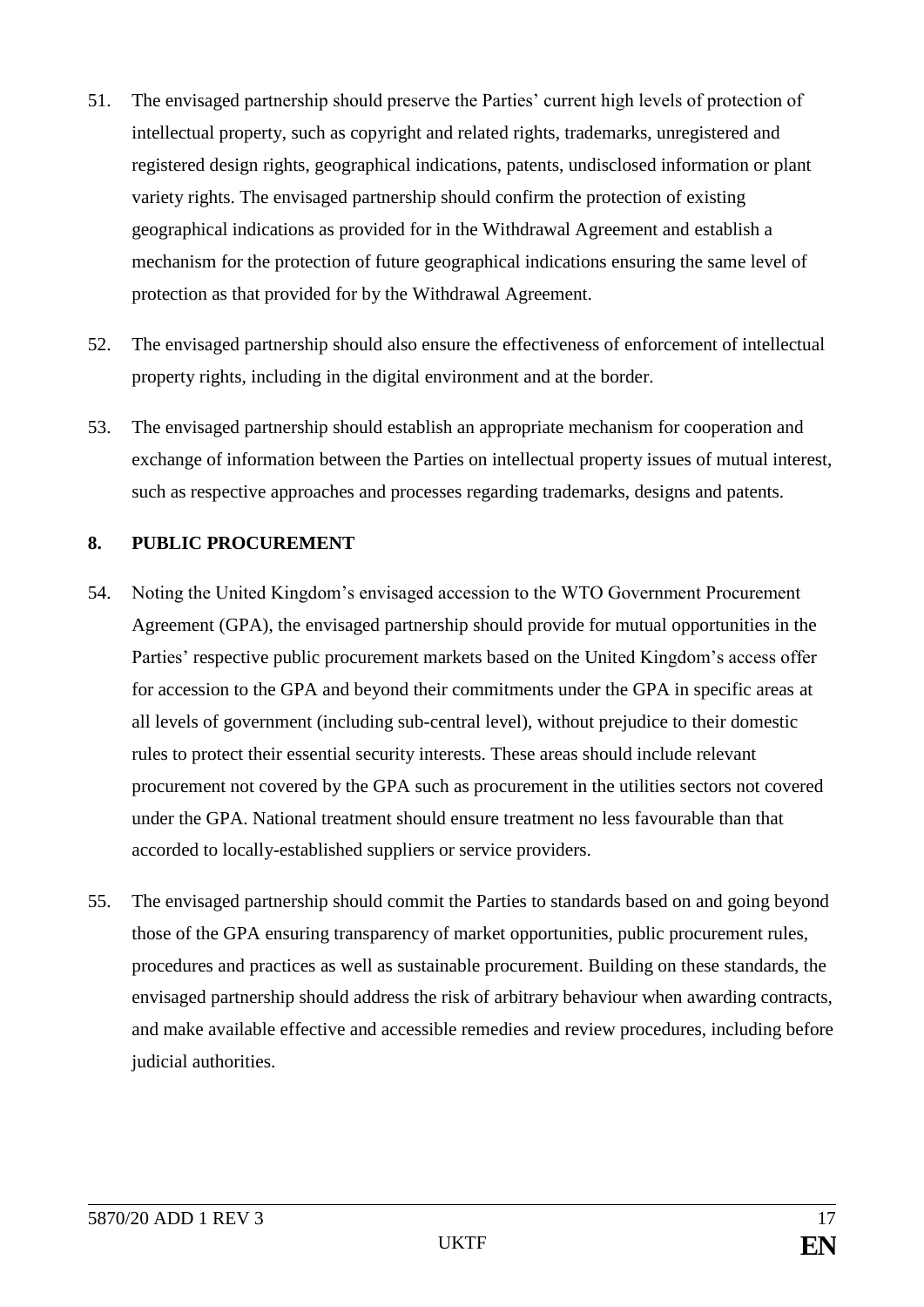# **9. MOBILITY**

- 56. Mobility arrangements, including on visa-free travel for short-term stays, in the envisaged partnership should be based on non-discrimination between the Union Member States and full reciprocity.
- 57. The envisaged partnership should aim at setting out conditions for entry and stay for purposes such as research, study, training and youth exchanges.
- 58. The envisaged partnership should address social security coordination.
- 59. In areas not covered by existing international family law instruments and taking into account the United Kingdom's intention to accede to the 2007 Hague Maintenance Convention, the Parties should explore options for enhanced judicial cooperation in matrimonial, parental responsibility and other related matters.
- 60. Any provisions should be without prejudice to the Common Travel Area (CTA) arrangements as they apply between the United Kingdom and Ireland, as referred to in Article 38(2) of the Withdrawal Agreement and in Article 3 of the Protocol on Ireland/Northern Ireland.

#### **10. TRANSPORT**

#### **A. Aviation**

#### **a) Air transport**

61. The envisaged partnership should address comprehensively the aviation relationship with the United Kingdom and consider arrangements typically included in Union bilateral aviation agreements. It should ensure, on the basis of commercial principles and fair and equal opportunities to compete, a reciprocal, sustainable and balanced opening of markets while preserving the internal market for air transport services. Certain elements of the envisaged partnership may be implemented in a phased approach.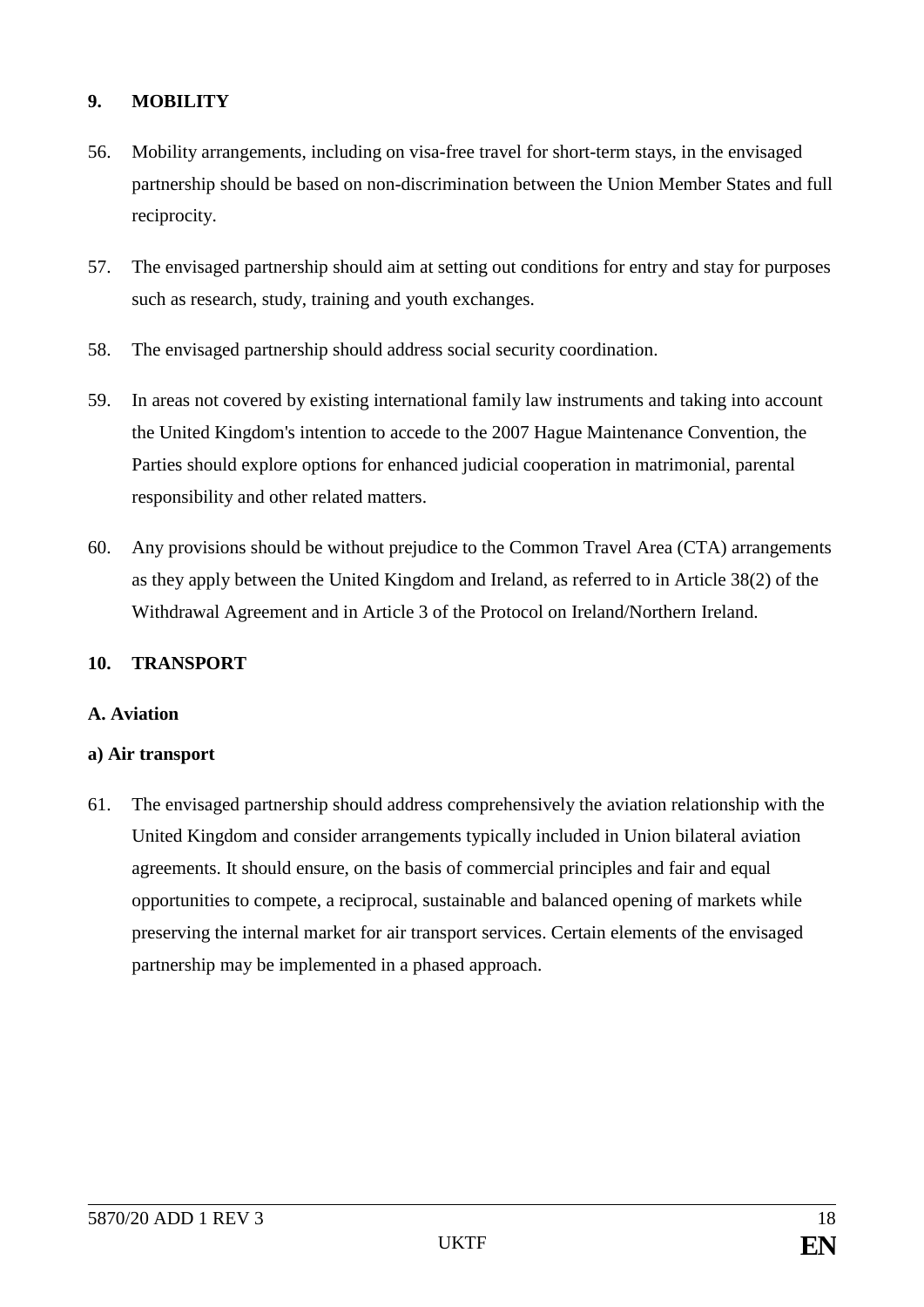- 62. The envisaged partnership should ensure that all Union air carriers are treated equally and in a non-discriminatory manner, regardless of nationality, in all matters covered by the agreement.
- 63. It should include provisions related to applications from air carriers for operating authorisations based on procedures with minimum delay.
- 64. The envisaged partnership should encompass on a reciprocal basis certain traffic rights to ensure continued connectivity. However, the United Kingdom, as a non-member of the Union, cannot have the same rights and enjoy the same benefits as a member. Elements included in the Fifth Freedom of the Air may be considered if, taking into account the geographical proximity of the United Kingdom, they are balanced with corresponding obligations and in the interest of the Union.
- 65. The envisaged partnership should provide for adequate mechanisms for verification and information exchange with the aim of ensuring mutual confidence in its implementation. It should provide for air safety and security provisions which are as stringent as possible. It should cover operational and commercial flexibility provisions, with particular emphasis put on solving "doing business" issues.
- 66. In addition to the level playing field requirements set out in in Section 15 of this Part, there should be provisions for open and fair competition specific to the aviation sector.
- 67. The envisaged partnership should not prohibit taxation on a non-discriminatory basis of aircraft fuel supplied to aircraft. The agreement should not affect the field of VAT.

## **b) Aviation safety**

68. The envisaged partnership should facilitate trade and investment in aeronautical products, parts and appliances through cooperation in areas such as certification and monitoring, the production oversight and environmental approval and testing. Negotiations should be based on both Parties being satisfied with the other Party's requirements, regulatory processes and capacity to implement them.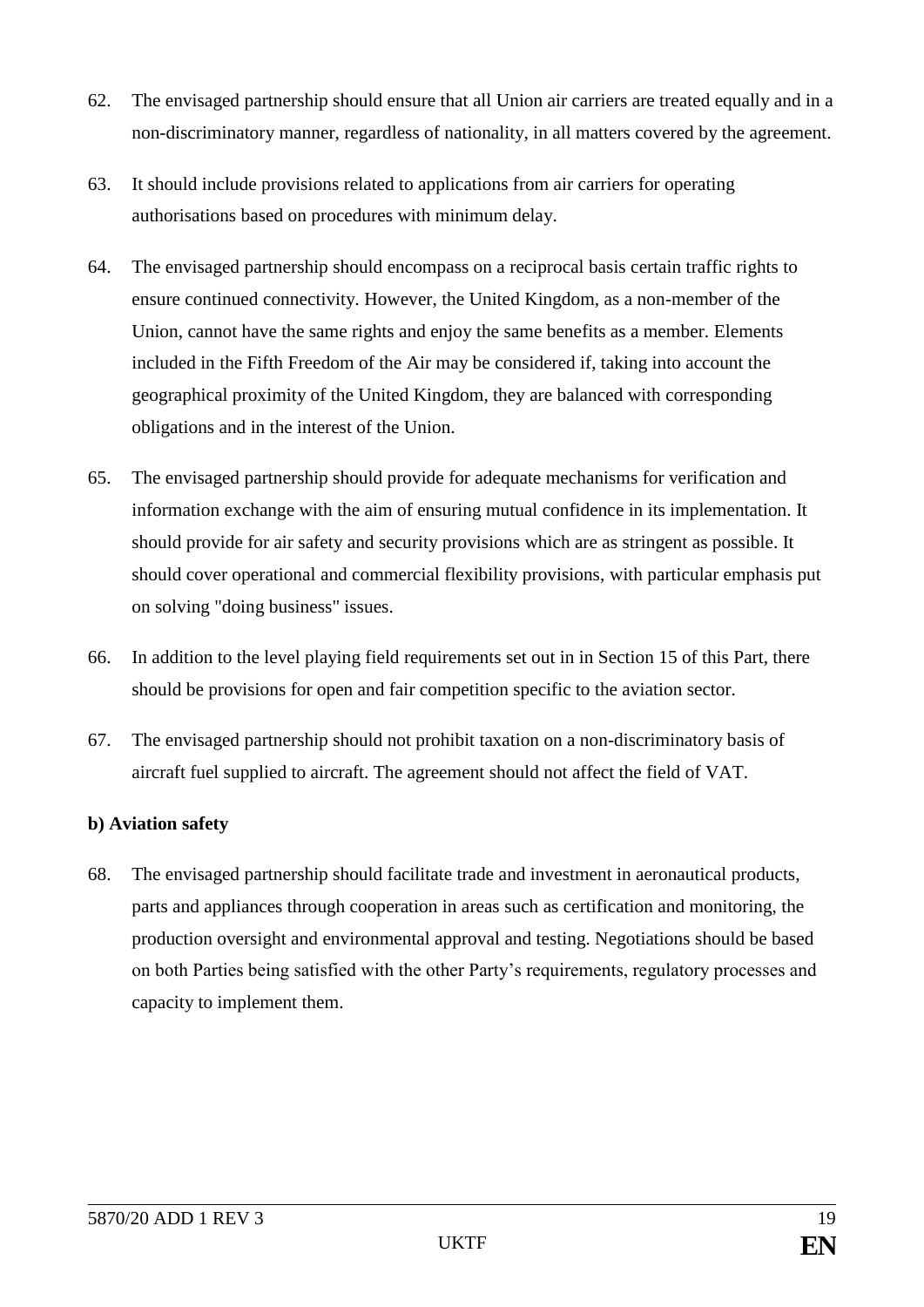- 69. Nothing in the envisaged partnership should entail reciprocal acceptance of the standards and technical regulations of the Parties. Rather, it should limit duplication of assessments to significant regulatory differences and allow, to the extent possible, reliance on the certification system of the other Party. It may also specify modalities, based for example on the respective experience and knowledge of the other party, for the respective level of involvement of the authorities. To facilitate the achievement of the objective set out above, the envisaged partnership may also provide for regulatory co-operation.
- 70. The acceptance by one Party of findings or certificates of the other Party shall only take place when, and as long as, the first Party is able to establish and maintain confidence in the other Party's ability to discharge its obligations in accordance with the envisaged partnership. The envisaged partnership should include appropriate co-operation mechanisms to verify on a reciprocal basis the continued fitness and ability of the regulatory bodies involved in its implementation.

#### **B. Road transport**

- 71. The envisaged partnership should establish open market access for bilateral road freight transport, including unladen journeys, made in conjunction with these operations:
	- by Union road haulage operators from the territory of the Union to the territory of the United Kingdom, and vice versa;
	- by United Kingdom road haulage operators to the territory of the Union, and vice versa.
- 72. The envisaged partnership should also provide for appropriate transit arrangements.
- 73. As third country operators, United Kingdom road haulage operators should not be granted the same level of rights and benefits as those enjoyed by Union road haulage operators in respect of road freight transport operations from one Union Member State to another ("grand cabotage") and road freight transport operations within the territory of one Union Member State ("cabotage").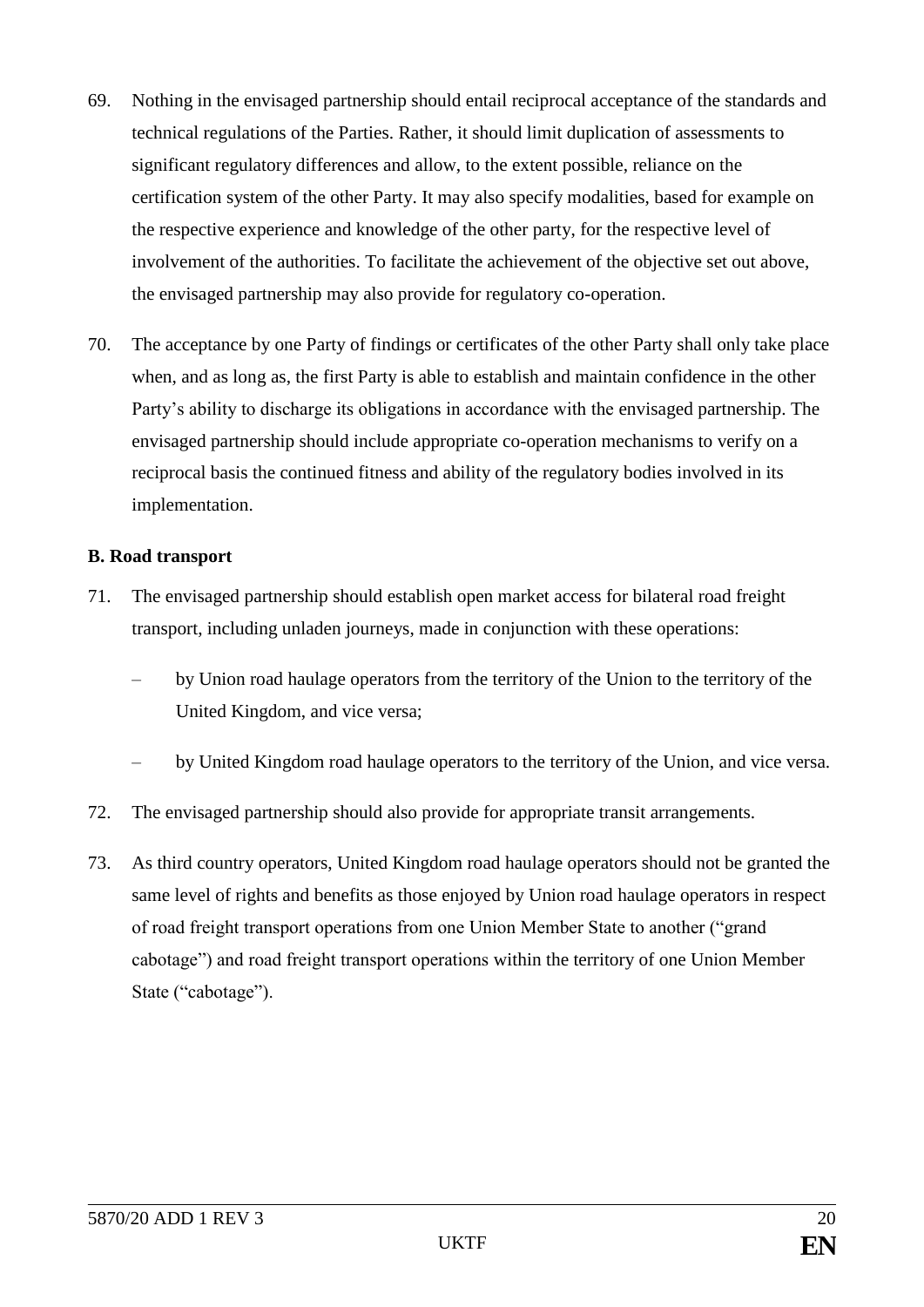- 74. In addition to the level playing field requirements set out in Section 15 of this Part, specific provisions should ensure that the common level of protection in relation to operators and drivers (including social rules) in the area of road transport is not reduced below the level provided by the common standards applicable in the Union and the United Kingdom at the end of the transition period.
- 75. The envisaged partnership should address requirements for tachograph technology.
- 76. Regarding the carriage of passengers by coach and bus (occasional and regular services), the envisaged partnership should take account of the multilateral Interbus Agreement and the Protocol to that Agreement regarding international regular and special regular services, that is currently in the process of being signed or ratified by the Parties to that agreement and protocol.

# **C. Rail transport**

77. The envisaged partnership should address, if necessary, the specific situation of the Channel Tunnel and the Belfast-Dublin Enterprise Line.

## **D. Maritime transport**

78. The envisaged partnership should address market access for the international maritime transport sector with appropriate level playing field requirements.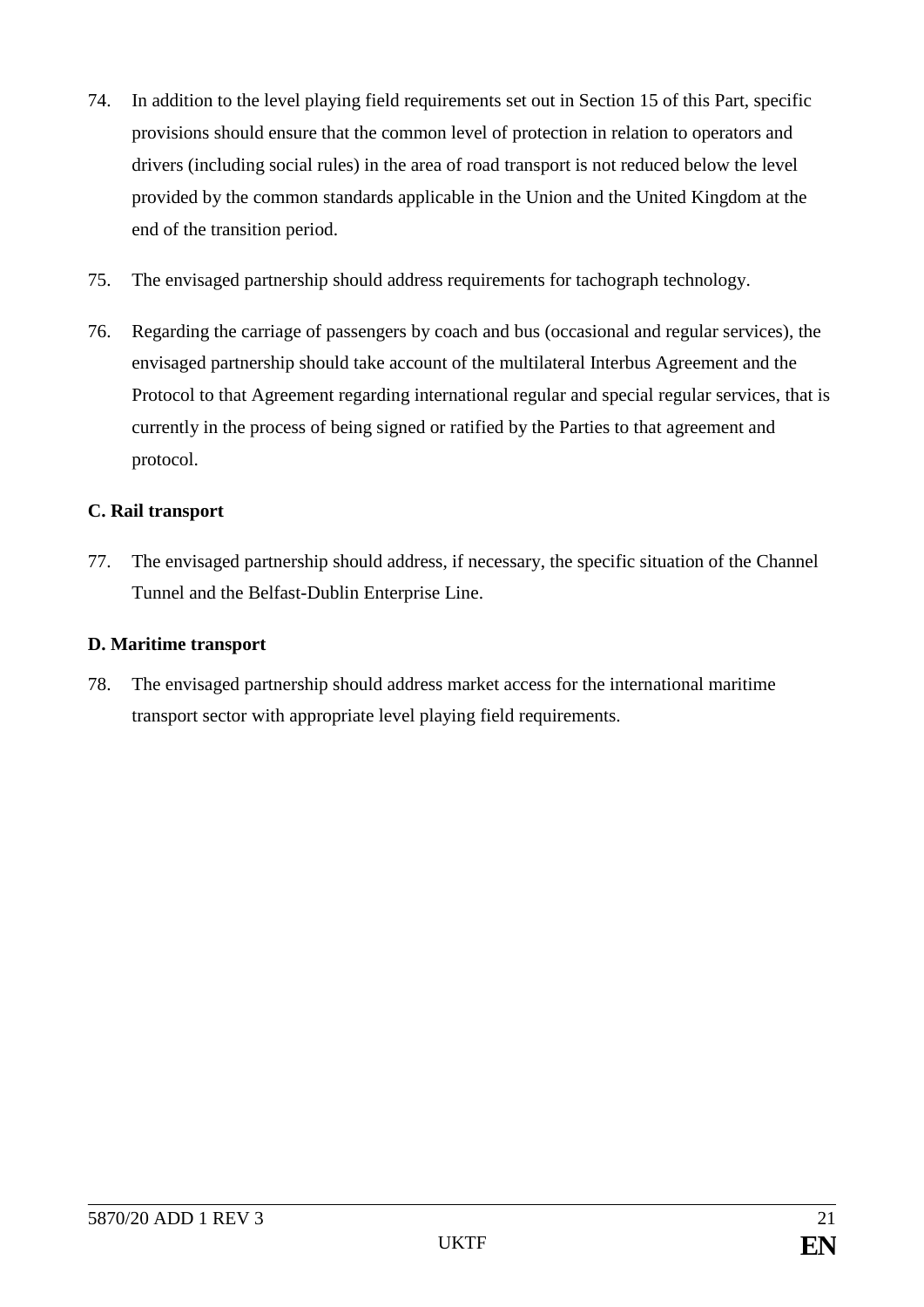## **11. ENERGY AND RAW MATERIALS**

#### **A. Horizontal provisions on energy and raw materials**

- 79. The envisaged partnership should include horizontal provisions addressing trade and investment-related aspects of energy and raw materials. The envisaged partnership should aim at ensuring an open, transparent, non-discriminatory and predictable business environment and addressing double-pricing in this area. It should explore the possibility of setting transparent and non-discriminatory rules for exploration and production, and specific market access rules, and include provisions on renewable energies. The envisaged partnership should also include rules that support and further promote trade and investment in the renewable energy sector.
- 80. The envisaged partnership should also enhance cooperation in the abovementioned areas. The envisaged partnership should aim at promoting the development of a sustainable and safe lowcarbon economy, such as investment in renewable energies and energy efficient solutions.

#### **B. Electricity and gas**

81. The envisaged partnership should provide for cooperation to support the delivery of cost efficient, clean and secure supplies of electricity and gas, based on competitive markets and non-discriminatory access to networks. This cooperation requires robust level playing field commitments, including effective carbon pricing as set out in Section 15 of this Part, and the integration of renewable energy in the energy system. Competitive markets and nondiscriminatory access to networks require effective unbundling of network operators, independent regulation, and measures to prevent abusive practices affecting wholesale energy markets.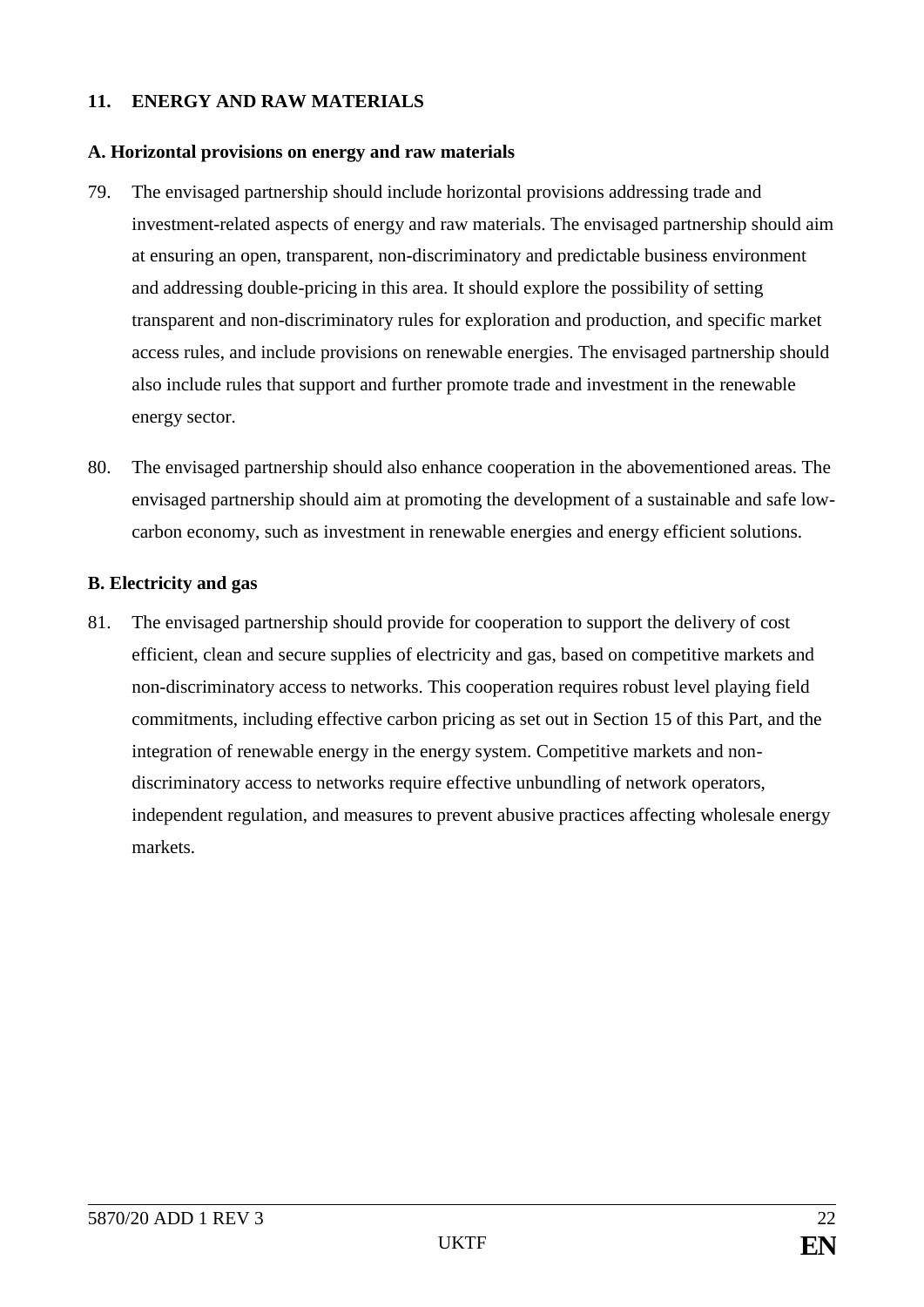82. The envisaged partnership should provide for the establishment of a framework to facilitate technical cooperation between electricity and gas networks operators and organisations for electricity and gas. Taking account of the fact that the United Kingdom will leave the internal market in energy, the framework should also include mechanisms to ensure as far as possible security of supply and efficient trade over interconnectors over different timeframes.

## **C. Civil nuclear**

- 83. Recognising the importance of nuclear safety, radiation protection and non-proliferation, the envisaged partnership should include provisions for wide-ranging cooperation between the Euratom and the United Kingdom on peaceful uses of nuclear energy.
- 84. The provisions on nuclear cooperation should be based on respecting international conventions and treaties. The provisions on nuclear cooperation should be underpinned by commitments to maintaining the highest possible standards of nuclear safety and radiation protection applying at the end of the transition period, and on the commitment by Euratom and the United Kingdom to continue improving the implementation of the principles of, inter alia, the Convention on Nuclear Safety and of the Joint Convention on the Safety of Spent Fuel Management and on the Safety of Radioactive Waste Management.
- 85. The provisions on nuclear cooperation should facilitate trade in nuclear materials and equipment, research and development, transfer of nuclear technology and enable cooperation and the exchange of information between Euratom, the United Kingdom and its national authorities, including in relation to exchanging information on nuclear safeguards, nuclear safety, levels of radioactivity in the environment and the supply of medical radioisotopes and facilitating exchanges of skilled workers.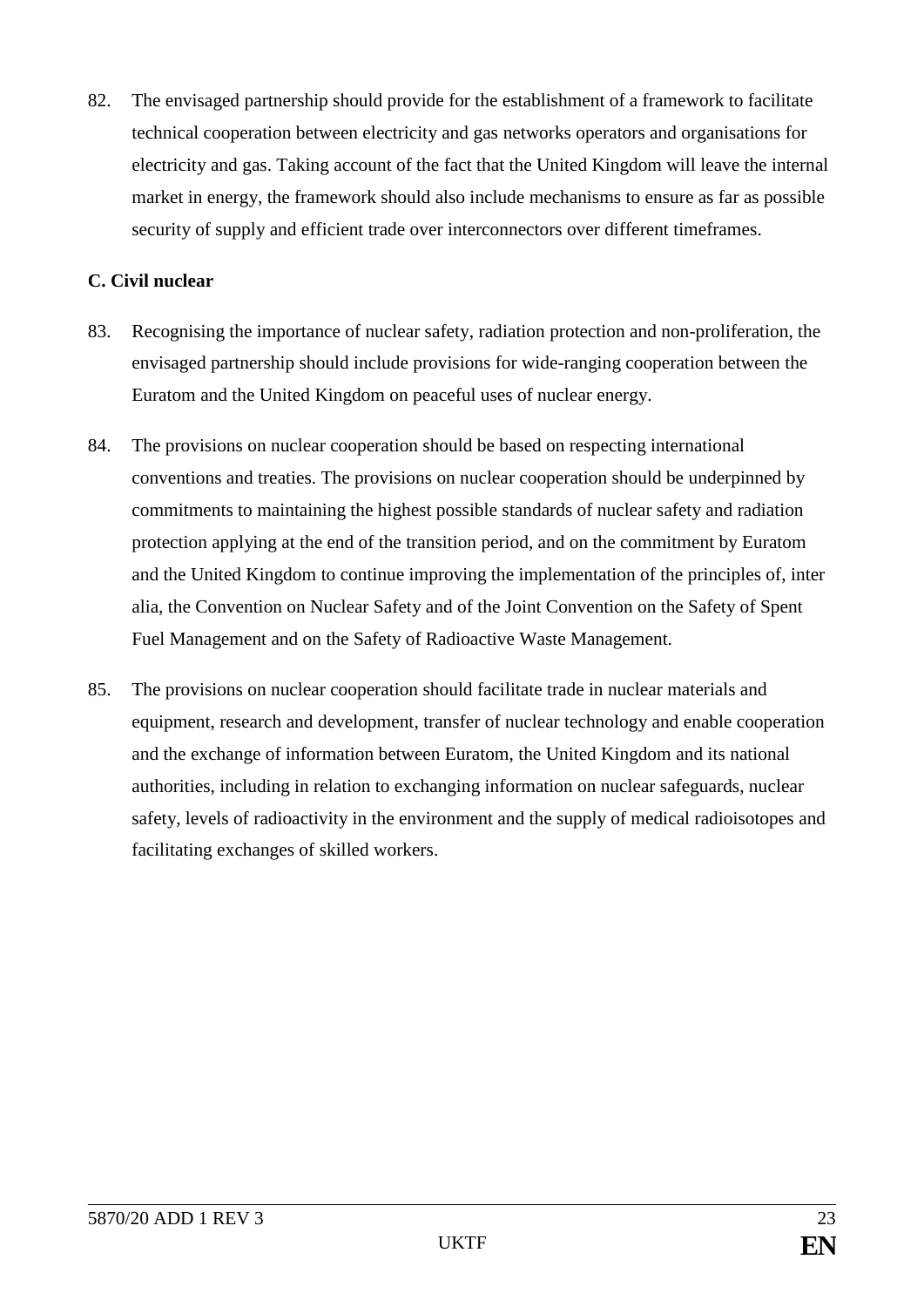## **12. FISHERIES**

- 86. The envisaged partnership should include, in its economic part, provisions on fisheries setting out a framework for the management of shared fish stocks, as well as the conditions on access to waters and resources and common technical and conservation measures. It should secure continued responsible fisheries that ensure the long-term conservation and sustainable exploitation of marine biological resources, in line with the relevant principles under international and Union law, notably those underpinning the Common Fisheries Policy as laid down in Regulation (EU) No 1380/2013 of the European Parliament and of the Council of 11 December 2013. The provisions on fisheries should be underpinned by effective management and supervision, and dispute settlement and enforcement arrangements, including appropriate remedies.
- 87. The provisions on fisheries should encompass cooperation on the development of measures for the sustainable exploitation and conservation of resources, including avoiding wasteful practises such as discarding. Such measures should be non-discriminatory and follow a science-based approach aligned to the objective of achieving maximum sustainable yield for concerned stocks. The envisaged partnership should include provisions for collaboration in data collection and research.
- 88. Besides the cooperation on conservation, management and regulation, the objective of the provisions on fisheries should be to uphold Union fishing activities. In particular, it should aim to avoid economic dislocation for Union fishermen that have been engaged in fishing activities in the United Kingdom waters.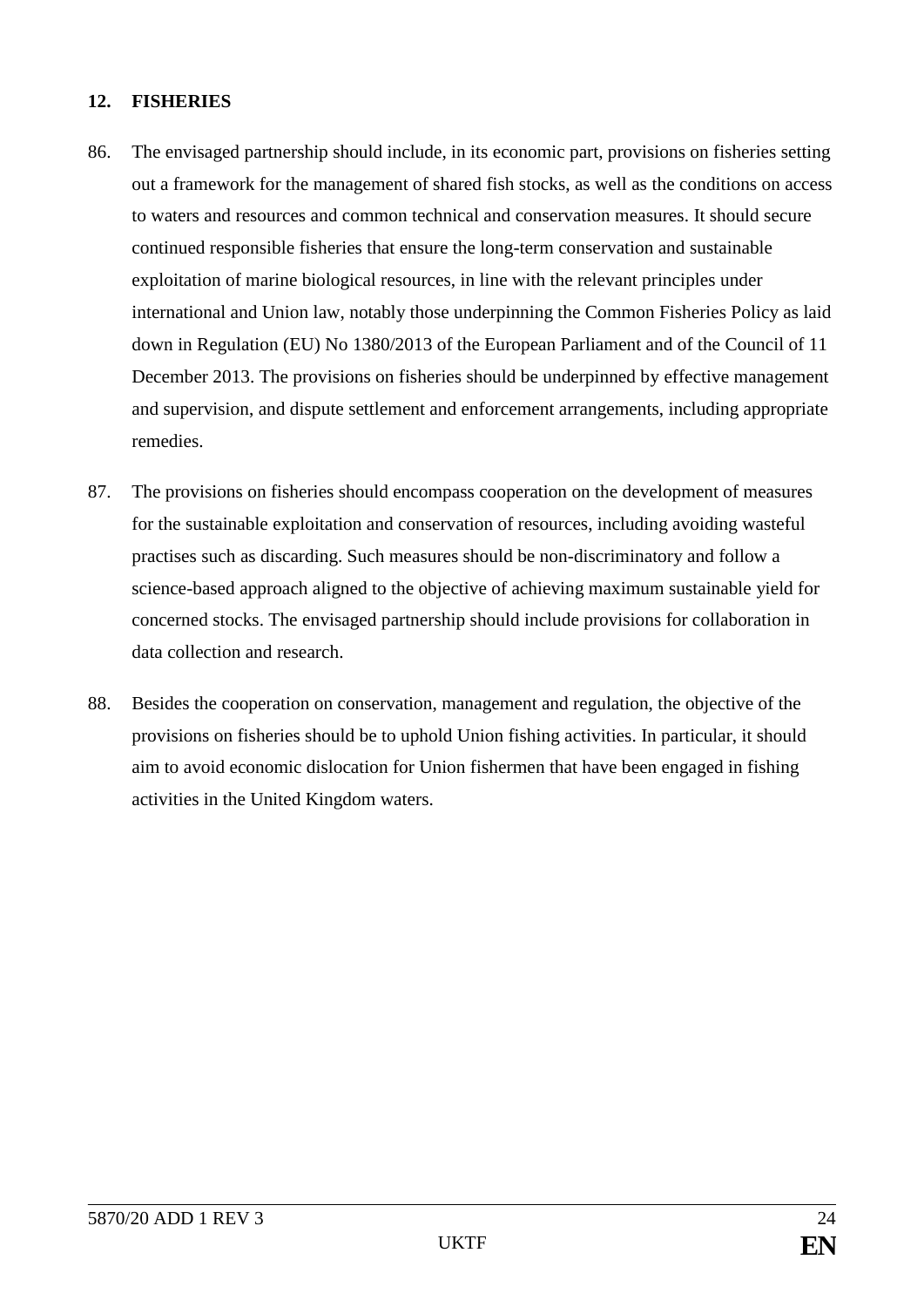- 89. To reach this objective, the provisions on fisheries should uphold existing reciprocal access conditions, quota shares and the traditional activity of the Union fleet, and therefore:
	- uphold continued reciprocal access, for all relevant species, by Union and United Kingdom vessels to the waters of the Union and the United Kingdom;
	- uphold stable quota shares, which can only be adjusted with the consent of both Parties;
	- include modalities for transfers and exchanges of quotas and for the setting of annual or multi-annual total allowable catches (or effort limitations) on the basis of long-term management strategies;
	- organise the modalities for obtaining fishing authorisations and the provisions that ensure equality of treatment and compliance, including joint control and inspection activities.
- <span id="page-24-0"></span>90. The terms on access to waters and quota shares shall guide the conditions set out in regard of other aspects of the economic part of the envisaged partnership, in particular of access conditions under the free trade area as provided for in Point B of Section 2 of this Part.
- 91. The provisions on fisheries should be established by 1 July 2020, in order for it to be in place in time to be used for determining fishing opportunities for the first year after the transition period.

## **13. SMALL AND MEDIUM-SIZED ENTERPRISES**

92. The envisaged partnership should include a specific chapter on small and medium sized enterprises (SMEs) which should assist SMEs to take full advantage of the envisaged partnership, inter alia through increasing the level of awareness among SMEs and enhancing their access to useful information on rules, regulations and procedures related to doing business, including public procurement.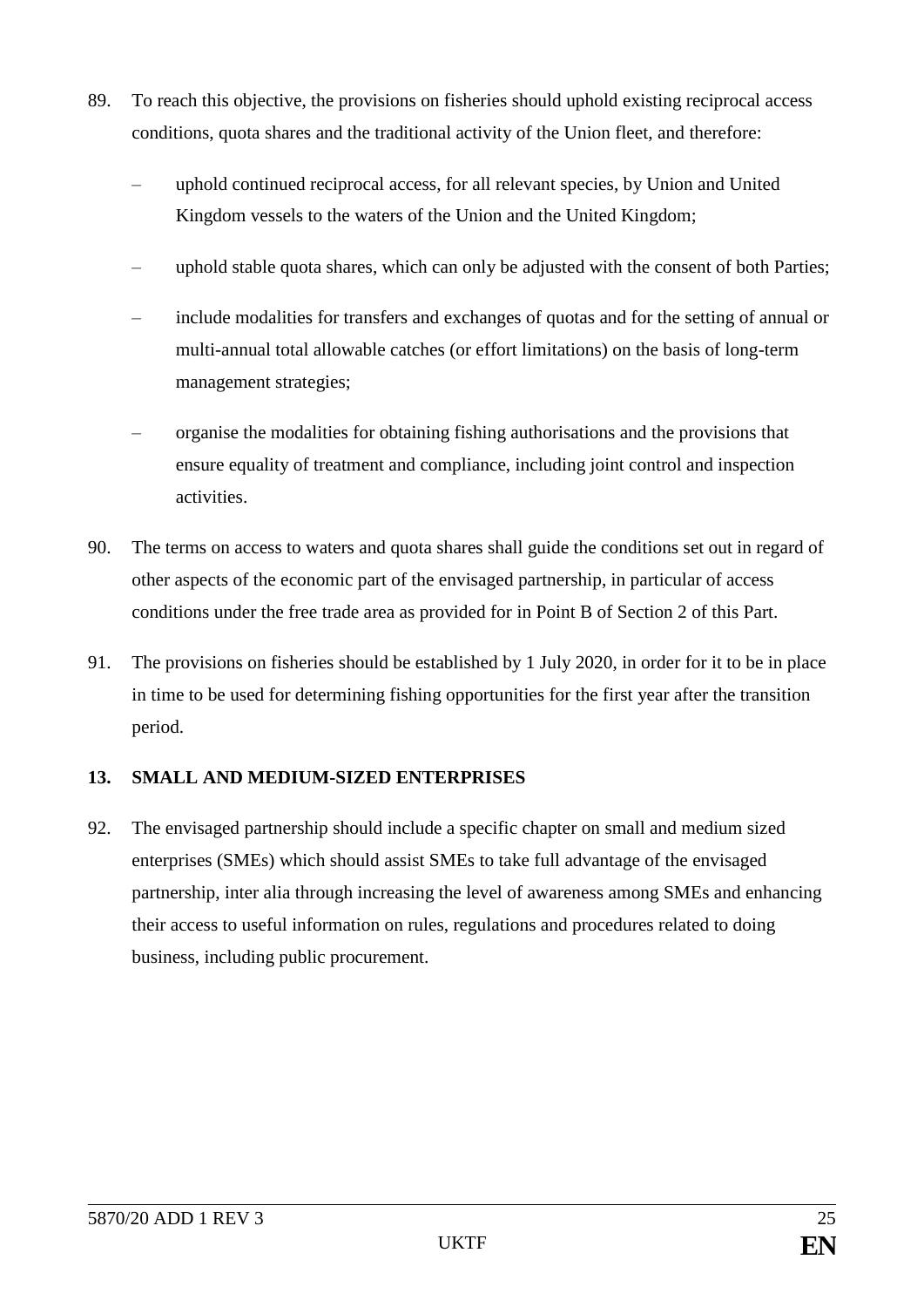## **14. GLOBAL COOPERATION**

93. The envisaged partnership should include provisions recognising the importance of global cooperation to address issues of shared economic, environmental and social interest. As such, while preserving their decision-making autonomy, the envisaged partnership should envisage cooperation in international fora, such as the G7 and the G20, where it is in their mutual interest, including in the areas of: climate change; sustainable development; cross-border pollution; environmental protection; public health and consumer protection; financial stability; and the fight against trade protectionism.

#### **15. LEVEL PLAYING FIELD AND SUSTAINABILITY**

#### **A. General**

<span id="page-25-0"></span>94. Given the Union and the United Kingdom's geographic proximity and economic interdependence, the envisaged partnership must ensure open and fair competition, encompassing robust commitments to ensure a level playing field. These commitments should be commensurate with the scope and depth of the overall envisaged partnership and the economic connectedness of the Parties. These commitments should prevent distortions of trade and unfair competitive advantages so as to ensure a sustainable and long-lasting relationship between the Parties. To that end, the envisaged agreement should uphold common high standards, and corresponding high standards over time with Union standards as a reference point, in the areas of State aid, competition, state-owned enterprises, social and employment standards, environmental standards, climate change, relevant tax matters and other regulatory measures and practices in these areas. In so doing, the agreement should rely on appropriate and relevant Union and international standards. It should include for each of those areas adequate mechanisms to ensure effective implementation domestically, enforcement and dispute settlement, including appropriate remedies. The Union should also have the possibility to apply autonomous, including interim, measures to react quickly to disruptions of the equal conditions of competition in relevant areas, with Union standards as a reference point.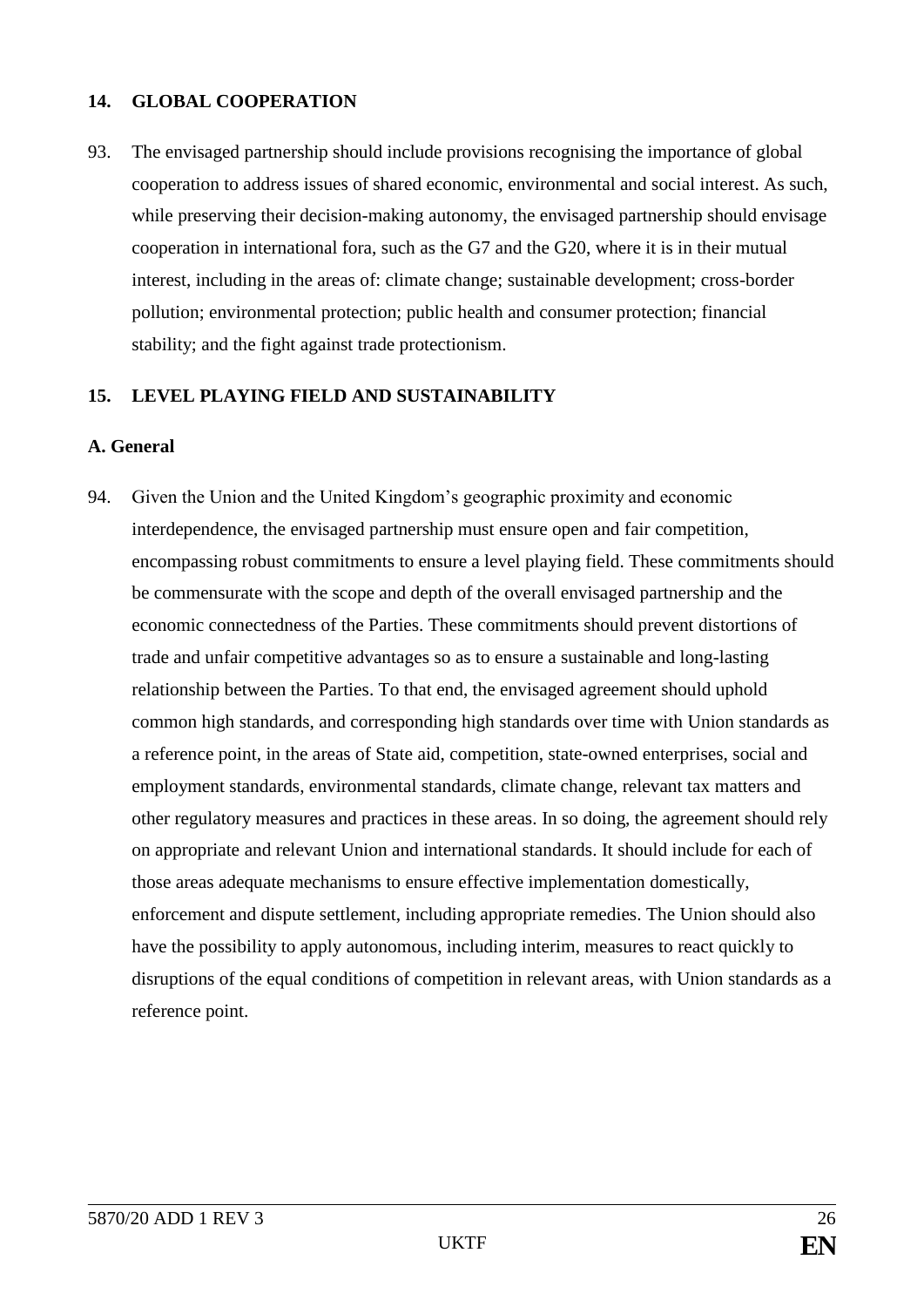95. The envisaged partnership should commit the Parties to continue improving their respective levels of protection with the goal of ensuring corresponding high levels of protection over time in the areas referred to in paragraph [94.](#page-25-0) The governing body should be empowered to modify the level playing field commitments in order to include additional areas or to lay down higher standards over time.

## **B. Competition**

- 96. The envisaged partnership should ensure the application of Union State aid rules to and in the United Kingdom. For aid granted by the United Kingdom affecting trade between Great Britain and the Union, the United Kingdom should set up an independent and adequately resourced enforcement authority with effective powers to enforce the applicable rules, which should work in close cooperation with the Commission. Disputes about the application of State aid rules in the United Kingdom should be subject to dispute settlement.
- 97. The envisaged partnership should provide that anticompetitive agreements, abuses of dominant position and concentrations of undertakings that threaten to distort competition are prohibited, unless remedied, in so far as they affect trade between the Union and the United Kingdom. The Parties should also commit to effective enforcement via a competition law and domestic administrative and judicial proceedings, permitting the effective and timely action against violations of competition rules, and to effective remedies.

## **C. State-owned enterprises**

98. The envisaged partnership should include provisions on state-owned enterprises, designated monopolies and enterprises granted special rights or privileges to ensure that they do not distort competition or create barriers to trade and investment.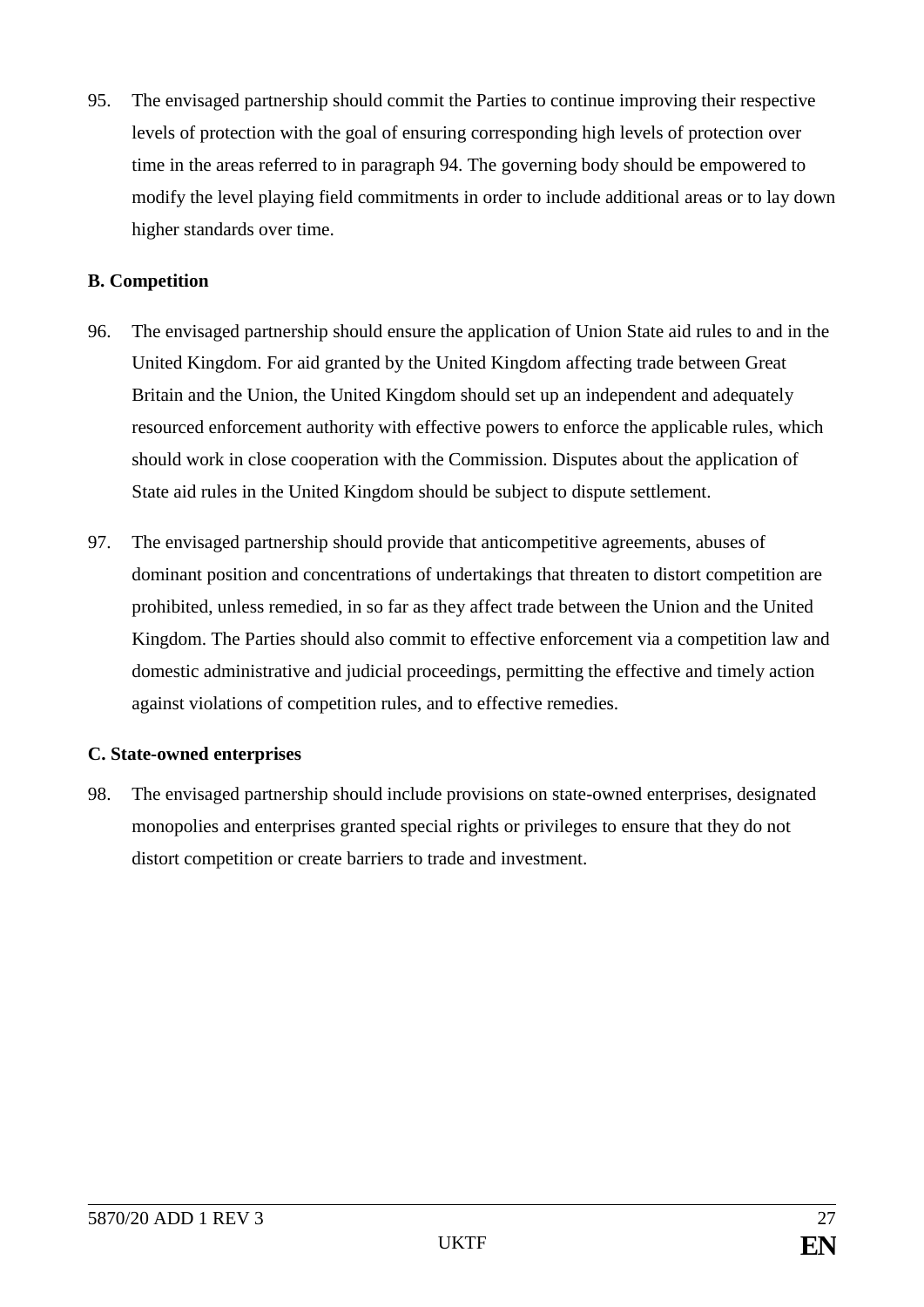## **D. Taxation**

- 99. The envisaged partnership should recognise and commit the Parties to implementing the principles of good governance in the area of taxation, including the global standards on transparency and exchange of information, fair taxation, and the OECD standards against Base Erosion and Profit Shifting (BEPS). It should ensure that the United Kingdom applies the common standards applicable within the Union and the United Kingdom at the end of the transition period in relation to at least the following areas: exchange of information on income, financial accounts, tax rulings, country-by-country reports, beneficial ownership and potential cross-border tax-planning arrangements. It should also ensure that the United Kingdom applies the common standards applicable within the Union and the United Kingdom at the end of the transition period in relation to the fight against tax avoidance practices and public country-by-country reporting by credit-institutions and investment firms.
- 100. The envisaged partnership should reaffirm the Parties' commitment to curb harmful tax measures, taking into account the G20-OECD BEPS Action Plan. They should also ensure that the United Kingdom reaffirms its commitment to the Code of Conduct for Business Taxation.

#### **E. Labour and social protection**

101. The envisaged partnership should ensure that the level of labour and social protection provided by laws, regulations and practices is not reduced below the level provided by the common standards applicable within the Union and the United Kingdom at the end of the transition period in relation to at least the following areas: fundamental rights at work; occupational health and safety, including the precautionary principle; fair working conditions and employment standards; and information, consultation and rights at company level and restructuring. It should also protect and promote social dialogue on labour matters among workers and employers, and their respective organisations, and governments.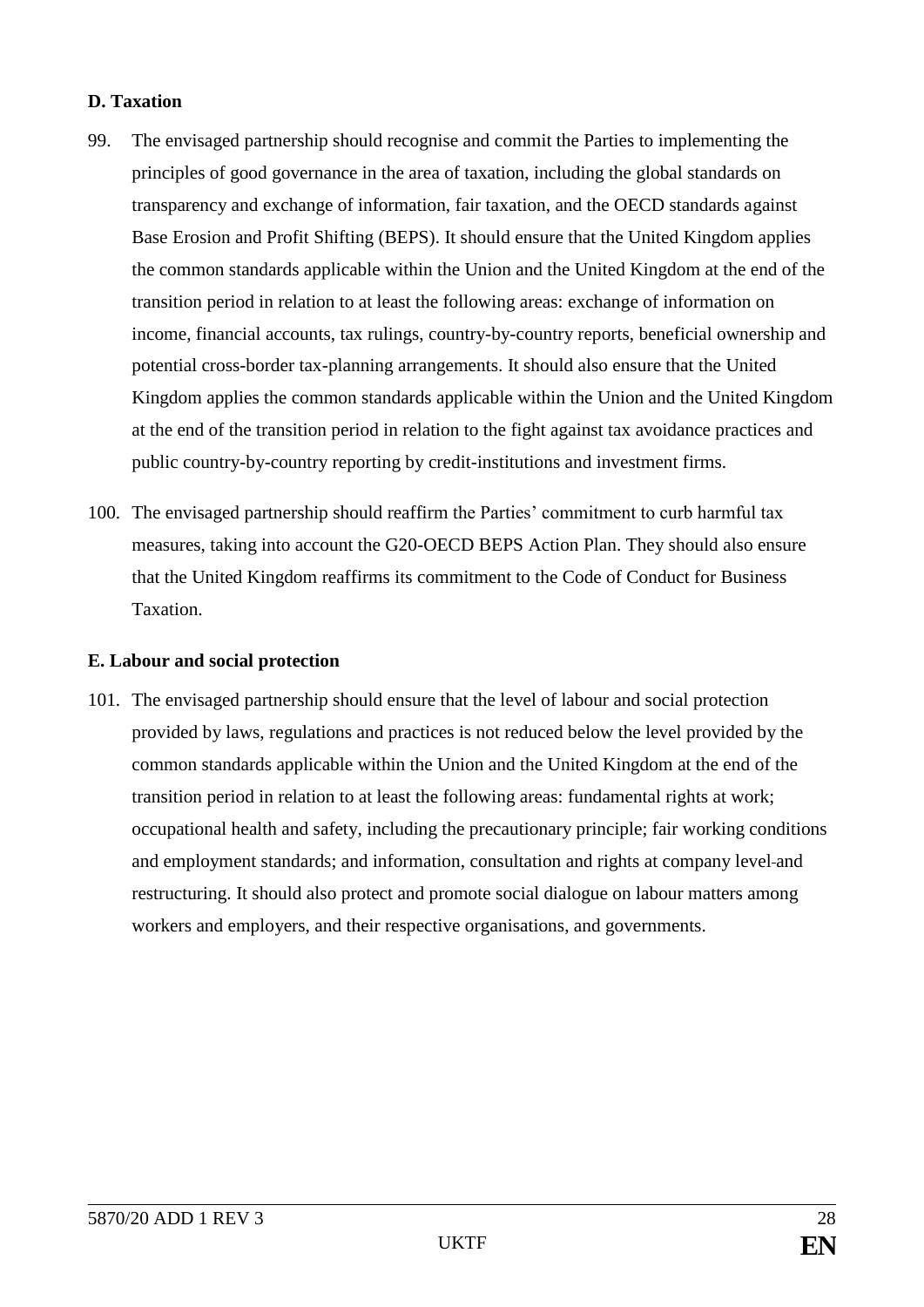102. The envisaged partnership should ensure the United Kingdom's effective enforcement of its commitments and of its laws, regulations and practices reflecting those commitments, through adequately resourced domestic authorities, an effective system of labour inspections and effective administrative and judicial proceedings.

#### **F. Environment and health**

- 103. The envisaged partnership should ensure that the common level of environmental protection provided by laws, regulations and practices is not reduced below the level provided by the common standards applicable within the Union and the United Kingdom at the end of the transition period in relation to at least the following areas: access to environmental information; public participation and access to justice in environmental matters; environmental impact assessment and strategic environmental assessment; industrial emissions; air emissions and air quality targets and ceilings; nature and biodiversity conservation; waste management; the protection and preservation of the aquatic environment; the protection and preservation of the marine environment; health and product sanitary quality in the agricultural and food sector; the prevention, reduction and elimination of risks to human and animal health or the environment arising from the production, use, release and disposal of chemical substances; and climate change. This should take into account the fact that the Union and the United Kingdom share a common biosphere in respect of cross-border pollution. The envisaged partnership should lay down minimum commitments reflecting standards, including targets, in place at the end of the transition period in those areas, where relevant. The envisaged partnership should ensure the Parties respect the precautionary principle and the principles that preventive action should be taken, that environmental damage should as a priority be rectified at source and that the polluter should pay.
- 104. The envisaged partnership should ensure that the United Kingdom implements a transparent system for the effective domestic monitoring, reporting, oversight and enforcement of its obligations by an independent and adequately resourced body or bodies.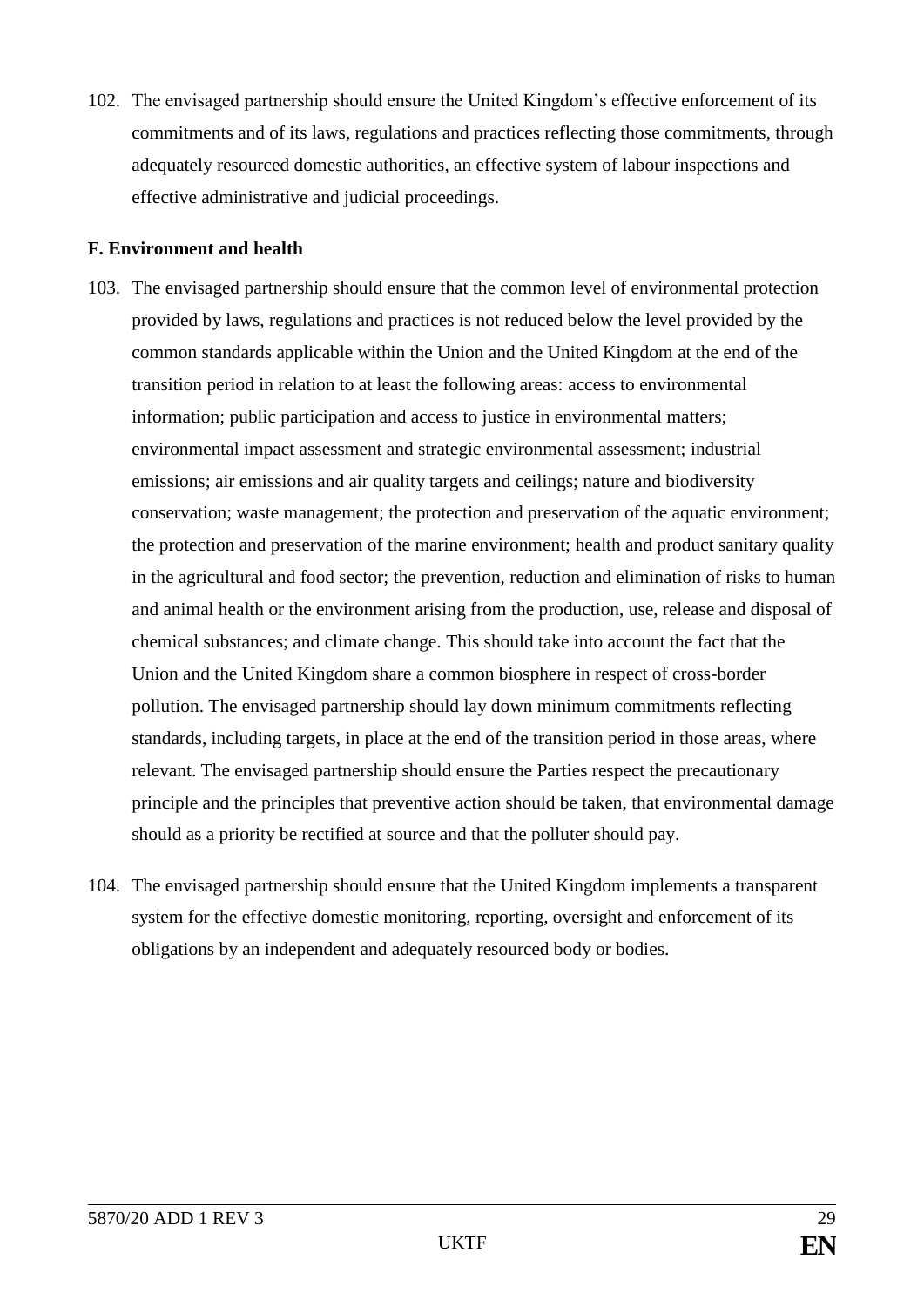#### **G. Fight against climate change**

- <span id="page-29-0"></span>105. The envisaged partnership should reaffirm the Parties' commitments to effectively implement international agreements to tackle climate change, including those established under the United Nations Framework Conventions on Climate Change (UNFCCC), such as the Paris Agreement. They should foster global cooperation to maintain Europe's leadership in combating climate change.
- 106. The envisaged partnership should ensure that the United Kingdom maintains a system of carbon pricing of at least the same effectiveness and scope as provided by the common standards, including targets, agreed within the Union before the end of the transition period and applicable for the period thereafter. The Parties should consider linking a United Kingdom national greenhouse gas emissions trading system with the Union's Emissions Trading System (ETS). Such linking of systems should be based on the conditions agreed within the Union, ensure the integrity of the Union's ETS and a level playing field, and provide for the possibility to increase the level of ambition over time.
- <span id="page-29-1"></span>107. The envisaged partnership should also ensure that in areas not covered by a system of carbon pricing, the United Kingdom does not reduce the level of protection below the level provided by the common standards, including targets, agreed within the Union by the end of the transition period and applicable for the period thereafter.
- 108. The envisaged partnership should ensure the United Kingdom implements a transparent system for the effective domestic monitoring, reporting, oversight and enforcement of its obligations by an independent and adequately resourced body or bodies.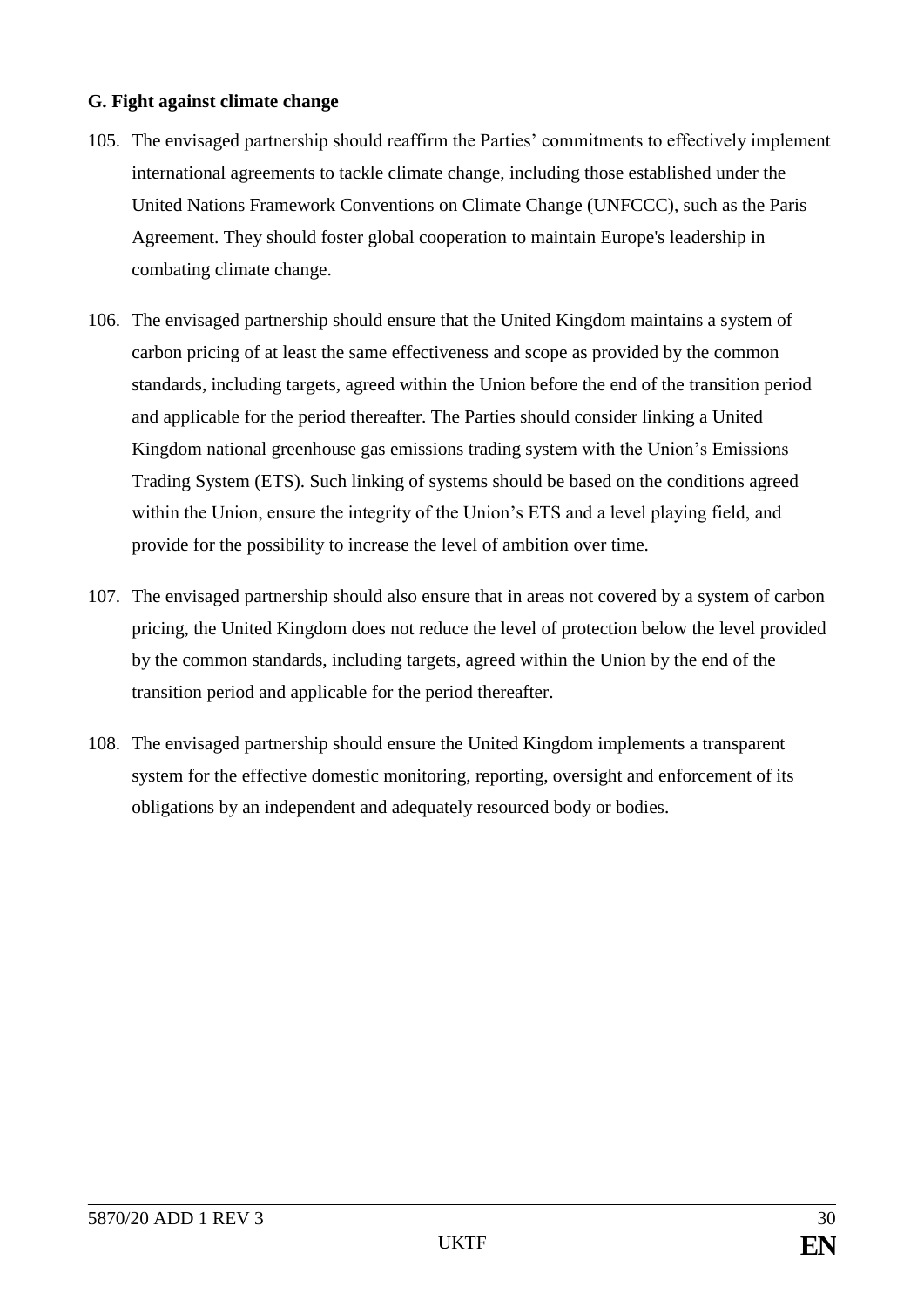#### **H. Other instruments for sustainable development**

- 109. In line with the Parties' objective of ensuring sustainable development, the envisaged partnership should promote the implementation of the United Nations 2030 Agenda for sustainable development. It should include provisions on adherence to and effective implementation of relevant internationally agreed principles and rules. This should include conventions of the International Labour Organisation (ILO) and the Council of Europe European Social Charter. The envisaged partnership should also cover multilateral environmental agreements including those related to climate change and biodiversity, in particular the Paris Agreement, the Convention on biodiversity and climate change mitigation-related multilateral initiatives, such as in the International Maritime Organization (IMO) and the International Civil Aviation Organization (ICAO).
- 110. In addition, where the Parties increase their level of environmental, social and labour and climate protection beyond the commitments in paragraphs 101, 103 and [1051](#page-29-0)05 to [1077](#page-29-1), the envisaged partnership should prevent them from lowering those additional levels in order to encourage trade and investment.
- 111. To this end, the envisaged partnership should promote a greater contribution of trade and investment to sustainable development, including by addressing through bilateral cooperation and in international fora, and other means, areas such as the facilitation of trade in environmental and climate-friendly goods and services and the promotion of voluntary sustainability assurance schemes and of corporate social responsibility. It should in particular envisage cooperation in international fora, such as the UNFCCC, the G7 and the G20, and bilaterally to increase the level of ambition on sustainable development and in the fight against climate change. It should also promote trade favouring low-emission, climate resilient development. The envisaged partnership should furthermore promote trade in legally obtained and sustainably managed natural resources, in particular in relation to biodiversity, fauna and flora, aquatic ecosystem, forestry products, and cover relevant international instruments and practices.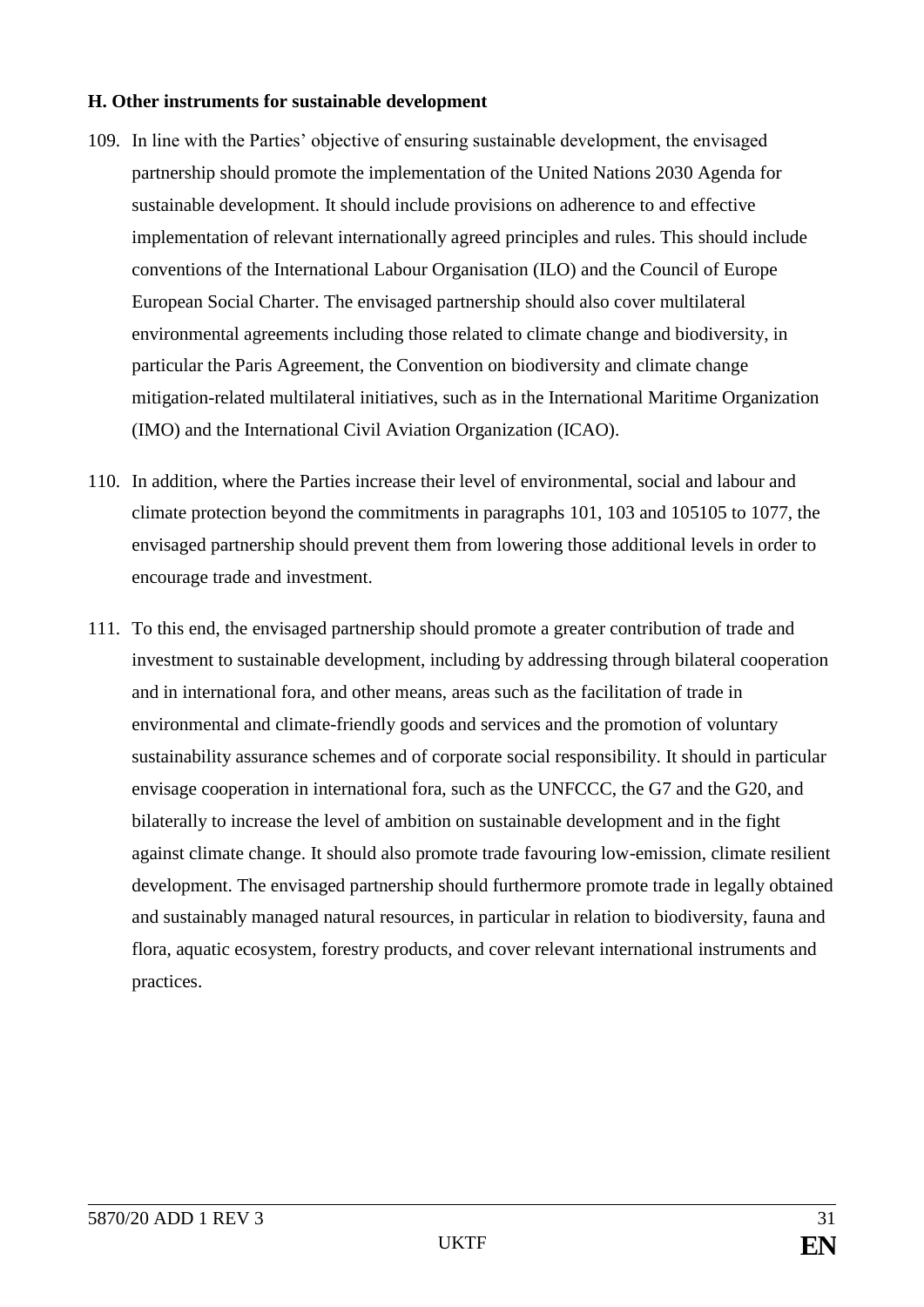- 112. The envisaged partnership should provide for civil society participation and dialogue.
- 113. The envisaged partnership should provide for the monitoring of the implementation of the commitments and of the social and environmental impacts of the envisaged partnership through inter alia public review, public scrutiny and mechanisms to address disputes as well as instruments of encouragement and trade related co-operation activities, including in relevant international fora.

## **16. GENERAL EXCEPTIONS**

114. The envisaged partnership should include general exceptions, applicable to the relevant parts of the envisaged partnership, including regarding security, balance of payments, prudential supervision and taxation based on the relevant articles of WTO agreements.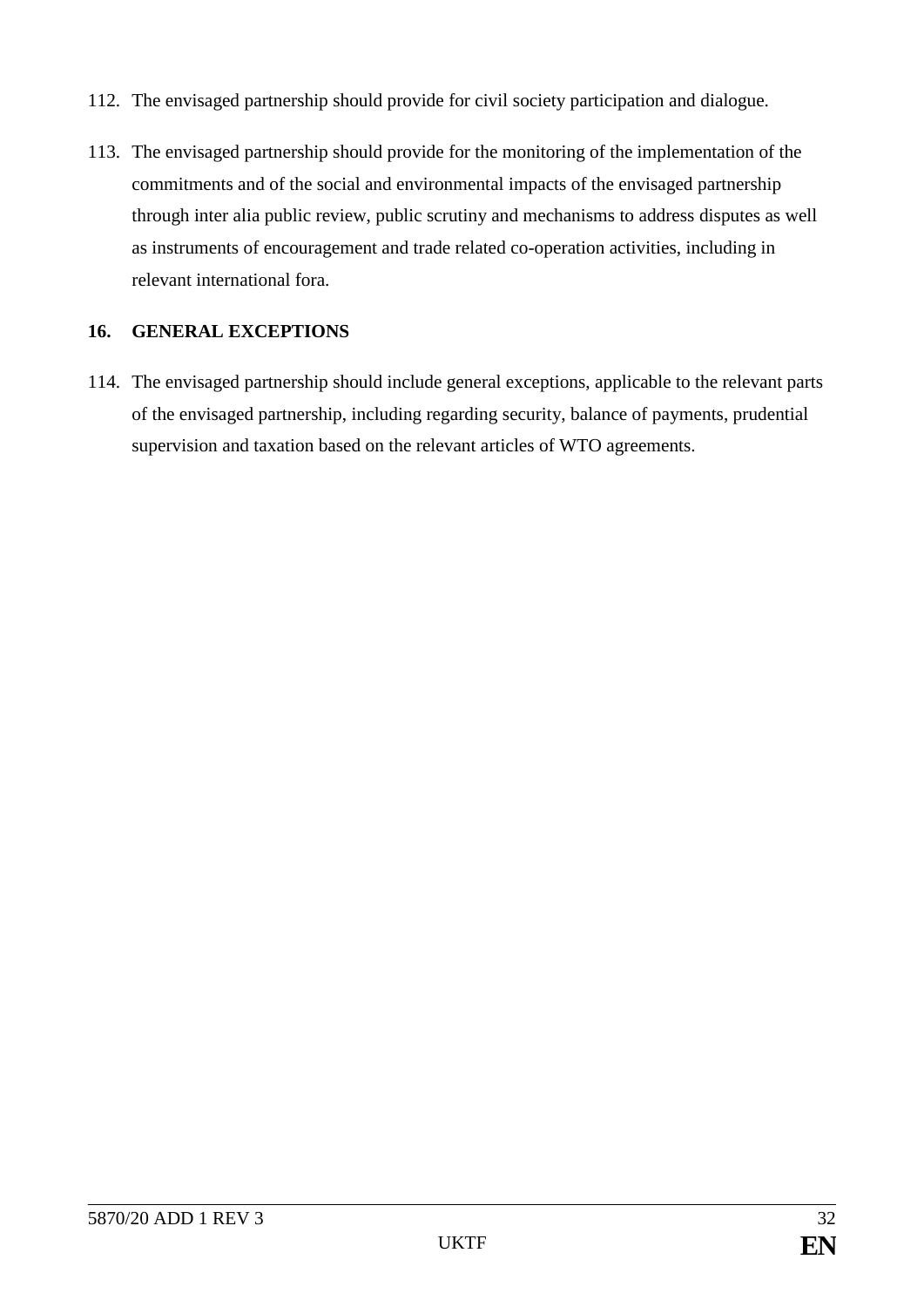## **PART III: SECURITY PART**

#### **1. OBJECTIVES AND PRINCIPLES**

- 115. With a view to the Union's security and the safety of its citizens, the Parties should establish a broad, comprehensive and balanced security partnership. This partnership will take into account geographic proximity and evolving threats, including serious international crime, organised crime, terrorism, cyber-attacks, disinformation campaigns, hybrid-threats, the erosion of the rules-based international order and the resurgence of state-based threats.
- 116. The envisaged partnership should reaffirm the Parties' commitment to promoting global security, prosperity and effective multilateralism, underpinned by their shared principles, values and interests. The security partnership should comprise law enforcement and judicial cooperation in criminal matters, foreign policy, security and defence, as well as thematic cooperation in areas of common interest.

# **2. LAW ENFORCEMENT AND JUDICIAL COOPERATION IN CRIMINAL MATTERS**

117. The security partnership should provide for close law enforcement and judicial cooperation in relation to the prevention, investigation, detection and prosecution of criminal offences, taking into account the United Kingdom's future status of a non-Schengen third country that does not provide for the free movement of persons. The security partnership should ensure reciprocity, preserve the autonomy of the Union's decision-making and the integrity of its legal order and take account of the fact that a third country cannot enjoy the same rights and benefits as a Member State.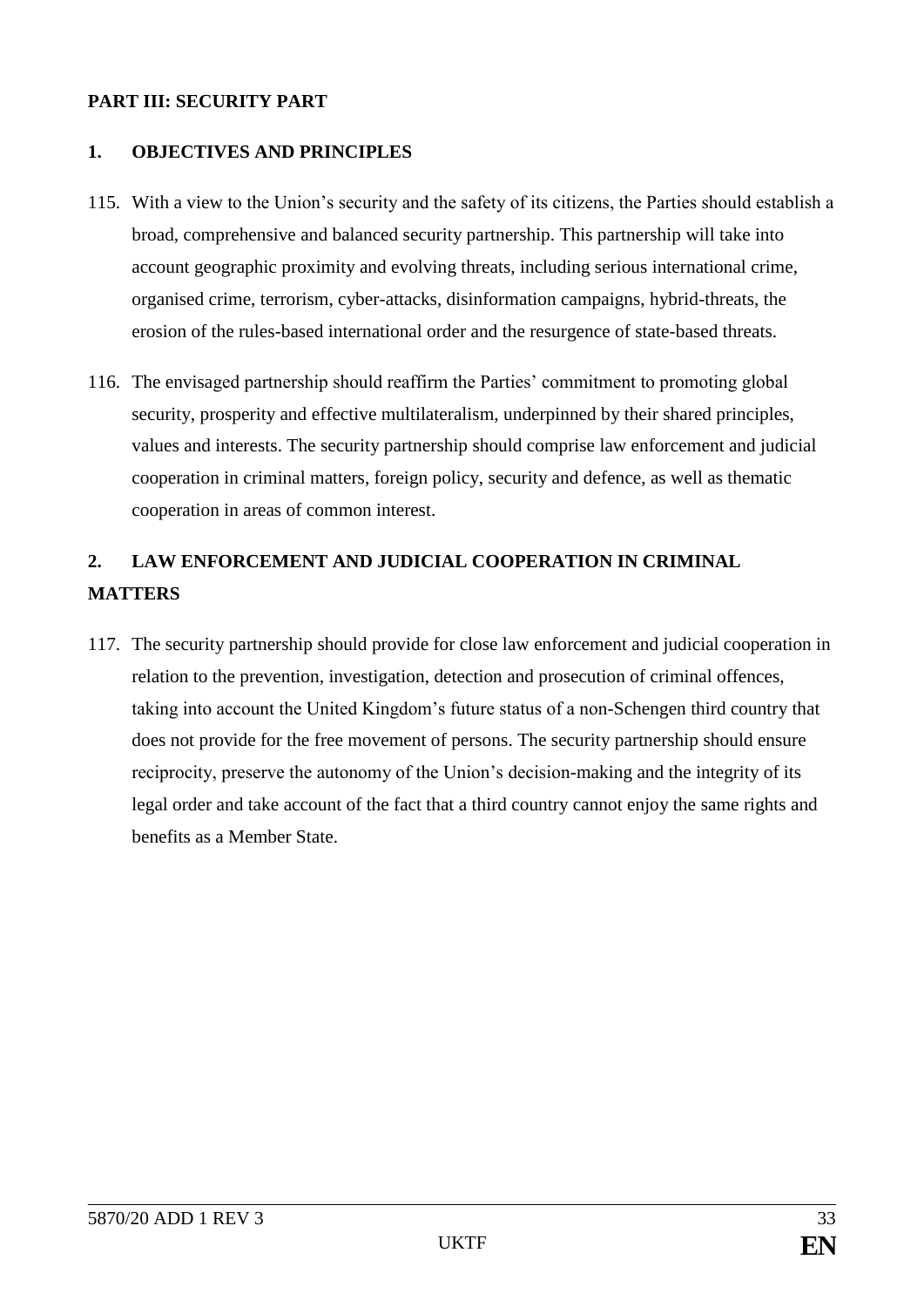118. The envisaged partnership should be underpinned by commitments to respect fundamental rights including adequate protection of personal data, which is a necessary condition for the envisaged cooperation. In this context, the envisaged partnership should provide for automatic termination of the law enforcement cooperation and judicial cooperation in criminal matters if the United Kingdom were to denounce the European Convention of Human Rights (ECHR). It should also provide for automatic suspension if the United Kingdom were to abrogate domestic law giving effect to the ECHR, thus making it impossible for individuals to invoke the rights under the ECHR before the United Kingdom's courts. The level of ambition of the law enforcement and judicial cooperation envisaged in the security partnership will be dependent on the level of protection of personal data ensured in the United Kingdom. The Commission will work toward an adequacy decision to facilitate such cooperation, if applicable conditions are met. The envisaged partnership should provide for suspension of the law enforcement and judicial cooperation set out in the security partnership, if the adequacy decision is repealed or suspended by the Commission or declared invalid by the Court of Justice of the European Union (CJEU). The security partnership should also provide for judicial guarantees for a fair trial, including procedural rights, e.g. effective access to a lawyer. It should also lay down appropriate grounds for refusal of a request for cooperation, including where such request concerns a person who has been finally convicted or acquitted for the same facts in a Member State or the United Kingdom.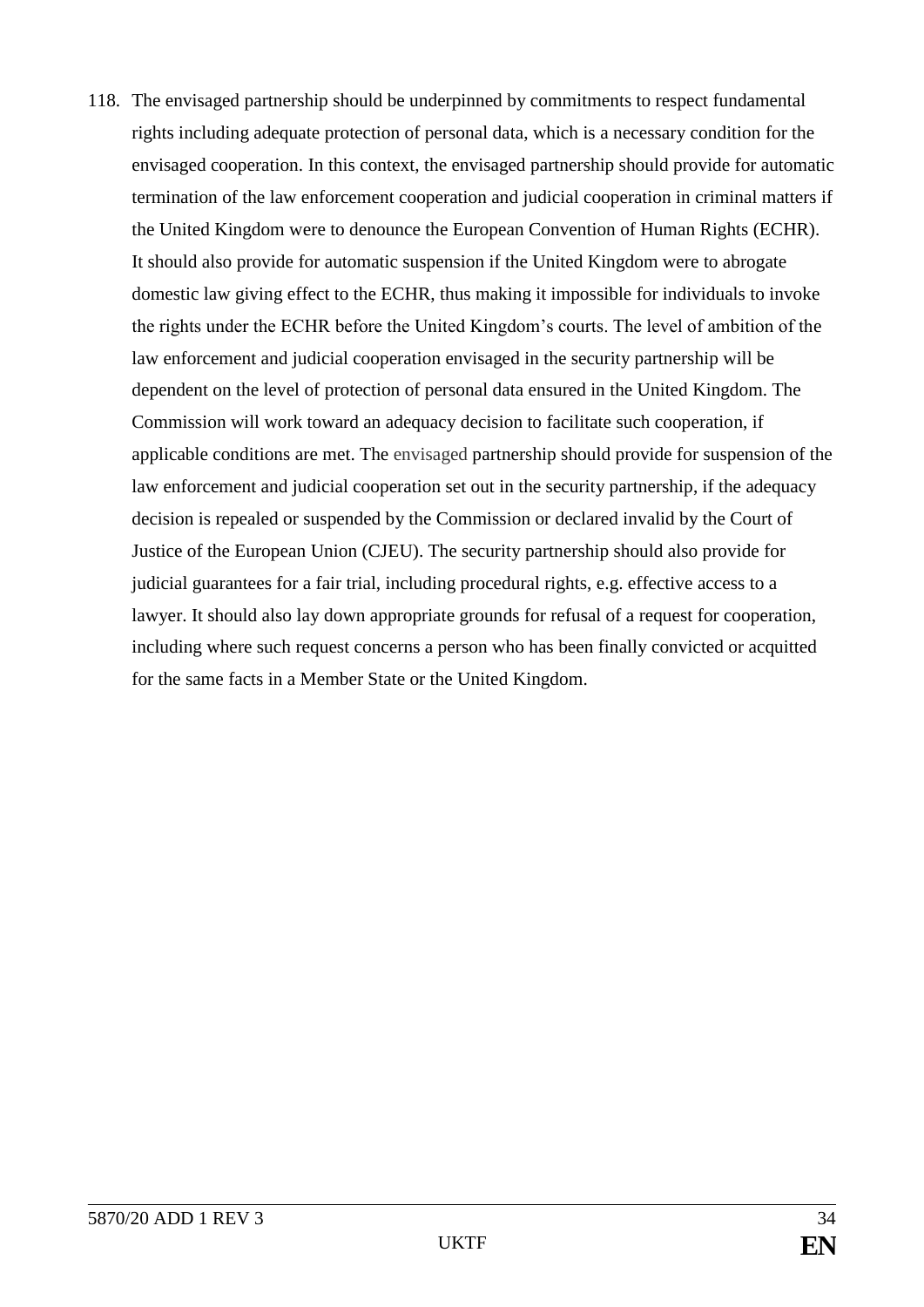### **A. Data exchange**

- 119. The envisaged partnership should establish arrangements for timely, effective, efficient and reciprocal exchanges between Passenger Information Units of Passenger Name Record (PNR) data and of the results of processing such data stored in respective national PNR processing systems. It should also provide a basis for transfers of PNR data by air carriers to the United Kingdom for the flights between the United Kingdom and a Member State. Such arrangements should comply with the relevant requirements, including those set out in the Opinion 1/15 of the CJEU.
- 120. The envisaged partnership should provide for arrangements between the Parties ensuring reciprocal access to data available at the national level on DNA and fingerprints of suspected and convicted individuals as well as vehicle registration data (Prüm).
- 121. Without prejudice to the exchange of law enforcement information through Interpol, Europol, bilateral and international agreements, the envisaged partnership should provide for alternatives for simplified, efficient and effective exchanges of existing information and intelligence between the United Kingdom and Member States law enforcement authorities, in so far as is technically and legally possible, and considered necessary and in the Union's interest. This would include information on wanted and missing persons and objects.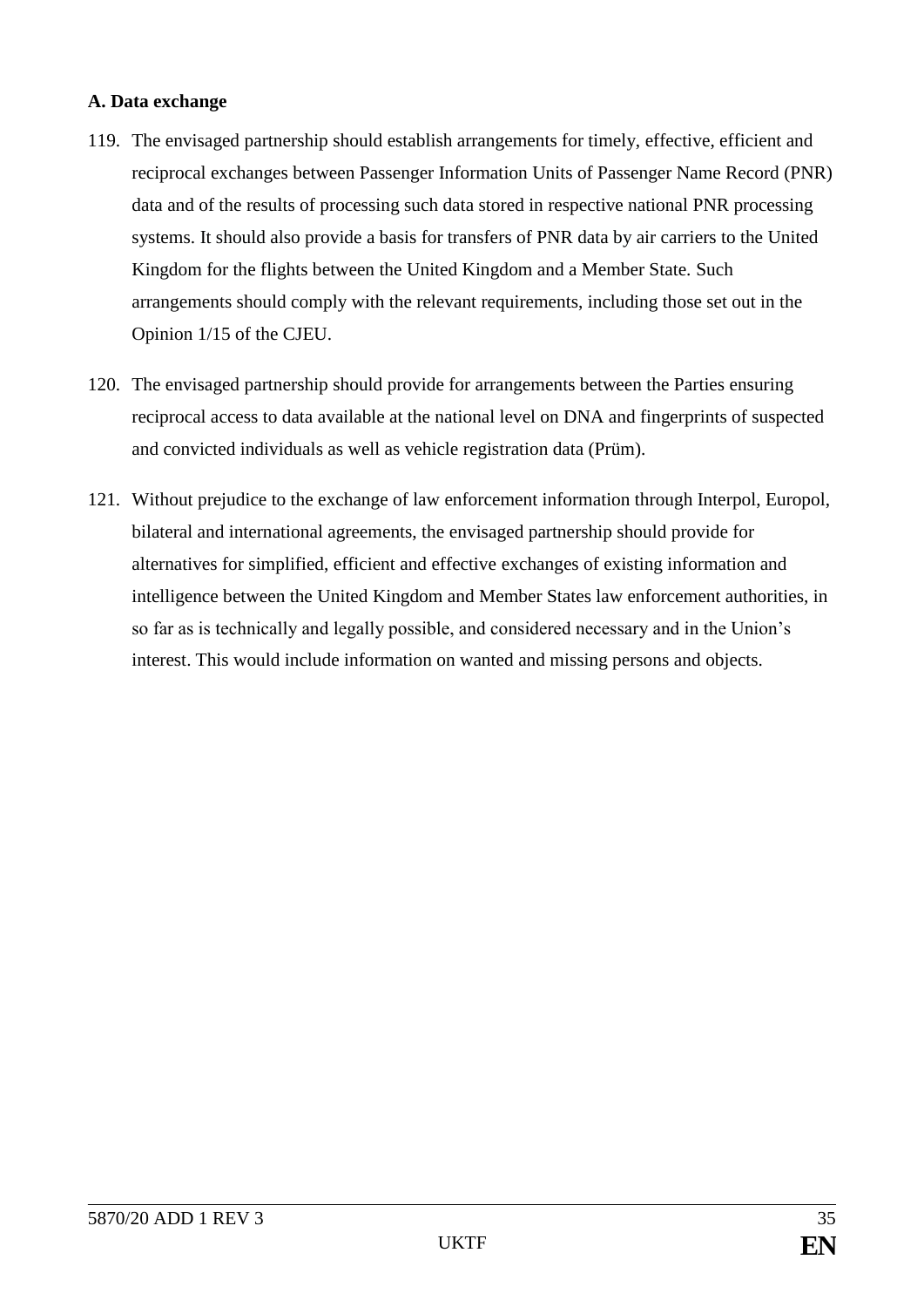## **B. Operational cooperation between law enforcement authorities and judicial cooperation in criminal matters**

- 122. The envisaged partnership should provide for cooperation between the United Kingdom and Europol and Eurojust in line with arrangements for the cooperation with third countries set out in relevant Union legislation.
- 123. The envisaged partnership should establish effective arrangements based on streamlined procedures subject to judicial control and time limits enabling the United Kingdom and Union Member States to surrender suspected and convicted persons efficiently and expeditiously, with the possibilities to waive the requirement of double criminality for certain offences, and to determine the applicability of these arrangements for political offences and to own nationals, including the possibility for the Union to declare, on behalf of any of its Member States, that nationals will not be surrendered, as well as to allow for the possibility to ask for additional guarantees in particular cases.
- 124. To ensure effective and efficient practical cooperation between law enforcement and judicial authorities in criminal matters, the envisaged partnership should facilitate and supplement, where necessary, the application of relevant Council of Europe conventions, including by imposing time limits and providing for standard forms. It should also cover necessary supplementary forms of mutual legal assistance and arrangements appropriate for the United Kingdom future status, including on joint investigation teams and the latest technological advancements, with a view to delivering capabilities that, in so far as is technically and legally possible and considered necessary and in the Union's interest, approximate those enabled by the Union instruments.
- 125. Supplementing and facilitating the application of the European Convention on Mutual Legal Assistance in Criminal Matters of 20 April 1959 and its Additional Protocols, the envisaged partnership should put in place arrangements on exchange of information on criminal records appropriate to the United Kingdom's future status with the view of delivering capabilities that, in so far as technically and legally possible and considered necessary and in the Union's interest, approximate those enabled by the Union instrument.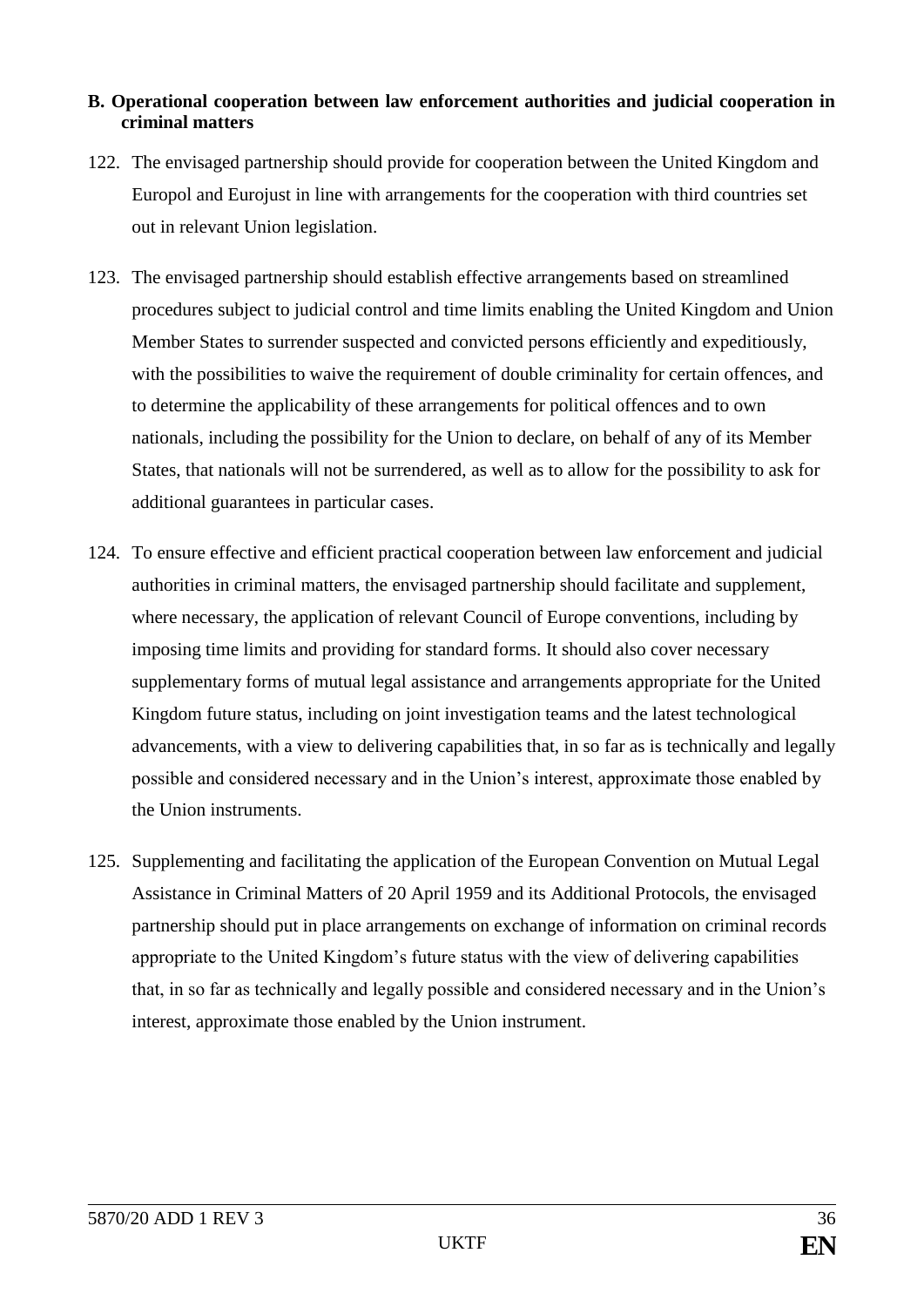## **C. Anti-money laundering and counter-terrorism financing**

126. The envisaged partnership should include commitments to support international efforts to prevent and fight against money laundering and terrorist financing, particularly through compliance with Financial Action Task Force (FATF) standards. The provisions in the envisaged partnership should go beyond the FATF standards on beneficial ownership information, among others by providing for the existence of public registers for beneficial ownership information for companies and semi-public registers of beneficial ownership information for trusts and other legal arrangements.

## **3. FOREIGN POLICY, SECURITY AND DEFENCE**

- 127. The envisaged partnership with the United Kingdom should provide for an ambitious, close and lasting cooperation on external action to protect citizens from external threats, prevent conflicts, strengthen international peace and security and address the root causes of global challenges.
- 128. The envisaged partnership should preserve the autonomy of the Union's decision-making, including the shaping of its foreign policy, security and defence. The envisaged partnership should respect the legal order of the Union as well as its strategic and security interests.
- 129. When and where the United Kingdom has shared interests with the Union, the envisaged partnership should enable the United Kingdom as a third country to cooperate with the Union.
- 130. Making full use of the existing framework for cooperation of the Union with third countries, including through the United Nations, and the NATO, the partnership should enable appropriate dialogue, consultation, exchange of information and cooperation mechanisms that are flexible, scalable and proportionate to the level of engagement of the United Kingdom alongside the Union.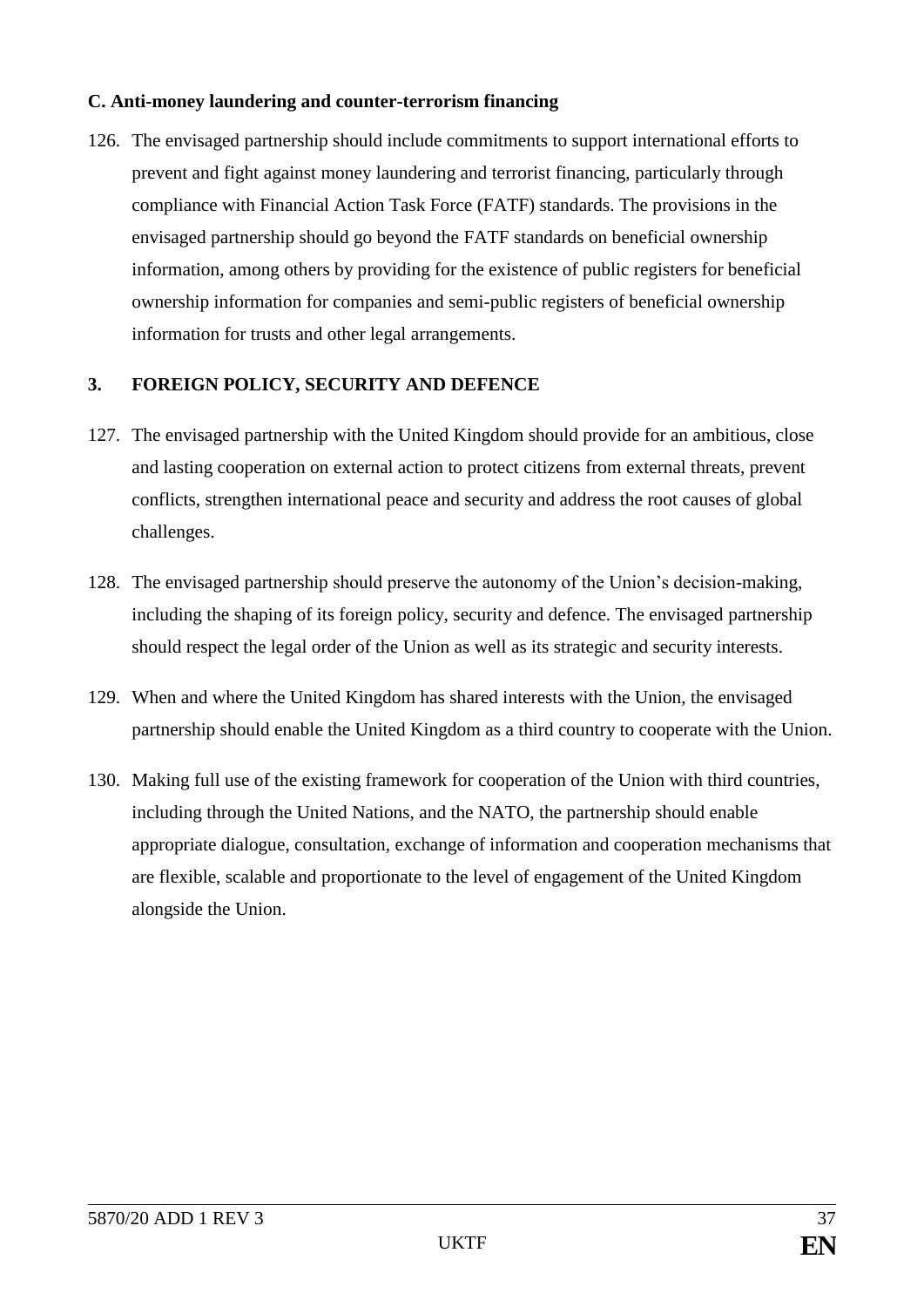### **A. Consultation and cooperation**

- 131. The envisaged partnership should enable structured consultations between the Union and the United Kingdom through the Political Dialogue on Common Foreign and Security Policy (CFSP) and Common Security and Defence Policy (CSDP) as well as sectoral dialogues. The Parties may put into operation such structured consultations, where appropriate, before the end of the transition period.
- 132. The envisaged partnership should enable cooperation between the Union and the United Kingdom in third countries, including on consular protection, and in international organisations, notably in the framework of the United Nations, with a view to combining efforts in external action and management of global challenges.

#### **B. Sanctions**

133. To enable the alignment of the United Kingdom with the Union sanction policy, when and where foreign policy objectives are shared, the envisaged partnership should facilitate dialogue and mutual exchange of information between the Union and the United Kingdom at appropriate stages of the policy cycle of their respective sanction regimes.

## **C. Operations and missions**

- 134. The envisaged partnership should establish a framework in line with existing rules to enable the United Kingdom to participate on a case-by-case basis, and upon invitation by the Union, in CSDP missions and operations open to third countries.
- 135. Under this framework and in the context of a CSDP mission or operation in which the United Kingdom participates, the envisaged partnership should provide for interaction and exchange of information with the United Kingdom that are proportionate to the level of the United Kingdom's contribution.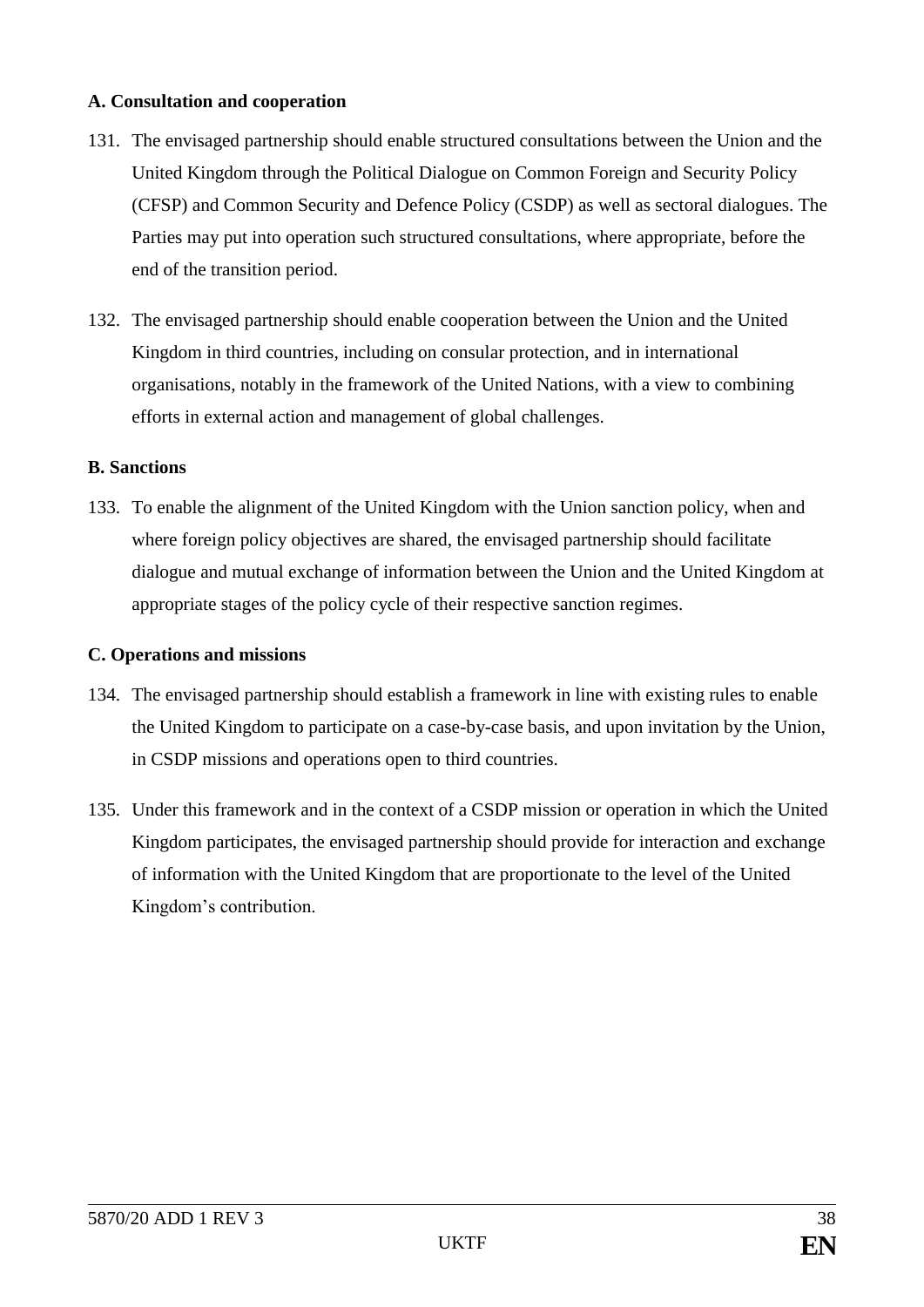### **D. Defence capabilities development**

- 136. The envisaged partnership should preserve the strategic autonomy and freedom of action of the Union underpinned by its defence industrial base. Where it is in the industrial and technological interest of the Union, to facilitate the interoperability of the respective armed forces, the security partnership may enable if and to the extent possible under the conditions of Union law:
	- a) The United Kingdom's collaboration in the development of research and capability projects of the European Defence Agency (EDA) through an administrative arrangement;
	- b) The cooperation with United Kingdom entities, when carrying out collaborative defence projects bringing together Union entities supported by the European Defence Fund;
	- c) The participation of the United Kingdom on an exceptional basis in projects in the framework of the Permanent Structured Cooperation (PESCO), where invited to participate in an individual project by the Union.
- 137. The envisaged partnership should provide that any participation of the United Kingdom in activities of the EDA or the European Union Satellite Centre (EUSC) that are related to the Union's wider policies should be in compliance with the participation rules defined in Union law.

## **E. Intelligence exchanges**

138. The envisaged partnership should provide for the possibility of intelligence exchanges between the Union and the United Kingdom on a timely and voluntary reciprocal basis as appropriate, while preserving the autonomous production of intelligence products of the Union. Such intelligence exchanges should contribute to a shared understanding of Europe's security environment and facilitate cooperation between the Union and the United Kingdom.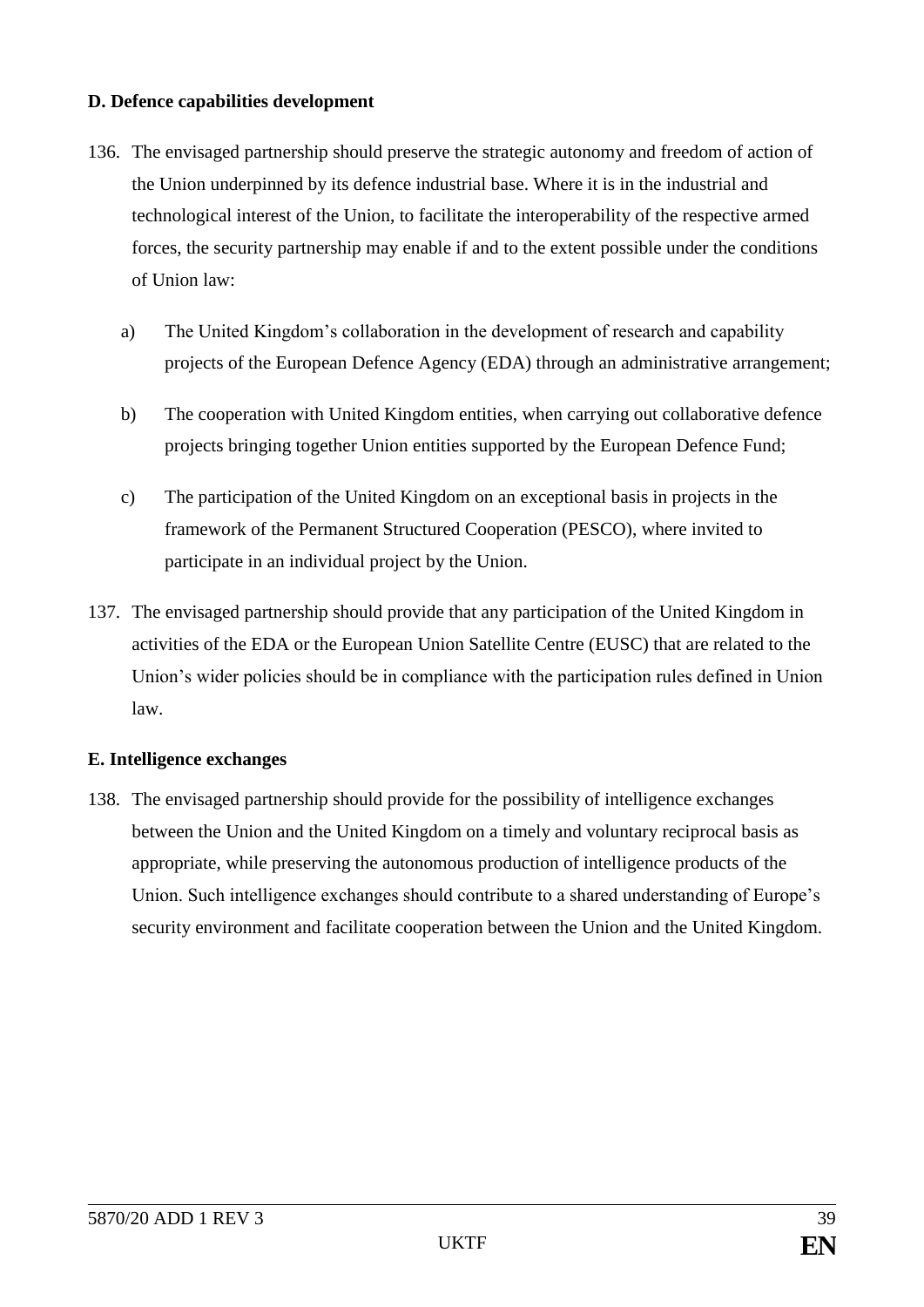139. The envisaged partnership should enable the exchange of intelligence and sensitive information between the relevant Union institutions, bodies, office and agencies and the United Kingdom authorities. The envisaged partnership should provide for the cooperation between the United Kingdom and EUSC in line with the Council Decision on the establishment of the EUSC in the field of space-based imagery.

#### **F. Space**

140. The envisaged partnership could provide for the possibility for the United Kingdom to have access to the Galileo Public Regulated Service (PRS) through provisions on PRS in accordance with Union law. Such provisions on PRS should take into account the requirements for cooperation applicable to Union operations or *ad hoc* operations involving its Member States.

#### **G. Development cooperation**

141. The envisaged partnership should enable the United Kingdom to contribute to the Union's instruments and mechanisms in full respect of the autonomy of the Union in the programming of development priorities. The envisaged partnership should promote sustainable development and the eradication of poverty. In this regard, the partnership should provide for the continued support of the Parties for the implementation of the United Nations Sustainable Development Goals and European Consensus on Development.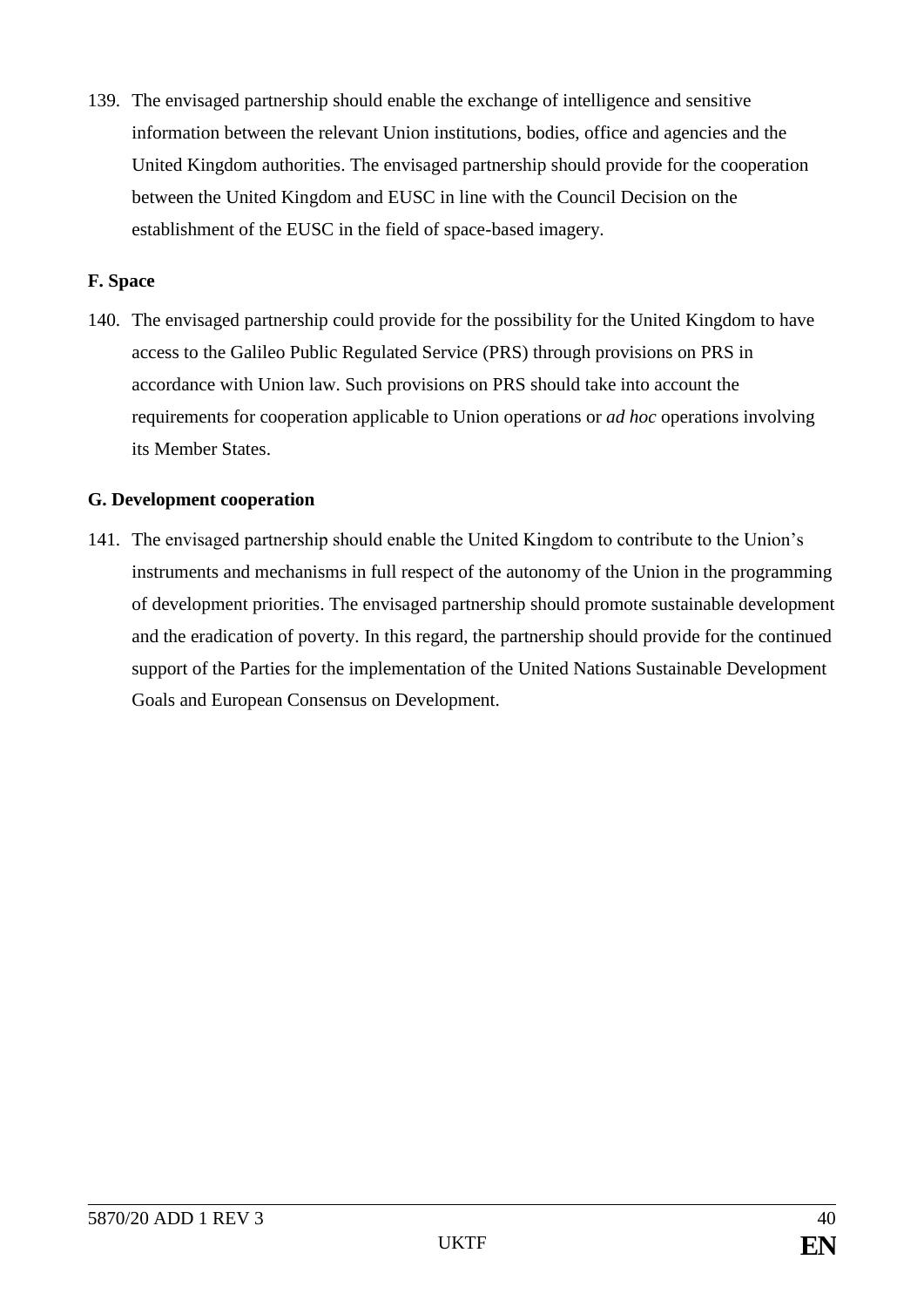# **4. THEMATIC COOPERATION**

## **A. Cyber security**

- 142. The envisaged partnership should enable a dialogue between the Union and the United Kingdom on cyber-security, including a cooperation to promote effective global practices on cyber security in relevant international bodies.
- 143. The envisaged partnership should enable the timely and reciprocal exchange of information between the Union and the United Kingdom on cyber-security, including on incidents and trends.
- 144. In this context, the envisaged partnership should enable cooperation ensuring reciprocity between the United Kingdom and the Computer Emergency Response Team – European Union (CERT-EU). It should enable the United Kingdom's participation in relevant activities of the Cooperation Group established under the Union's Directive on Security of Network and Information Systems and of the European Union Agency for Cybersecurity (ENISA).

#### **B. Irregular migration**

- 145. The envisaged partnership should envisage cooperation to tackle irregular migration of nationals other than those of the Parties, including its drivers and consequences, whilst recognising both the need to protect the most vulnerable and the United Kingdom's future status of a non-Schengen third country that does not provide for the free movement of persons. This cooperation should cover:
	- a) cooperation with Europol to combat organised immigration crime in line with arrangements for the cooperation with third countries set out in the relevant Union legislation;
	- b) a dialogue on shared objectives and on cooperation, including in third countries and international fora, to tackle irregular migration upstream.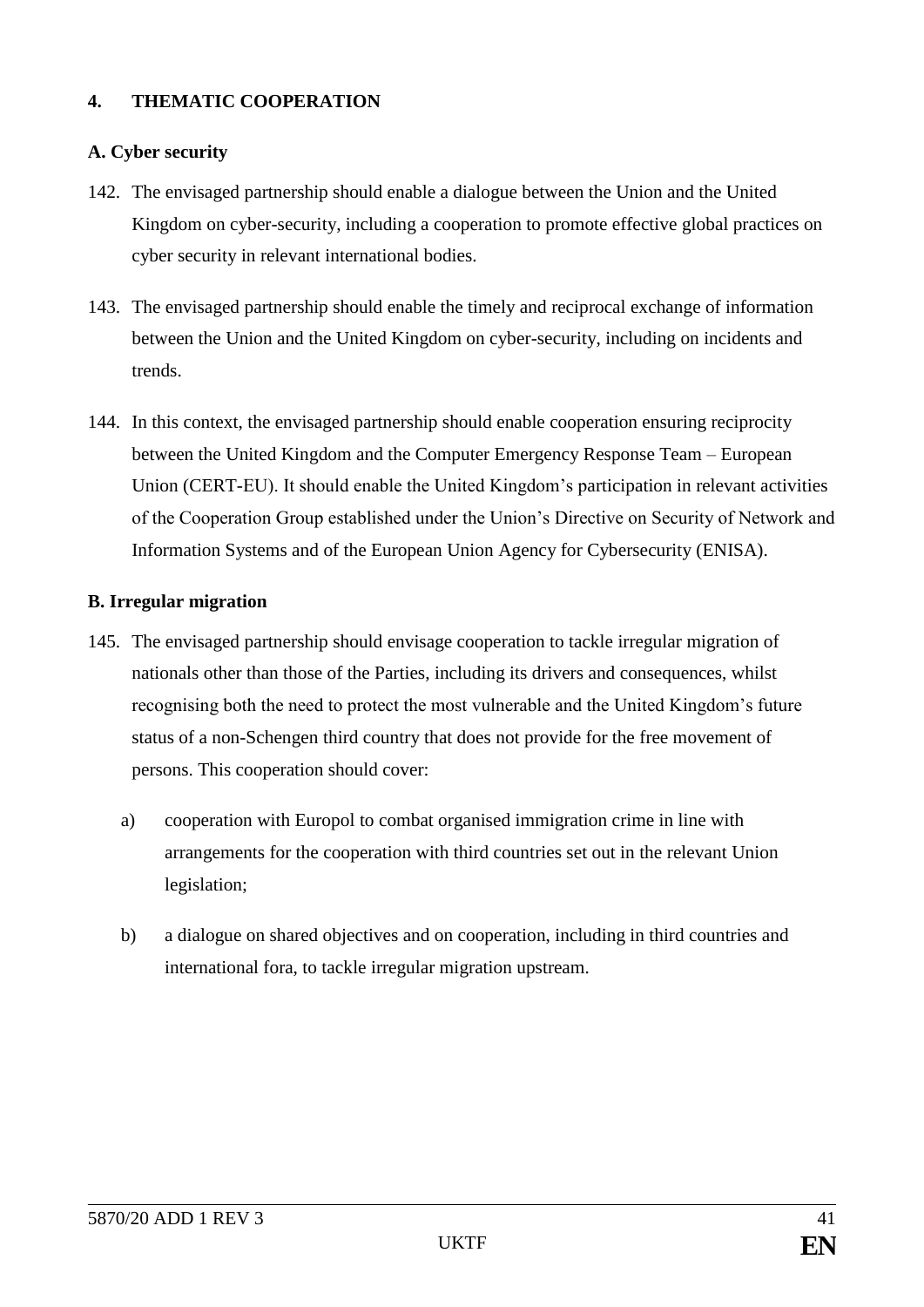## **C. Health security**

146. The Parties should cooperate in matters of health security in line with existing Union arrangements with third countries. The Parties will aim to cooperate in international fora on prevention, detection, preparation for and response to established and emerging threats to health security in a consistent manner.

## **PART IV: INSTITUTIONAL AND OTHER HORIZONTAL ARRANGEMENTS**

#### **1. STRUCTURE**

- 147. The envisaged partnership should be embedded in an overall governance framework covering all areas of economic and security cooperation, and, as appropriate, agreements and arrangements supplementing the envisaged partnership.
- 148. The envisaged partnership should allow for its periodical review.

#### **2. GOVERNANCE**

- 149. In order to ensure the proper functioning of the envisaged partnership, it should reaffirm the commitment to engage in regular dialogue and to establish robust, efficient and effective arrangements for its management, supervision, implementation, review and development over time, and for the resolution of disputes and enforcement, in full respect of the autonomy of their respective legal orders.
- 150. The envisaged partnership should provide for the possibility of autonomous measures, including the suspension of the application of the partnership, as well as any supplementing agreements, in whole or in part in the event of a breach of essential elements.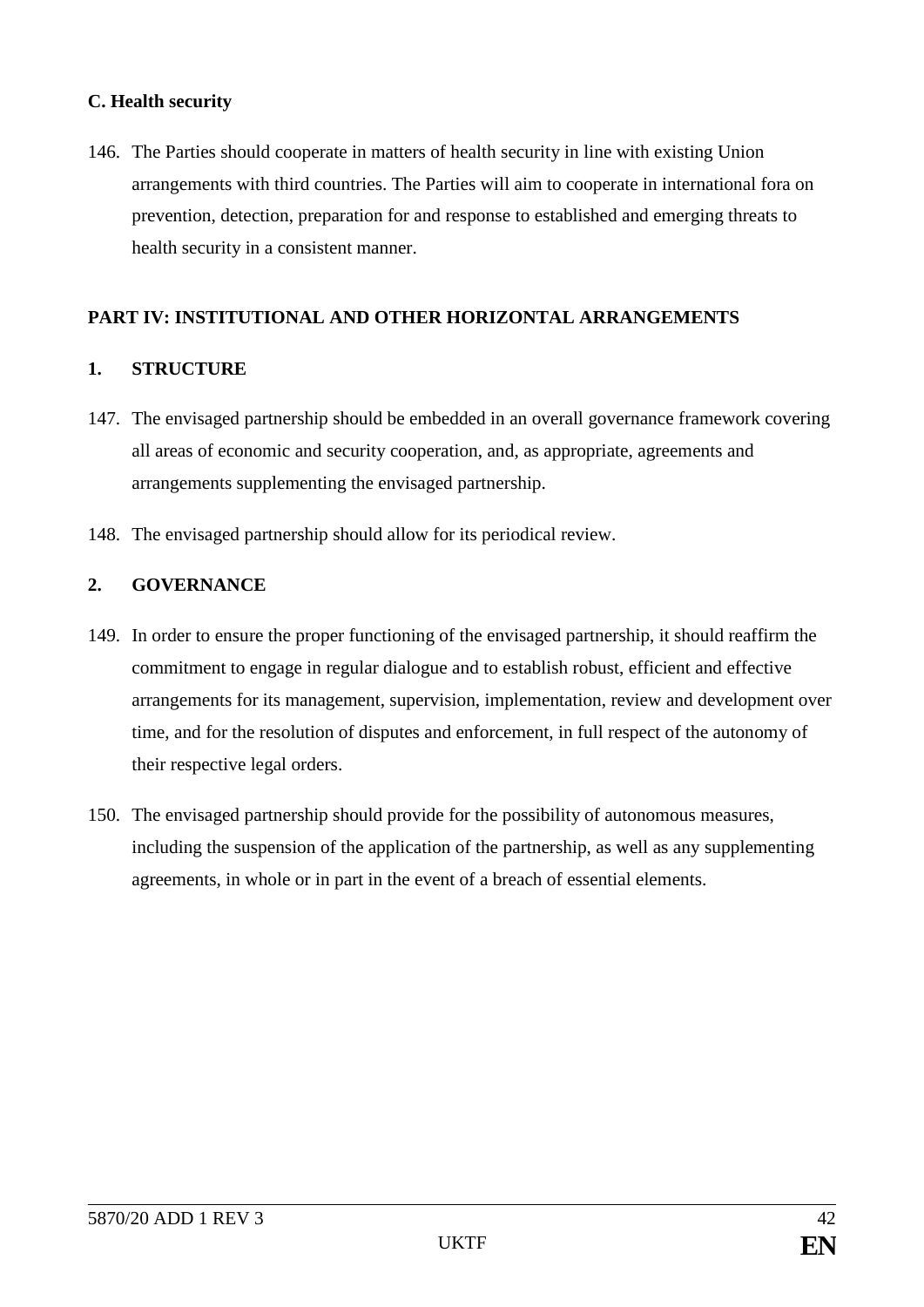## **A. Strategic direction and dialogue**

- 151. The envisaged partnership should include dialogue at appropriate levels so as to provide strategic direction and discuss opportunities for cooperation in areas of mutual interest.
- 152. There should also be specific thematic dialogues at appropriate levels which should take place as often as necessary for the effective operation of the envisaged partnership.
- 153. The envisaged partnership should establish a dialogue between the European Parliament and the Parliament of the United Kingdom, where they see fit, in order for the legislatures to share views and expertise on issues related to the envisaged partnership.
- 154. The envisaged partnership should encourage civil society dialogue.

## **B. Management, administration and supervision**

- 155. The envisaged partnership should establish a governing body responsible for managing and supervising the implementation and operation of the envisaged partnership, facilitating the resolution of disputes as set out below. It should take decisions and make recommendations concerning its evolution.
- 156. The governing body should comprise the Parties' representatives at an appropriate level, reach decisions by mutual consent, and meet as often as required to fulfil its tasks. If necessary, that body could also establish specialised sub-committees to assist it in the performance of its tasks.

#### **C. Interpretation**

157. In full respect of the autonomy of the Parties' legal orders, the envisaged partnership should be consistently interpreted and applied.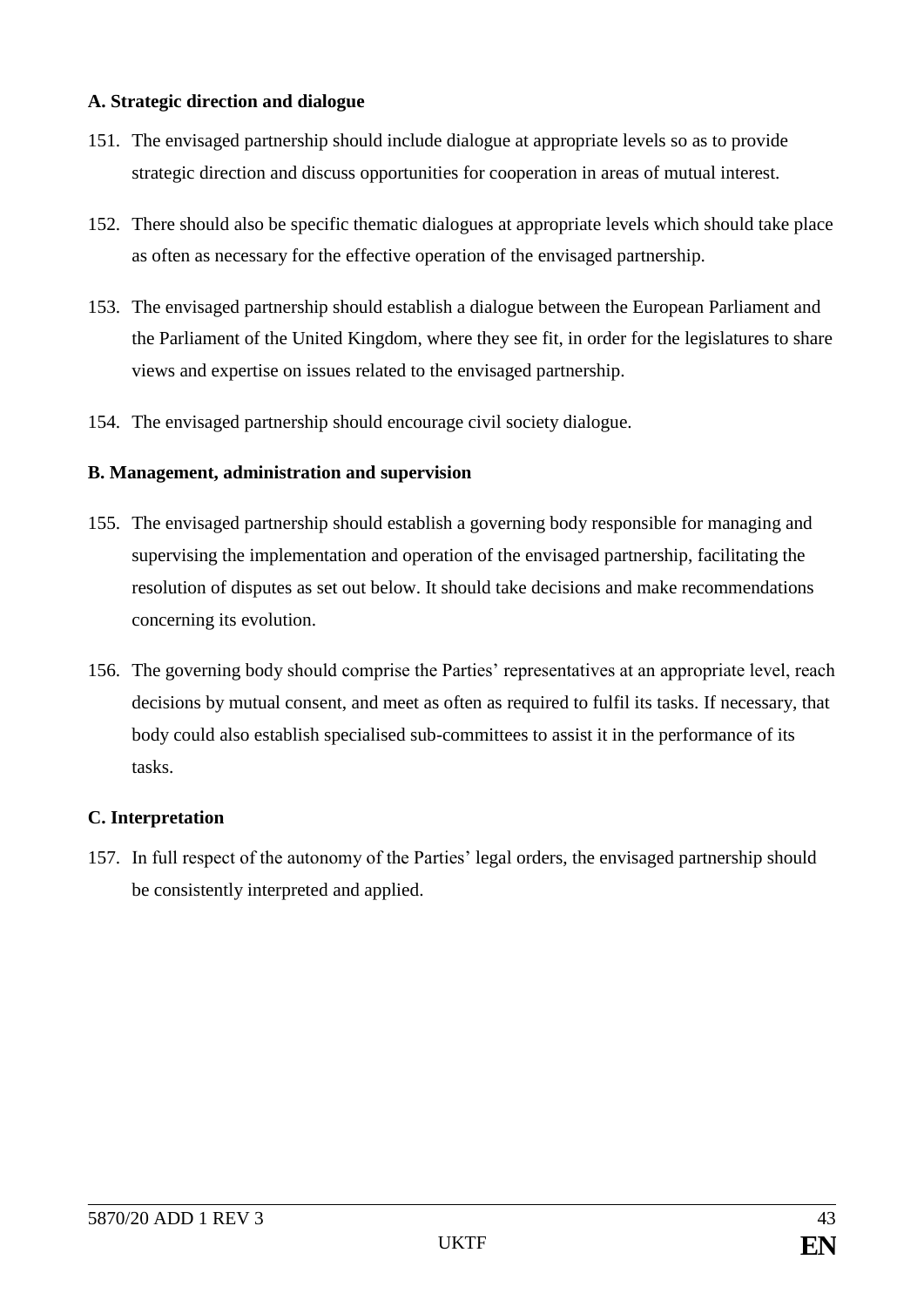#### **D. Dispute settlement**

- 158. The envisaged partnership should include appropriate arrangements for dispute settlement and enforcement, including provisions for expedient problem-solving. To that end, it should include provisions to encourage the Parties to make every attempt to resolve any matter concerning the operation of the envisaged partnership through discussion and consultation, including in the framework of the governing body for formal resolution.
- 159. The governing body may, where applicable, agree to refer the dispute to an independent arbitration panel at any time, and either Party should be able to do so where the governing body has not arrived at a mutually satisfactory resolution within a defined period of time. The decisions of the independent arbitration panel should be binding on the Parties.
- 160. Should a dispute raise a question of interpretation of Union law, which may also be indicated by either Party, the arbitration panel should refer the question to the CJEU as the sole arbiter of Union law, for a binding ruling. The arbitration panel should decide the dispute in accordance with the ruling given by the CJEU.
- 161. Where a Party fails to take measures necessary to comply with the binding resolution of a dispute within a reasonable period of time, the other Party would be entitled to request financial compensation or take proportionate and temporary measures, including suspension of its obligations within the scope of the envisaged partnership as well as any supplementing agreements. As provided for in Article 178(2) of the Withdrawal Agreement, the envisaged partnership should set out the conditions under which one Party, in case the other Party does not comply with an arbitration panel ruling referred to in Article 173 of the Withdrawal Agreement, may suspend obligations arising from any part of the envisaged partnership as well as from supplementing agreements.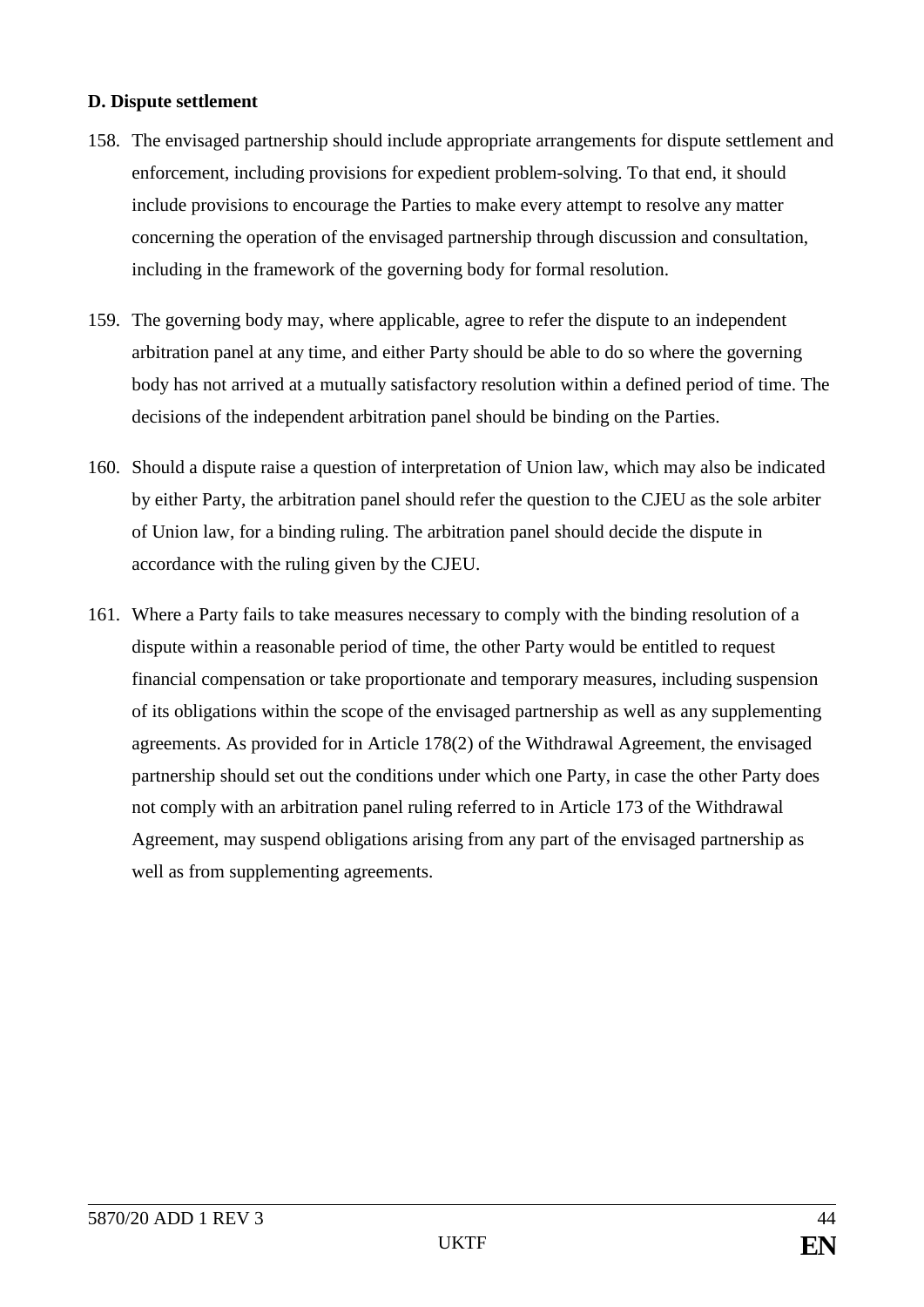## **3. CLASSIFIED AND SENSITIVE NON-CLASSIFIED INFORMATION**

- 162. The envisaged partnership should provide for reciprocal guarantees for the handling and protection of the Parties' classified information.
- 163. Where necessary, the Parties should set out the terms for the protection of sensitive nonclassified information provided and exchanged between them.

# **4. EXCEPTIONS AND SAFEGUARDS**

- 164. The envisaged partnership should provide for appropriate exceptions. These should include the disclosure of information related to the Parties' security interests.
- 165. The envisaged partnership should address the possibility for a Party to activate temporary safeguard measures with respect to the other Party, that would otherwise be in breach of its commitments in case of circumstances of significant economic, societal or environmental difficulties of a sectorial or regional nature liable to persist. This should be subject to strict conditions and include the right for the other Party to rebalancing measures. The measures taken should be subject to independent arbitration.

# **IV. TERRITORIAL SCOPE**

- 166. Any agreement between the Union and the United Kingdom negotiated on the basis of these negotiating directives should be without prejudice to the Protocol on Ireland/Northern Ireland and to the Protocol relating to the Sovereign Base Areas of the United Kingdom of Great Britain and Northern Ireland in Cyprus.
- 167. Any agreement between the Union and the United Kingdom negotiated on the basis of these negotiating directives will not include Gibraltar.